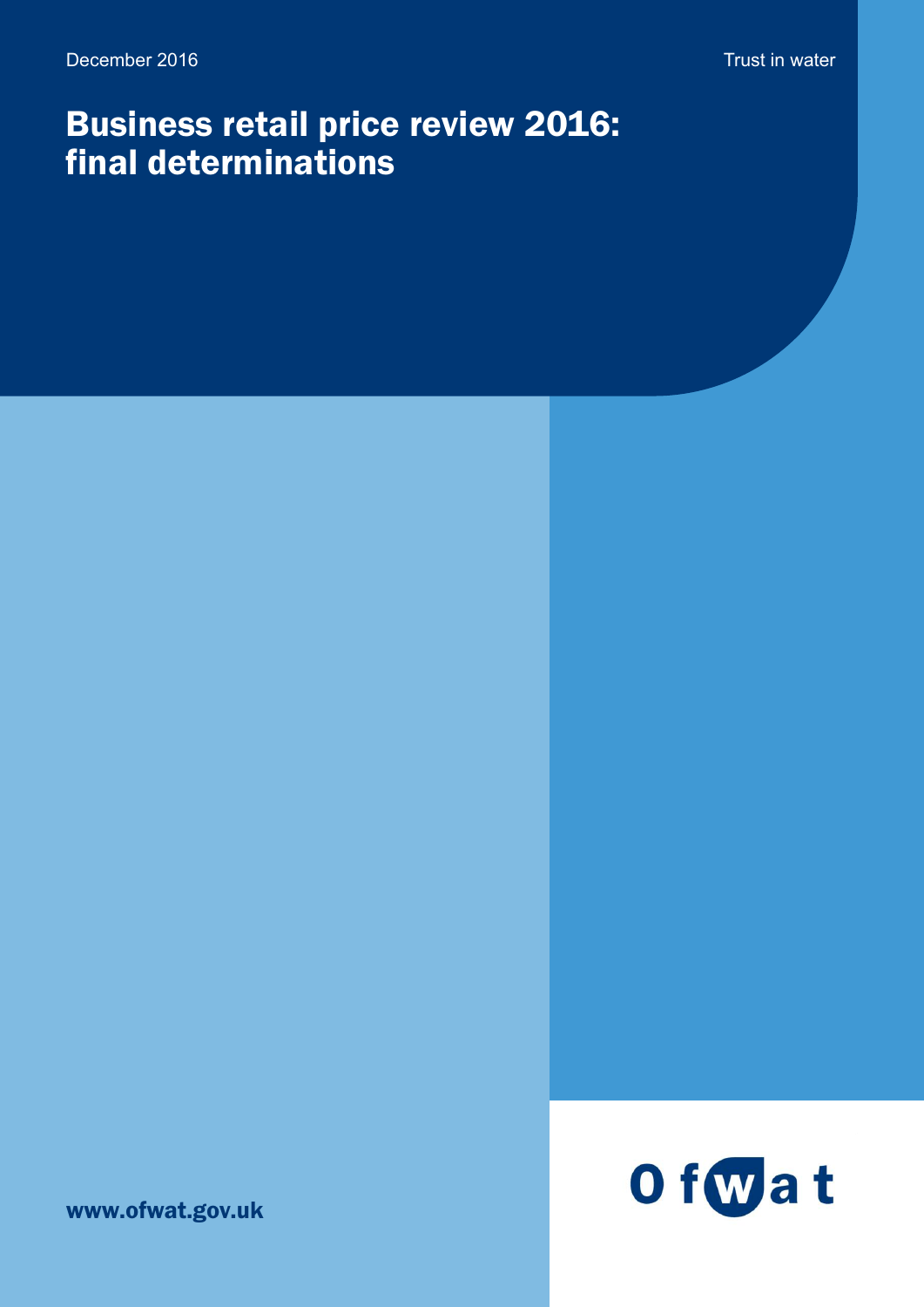## About this document

From April 2017, 1.2 million businesses, charities and public sector organisations ("businesses") that are customers of water companies operating wholly or mainly in England will be able to choose their supplier of water and wastewater retail services. Businesses that are customers of companies operating wholly or mainly in Wales will be able to choose their retailer for water (but not wastewater services) if their premises are supplied with at least 50 mega litres (Ml) of water per year.

Following market opening, eligible businesses are able to change their retailer and select a package of price and services that best meets their needs. And, in England, some business customers may find themselves transferred to another retailer if their provider exits the business retail market and no longer provides retail services for business customers.

Our business retail price controls provide additional protections for customers until competition becomes effective. They do this by providing protection for business customers while enabling the development of competition. Continuing price control protection will also be needed for those customers of companies operating wholly or mainly in Wales, where there will be no competition and customers will not be able to choose their retailer.

This document sets out our final determinations for business retail price controls for the three year period from April 2017. These final determinations take into account the responses that we received to our September [draft determinations](http://www.ofwat.gov.uk/wp-content/uploads/2016/09/pap_con21060914pr15dd.pdf) and has been developed consistent with the approach we set in our May [statement of method.](http://www.ofwat.gov.uk/wp-content/uploads/2016/03/gud_pro20160518pr16methodology.pdf) Our final determinations also reflect the differences in the market arrangements that will apply to England and Wales.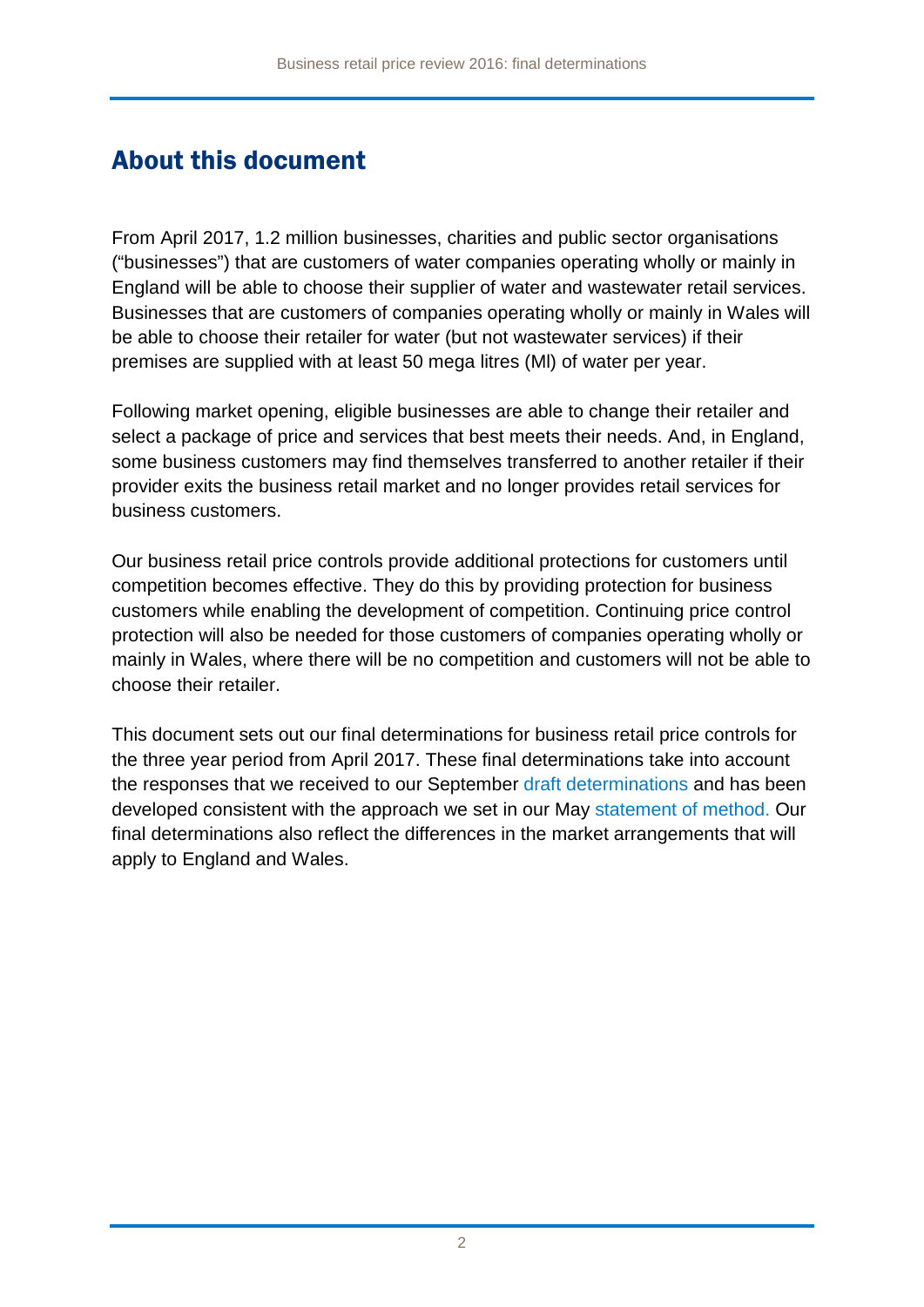## **Contents**

| Contents                                                        | 3  |
|-----------------------------------------------------------------|----|
| Overview                                                        | 4  |
| 1. Overall allowances for costs and margins, and simplification | 11 |
| 2. Final determinations                                         | 28 |

Table on page 55-56 updated on 15 December 2016.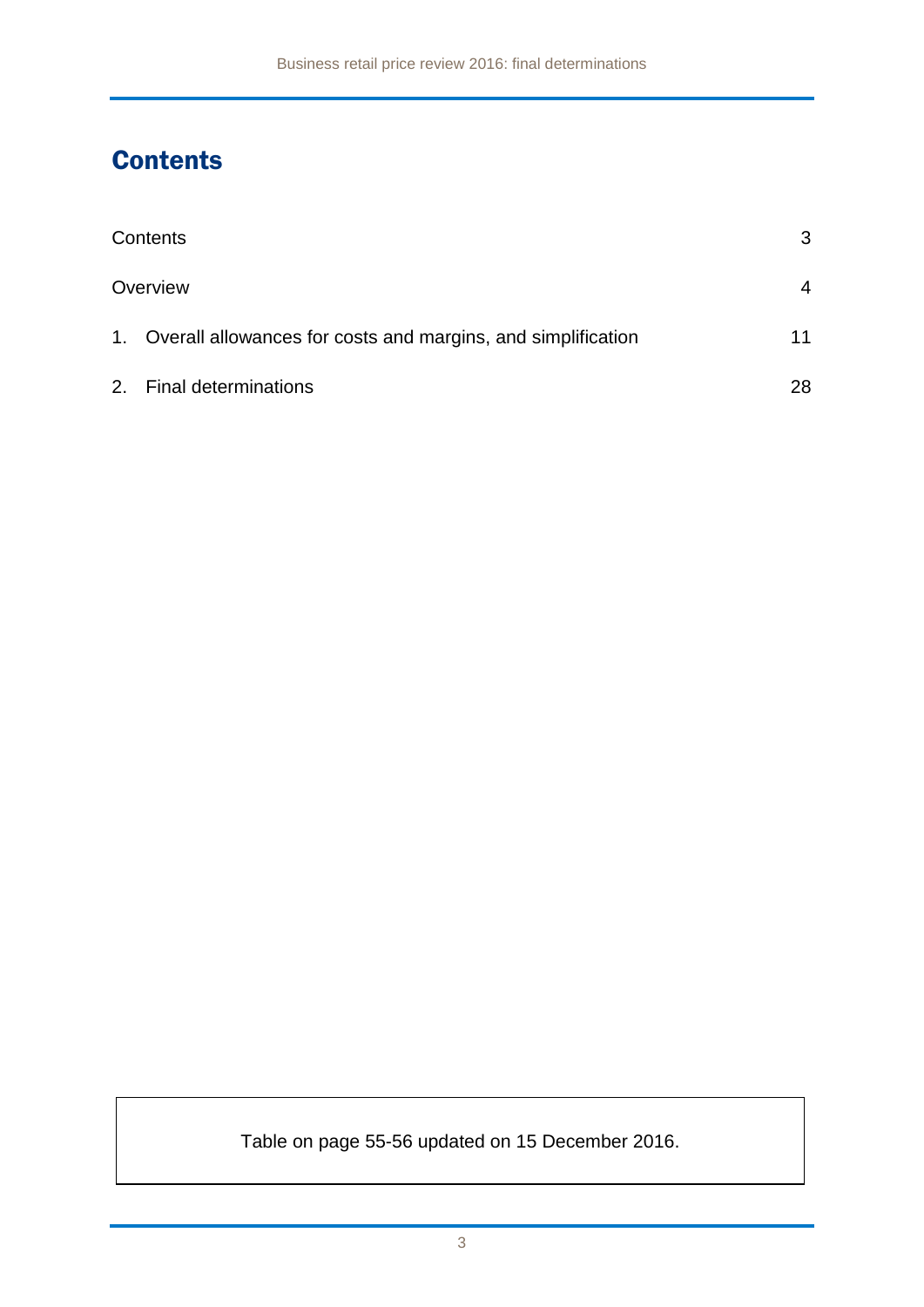## **Overview**

### Introduction

In 20[1](#page-3-0)4, the UK Government put in place legislation to enable eligible customers<sup>1</sup> to switch water and wastewater retailer. For customers supplied by companies operating wholly or mainly in England those eligible will include all business customers. For companies operating wholly or mainly in Wales the current 50MI per year threshold will be retained and the restriction of competition to water supply only will continue, reflecting the policy position of the Welsh Government.

From April 2017, eligible business customers will be able to choose their retailer and select the package of prices and retail services that best suits their needs. The new market will also provide opportunities for:

innovation to flourish;

<u>.</u>

- the most efficient retailers to grow; and
- the development of new water management and efficiency services.

Our PR14 price review final determinations set business retail price controls for a five year period, although we indicated that we would review these arrangements prior to market opening. Our business retail price controls set the total allowed revenue that a retailer can earn for a given customer type based on, an allowed average cost per customer and a net margin as well as forecasts of wholesale revenue and customer numbers in each year (see chapter 1). Companies set charges that comply with the annual allowed revenue controls for each customer type which are called default tariffs.

In reviewing the default tariff cap arrangements we recognised that water companies whose areas are wholly or mainly in England can exit the business retail market and no longer provide retail services for business customers. We also recognise that default tariff caps only apply to existing tariff structures and will not apply to new tariffs that retailers may introduce when the market opens.

<span id="page-3-0"></span><sup>1</sup> Information on eligibility is available through our [Eligibility guidance on whether non-household](http://www.ofwat.gov.uk/wp-content/uploads/2016/07/pap_gud201607updatedretaileligibility.pdf)  [customers in England and Wales are eligible to switch their retailer](http://www.ofwat.gov.uk/wp-content/uploads/2016/07/pap_gud201607updatedretaileligibility.pdf) and [Supplementary](http://www.ofwat.gov.uk/wp-content/uploads/2016/07/pap_gud201607suppretaileligibility.pdf) guidance on [whether non-household customers in England and Wales are eligible to switch their retailer.](http://www.ofwat.gov.uk/wp-content/uploads/2016/07/pap_gud201607suppretaileligibility.pdf)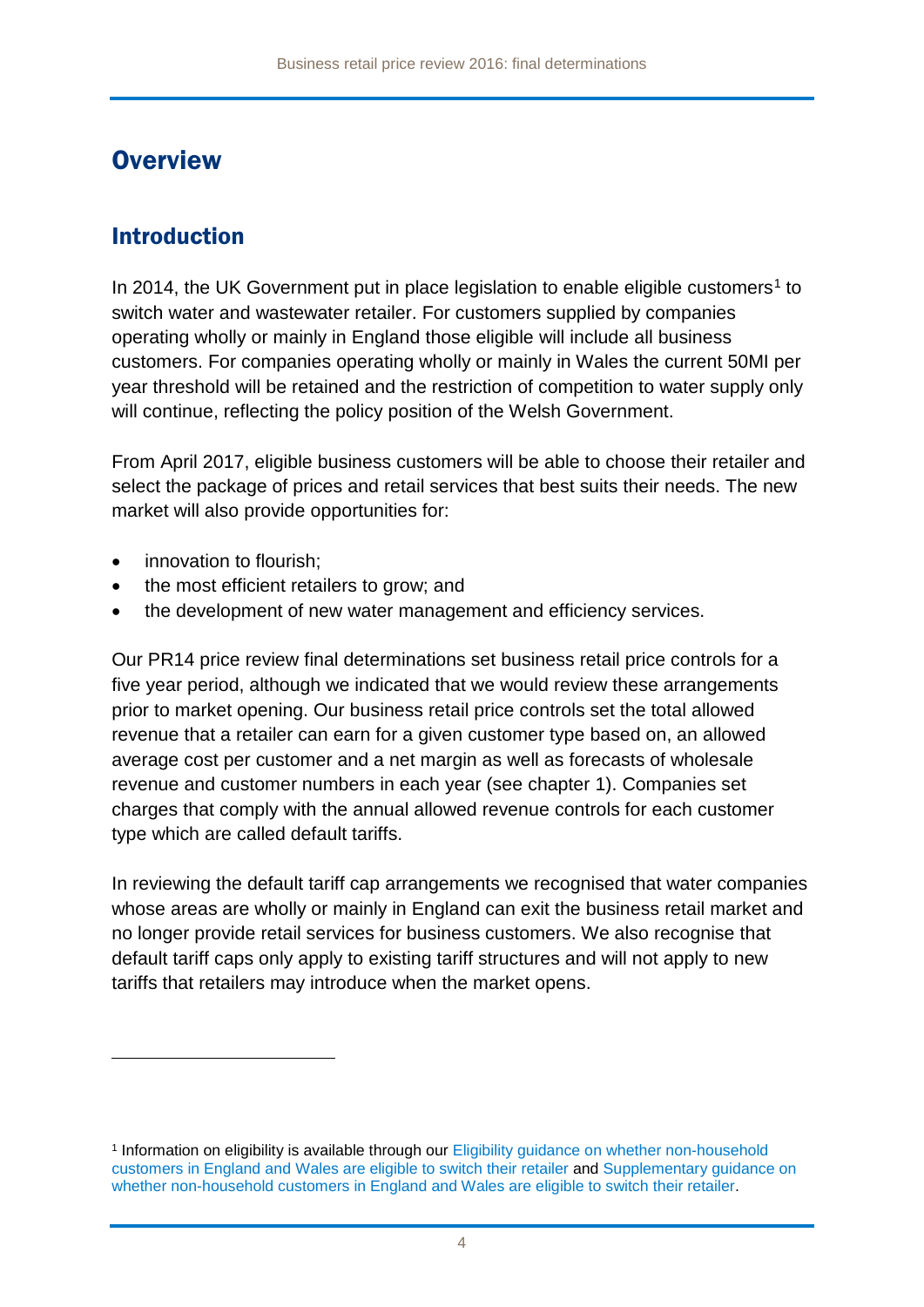However, for companies remaining in the business retail market and for those planning to enter it, the arrangements that we are setting will be key to the development of the business retail market. In particular, where an incumbent water company whose areas are wholly or mainly in England intends to exit the business retail market (and no longer provide retail services for business customers), the [Retail Exit Code](http://www.ofwat.gov.uk/wp-content/uploads/2016/02/gud_pro20160406draftrec.pdf) provides that the licensee taking over responsibility for the business retail customers will need to comply with our business retail price controls unless they have negotiated a specific contract with the business concerned.

In May 2016, following consultation with stakeholders, we issued our [statement of](http://www.ofwat.gov.uk/wp-content/uploads/2016/03/gud_pro20160518pr16methodology.pdf)  [method](http://www.ofwat.gov.uk/wp-content/uploads/2016/03/gud_pro20160518pr16methodology.pdf) that set out our approach to this price review (PR16), including how we would assess company proposals for the business retail price controls for the period between 1 April 2017 and 31 March 2019. Our approach was designed to ensure that the price controls will not create undue barriers to competition while providing an appropriate level of backstop protection for customers in the transitional period until competition becomes effective.

In September 2016, following consideration of company proposals, we published our PR16 [draft determinations.](http://www.ofwat.gov.uk/wp-content/uploads/2016/09/pap_con21060914pr15dd.pdf) Stakeholders were asked to respond to these [draft](http://www.ofwat.gov.uk/wp-content/uploads/2016/09/pap_con21060914pr15dd.pdf)  [determinations](http://www.ofwat.gov.uk/wp-content/uploads/2016/09/pap_con21060914pr15dd.pdf) by 28 October 2016.

This document sets out our final determinations for the business retail PR16 price controls for the 17 water and sewerage companies (WaSCs) and water-only companies (WOCs) in England and Wales. [2](#page-4-0) These final determinations recognise that the Welsh Government's decision that retail competition in Wales will remain at current levels and the price controls that will apply to these activities reflect the different conditions as regards competition that apply to these customers.

### Our approach to PR16

<u>.</u>

Our statement of method explained our approach to setting the business retail price controls. In summary:

• The business retail price controls should provide back-stop protection for customers and enable the development of competition by offering a comparison

<span id="page-4-0"></span><sup>&</sup>lt;sup>2</sup> Since PR14 Bournemouth Water has merged with South West Water so we only need to set 17 price controls as part of PR16.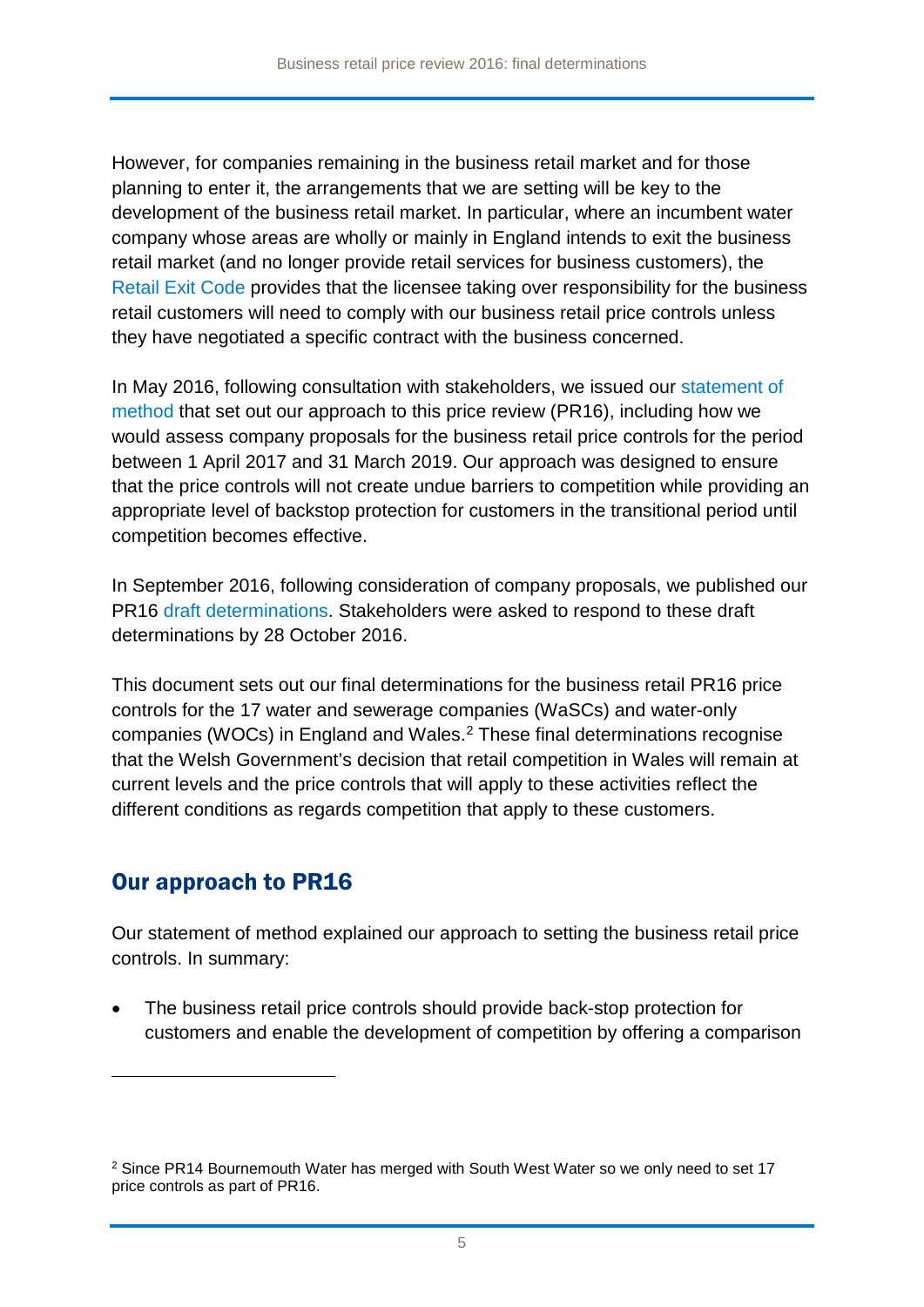point for customers when the market opens so they can determine if they would be better off by changing suppliers.

- For the smaller customers (those using less than 5MI of water or wastewater per year), the form of control will remain default tariff caps. These customers may need greater protection as they may be less able, at least initially, to take advantage of the competitive market (as will those customers of companies operating wholly or mainly in Wales not able to participate in the competitive markets) and to provide confidence that the new market arrangements will not unduly disadvantage groups of customers.
- For the largest customers, the form of the control would be simplified through applying uniform caps on the gross margins for water and wastewater customers in the 5Ml to 50Ml per year consumption range and for those using at least 50Ml per year. Importantly, this simplification will still allow companies wholly or mainly in England to set different tariffs for customers that fall into these consumption bands while meeting the overall gross margin cap.
- Companies were provided an opportunity to re-allocate their overall costs and margins across all their default tariff caps. To protect smaller customers there would be a high evidential threshold for increases in the overall level of cost and margin allowances made at PR14. And, where companies proposed rebalancing of costs/margins that result in increased prices for smaller customers, they would need to provide comprehensive and robust supporting evidence.
- Different arrangements would be appropriate for companies operating wholly or mainly in Wales to reflect the different competitive conditions that apply to water supply services to customers using at least 50MI of water per year. Customers who are water and wastewater customers can still switch but only switch their water supply and not their wastewater services.

### Our draft determinations

Having considered the evidence submitted by companies to support their PR16 proposals (including from South West Water in relation to its South West and Bournemouth areas) we concluded that the use of simpler backstop price controls to protect larger customers (those best able to take advantage of the competitive market) would be appropriate. We also concluded that for smaller customers in England (those using less than 5Ml of water or wastewater per year) business retail default tariff caps remained appropriate. We also considered that default tariff caps remained appropriate for customers using less than 50MI of water per year in Wales.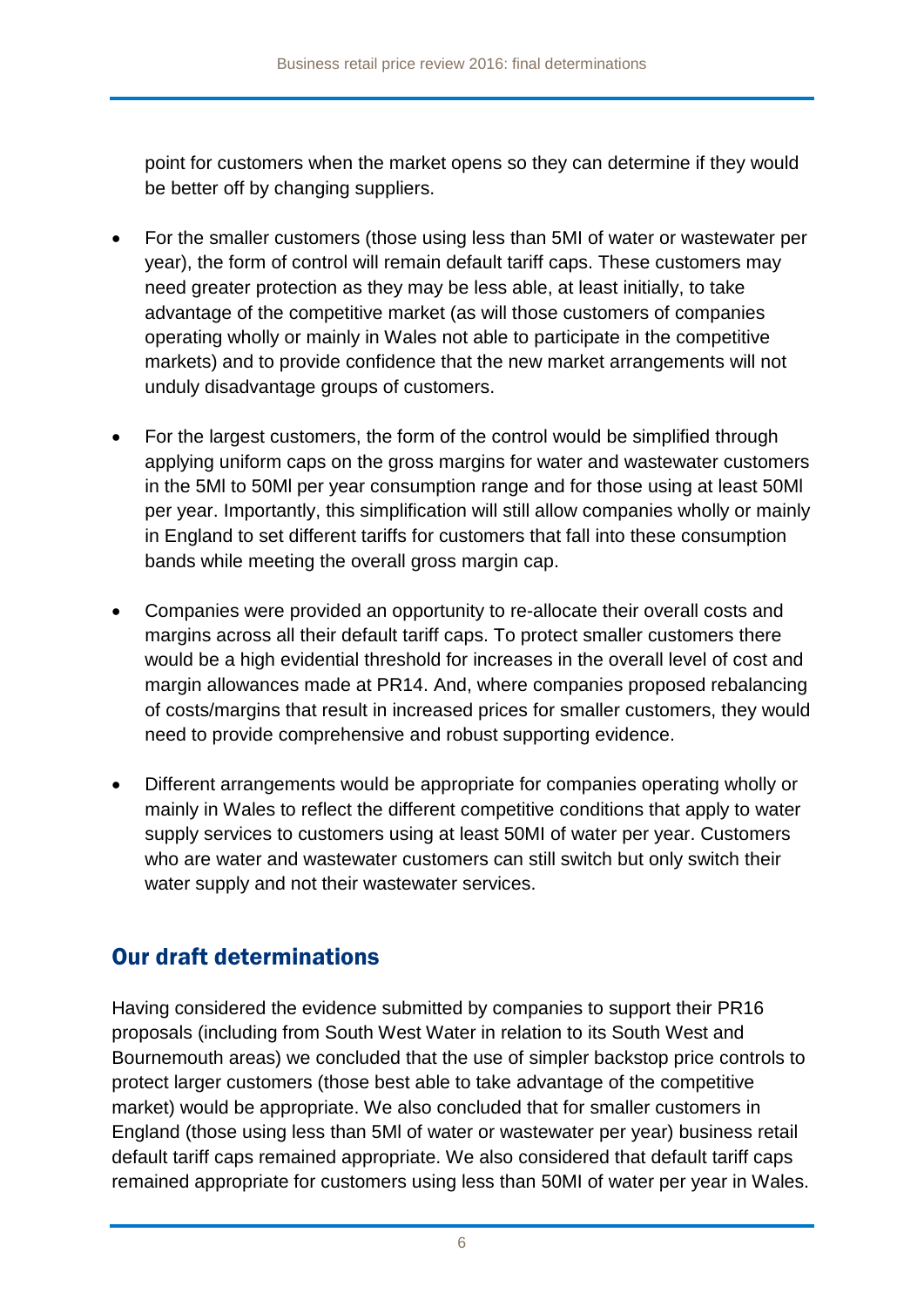And, having considered the specific detail of the PR16 proposals put forward by companies we concluded that:

- Bristol Water's, Dee Valley Water's, Portsmouth Water's and South West Water's (in relation to its South West area) proposals were acceptable as their new default tariff caps for customers using less than 5Ml of water or wastewater per year involved no or very limited changes to their PR14 caps.
- Affinity Water's, South East Water's, South Staffordshire Water's, Southern Water's, and Sutton and East Surrey Water's proposals were acceptable as their new default tariff caps for customers using less than 5Ml of water or wastewater per year involved only minor changes from their PR14 caps and they provided relevant supporting evidence. Yorkshire Water's proposal also appeared to involve minor changes and we indicated that its proposal would be acceptable provided that it provided more information on price impacts and evidence to support its approach.
- Severn Trent Water's, United Utilities' and Wessex Water's<sup>[3](#page-6-0)</sup> proposals involved more significant changes to their PR14 caps but were acceptable as they provided comprehensive supporting evidence. South West Water also suggested more significant changes to the PR14 caps applying in its Bournemouth area. We changed its proposal by adjusting its cost base to reflect changes in customer numbers and used this modified proposal as the basis for its draft determination.
- For the purposes of draft determinations, we decided to retain the PR14 price caps for Anglian Water, Dŵr Cymru, Northumbrian Water and Thames Water as their proposals were not supported by evidence that was sufficiently transparent, convincing and/or robust.

### Responses to our draft determinations

<u>.</u>

Twelve companies supported our [draft determinations.](http://www.ofwat.gov.uk/wp-content/uploads/2016/09/pap_con21060914pr15dd.pdf) [4](#page-6-1) Five companies either submitted new evidence in support of their PR16 proposals or revised their PR16

<span id="page-6-0"></span><sup>3</sup> In Appendix 2 of the PR16 draft determinations we noted that Wessex Water's PR16 proposal would result in smaller customers experiencing a small increase in bills. That was incorrect. Instead these customers are expected to experience a slight reduction relative to PR14.

<span id="page-6-1"></span> $4$  There will be separate controls for the South West and Bournemouth areas, although these two companies merged in 2015.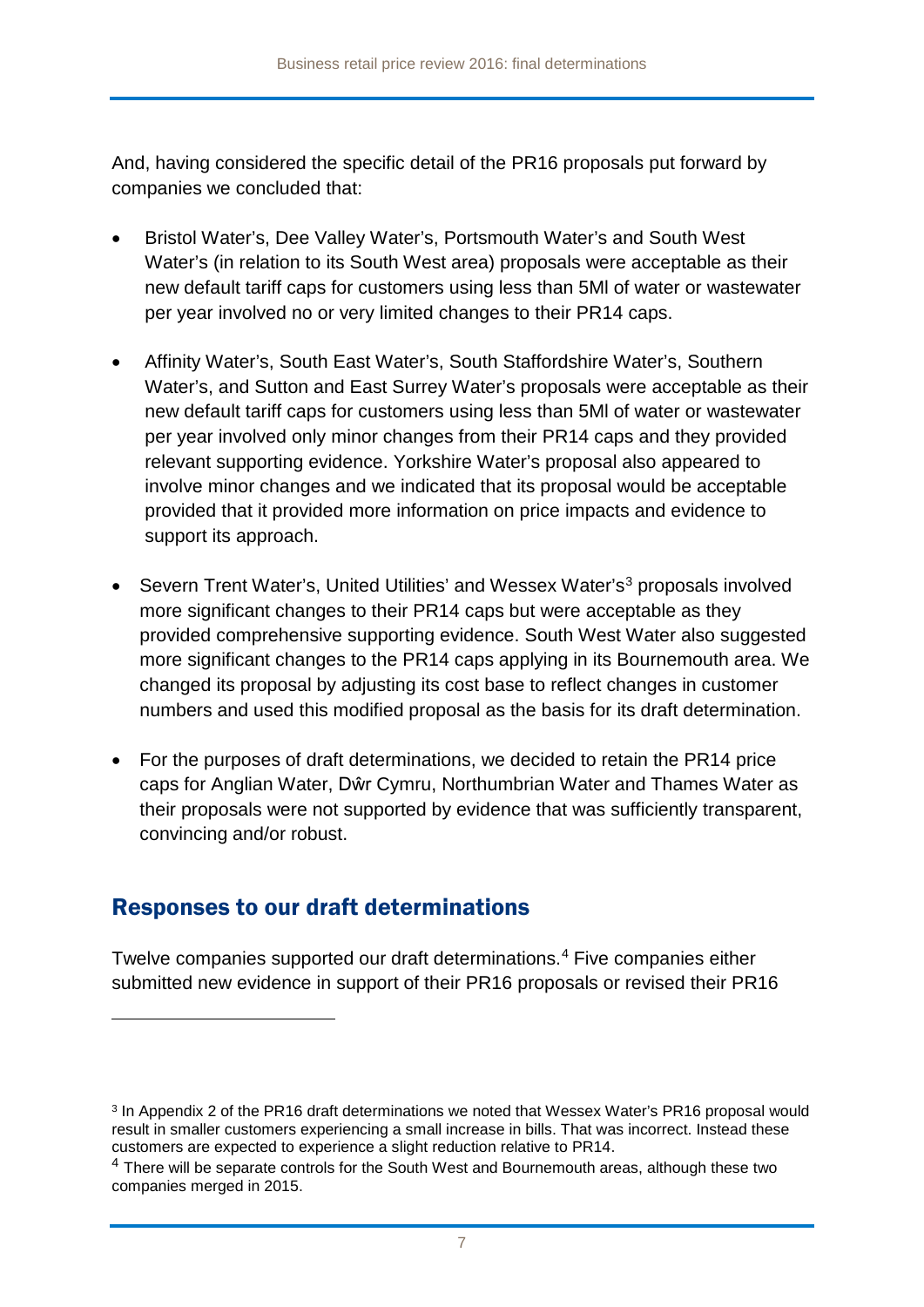proposals and submitted new evidence. Two respondents (including the Consumer Council for Water) commented on our overall approach and/or specific aspects of our analysis. Chapter 1 sets out our assessment of the issues raised with respect to our overall approach. Chapter 2 sets out our assessment of the new evidence provided by companies and the revised proposals provided by Anglian Water, Dŵr Cymru, Northumbrian Water and Thames Water. It also outlines our final determinations of all the business retail price controls that will apply from April 2017.

### Our final determinations

Having considered the responses to our draft determinations we have concluded that we will:

- not increase the overall allowances for costs and net margins, as the evidence provided by respondents to our draft determinations on these matters did not satisfy the evidential thresholds described in our statement of method and draft determinations. These matters are discussed further in chapter 1.
- retain the proposals for gross margin bands for customers using at least 5Ml of water or wastewater per year (and a supplementary restraint on price increases to these customers) as set out in our draft determinations and explained further in chapter 1.
- set default tariff caps for customers using less than 5Ml of water or wastewater per year on the following basis (and described in more detail in chapter 2):
	- o For the 12 companies (including South West Water that has made proposals for separate default tariff caps for its South West and Bournemouth areas) that accepted our draft determinations, we will carry those conclusions forward into their final determinations. This includes our proposed modification of South West Water's proposal for Bournemouth Water.
	- o We have considered the additional information that we requested from Yorkshire Water and have found that this evidence is sufficient to allow us to accept its PR16 proposal (used as the basis for its draft determination) for its final determination.
	- o We have rejected Northumbrian Water's PR16 proposal at draft determination but having carefully considered the additional clarifications and information it has provided in response to the draft determinations we have decided to accept its PR16 proposal for its final determination.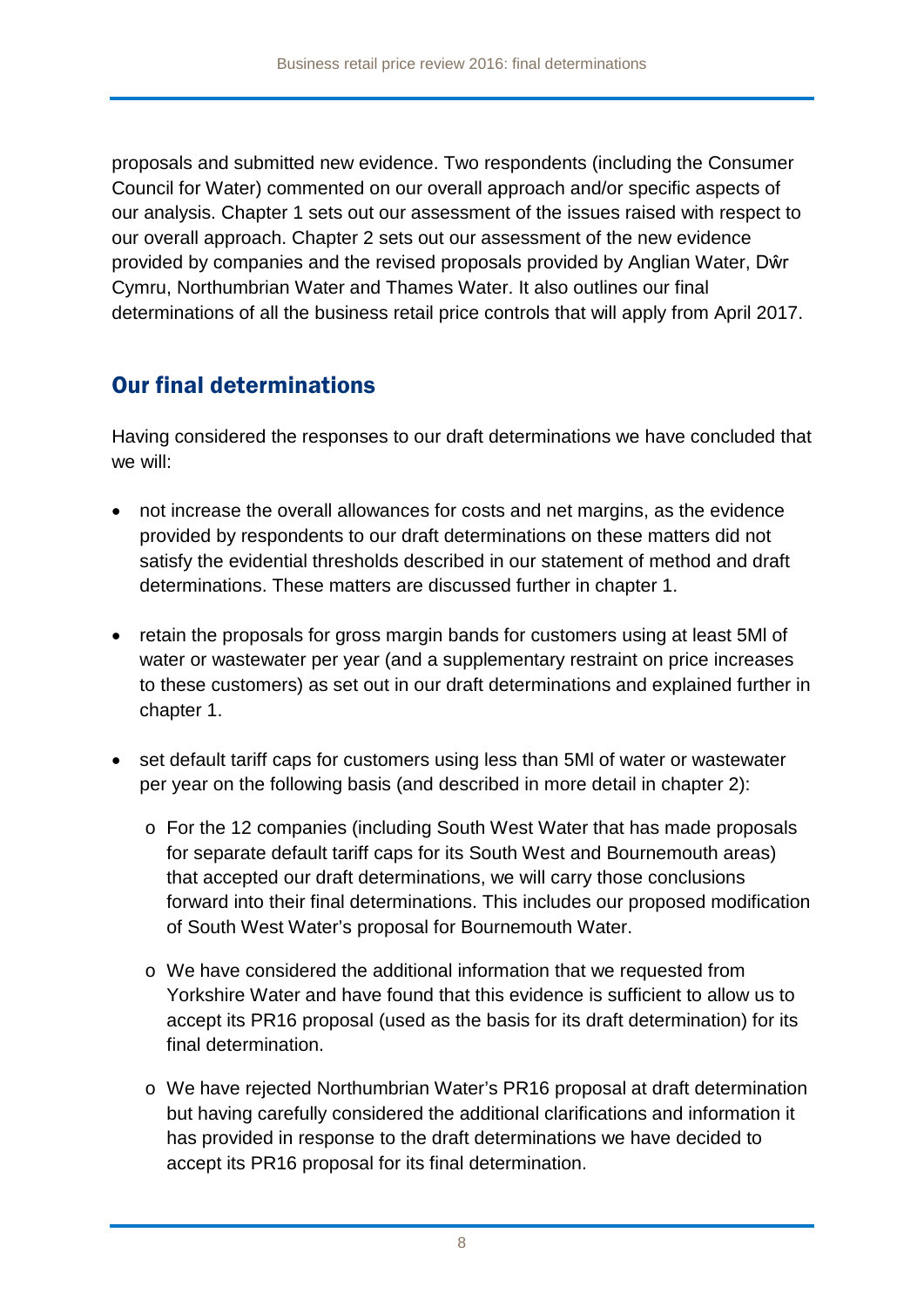- o Dŵr Cymru and Thames Water submitted revised proposals in response to our draft determinations and additional supporting information and evidence. We have accepted these revised proposals for their final determinations.
- $\circ$  Anglian Water, in its response to our draft determination, submitted further information in support of its PR16 proposal (which we rejected at draft determination) including in relation to its representations that it should receive a higher overall allowances for costs. We have decided that this information does not meet the evidential thresholds described in our statement of method and so we have decided to retain the PR14 caps used in its draft determination in its final determination.

### Next steps

Alongside this document we are publishing the notifications of our final determinations for 17 companies. Each notification is the legal instrument setting out our final determination of price controls for business retail activities for each company.

Each company will have two months to decide whether to ask us to refer its determination to the Competition and Markets Authority (CMA). If a company wishes Ofwat to refer its determination to the CMA it must let us know in writing no later than 15 February 2017.

Our PR16 price controls will come into effect from April 2017 and will be in place for three years. They will be considered as part of the PR19 process and will be revised, if required, in time for 2020.

As part of the arrangements for the development of business retail competition, incumbent water companies whose areas are wholly or mainly in England can exit the business retail business and will no longer provide retail services for business retail customers. Instead these customers can be transferred to a separate retailer, which can be an associated retailer (part of the same group) or a separate retailer. Where this occurs, the [Retail Exit Code](http://www.ofwat.gov.uk/wp-content/uploads/2016/02/gud_pro20160406draftrec.pdf) requires that for transferred customers the retailer will need to continue to comply with our business retail price controls unless these customers have negotiated a specific contract with the retailer concerned. The Retail Exit Code also applies the price controls to any small and medium sized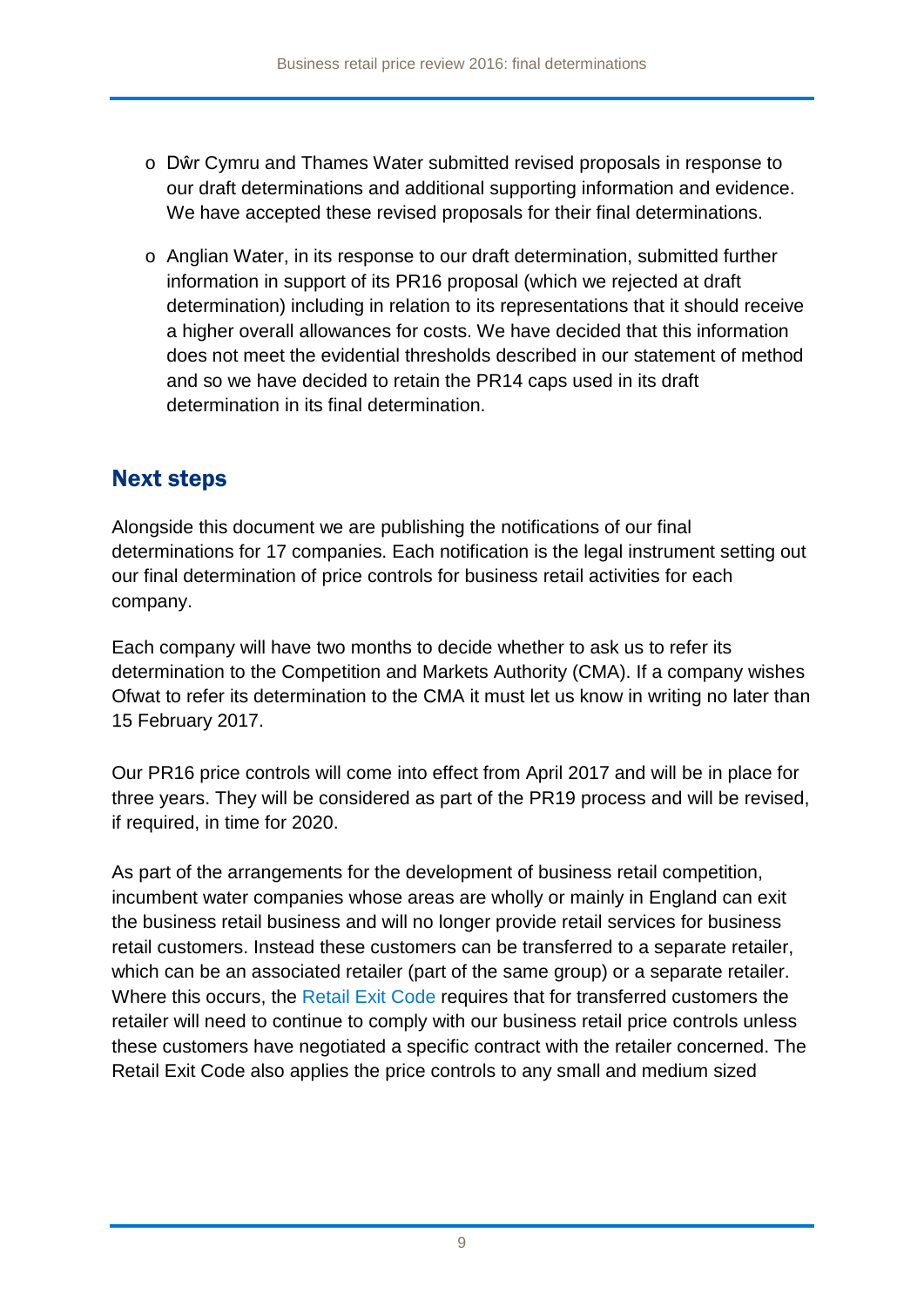business<sup>[5](#page-9-0)</sup> customers in an area where the incumbent water company has exited the market. Larger business customers are protected through non discrimination and no undue preference provisions in the Retail Exit Code. We will review these protections three years after market opening.

### Document structure

This document is structured as follows:

- Chapter 1 explains our views on the overall level of cost and margin allowances, and the simplification of the price controls set out in the draft determinations.
- Chapter 2 sets out our final determinations of the default tariff caps for each of the 17 licensees and includes our assessment of the new information provided by licensees in response to the draft determinations. In undertaking this assessment of companies' revised proposals we have drawn heavily on the analysis outlined in chapter 1.

Appendix 1 contains the company tables that have been used in our final notifications for the PR16 controls. Appendix 2 lists company acronyms that we have used for the figures in chapter 1.

-

<span id="page-9-0"></span><sup>5</sup> A small and medium sized business has fewer than 250 employees.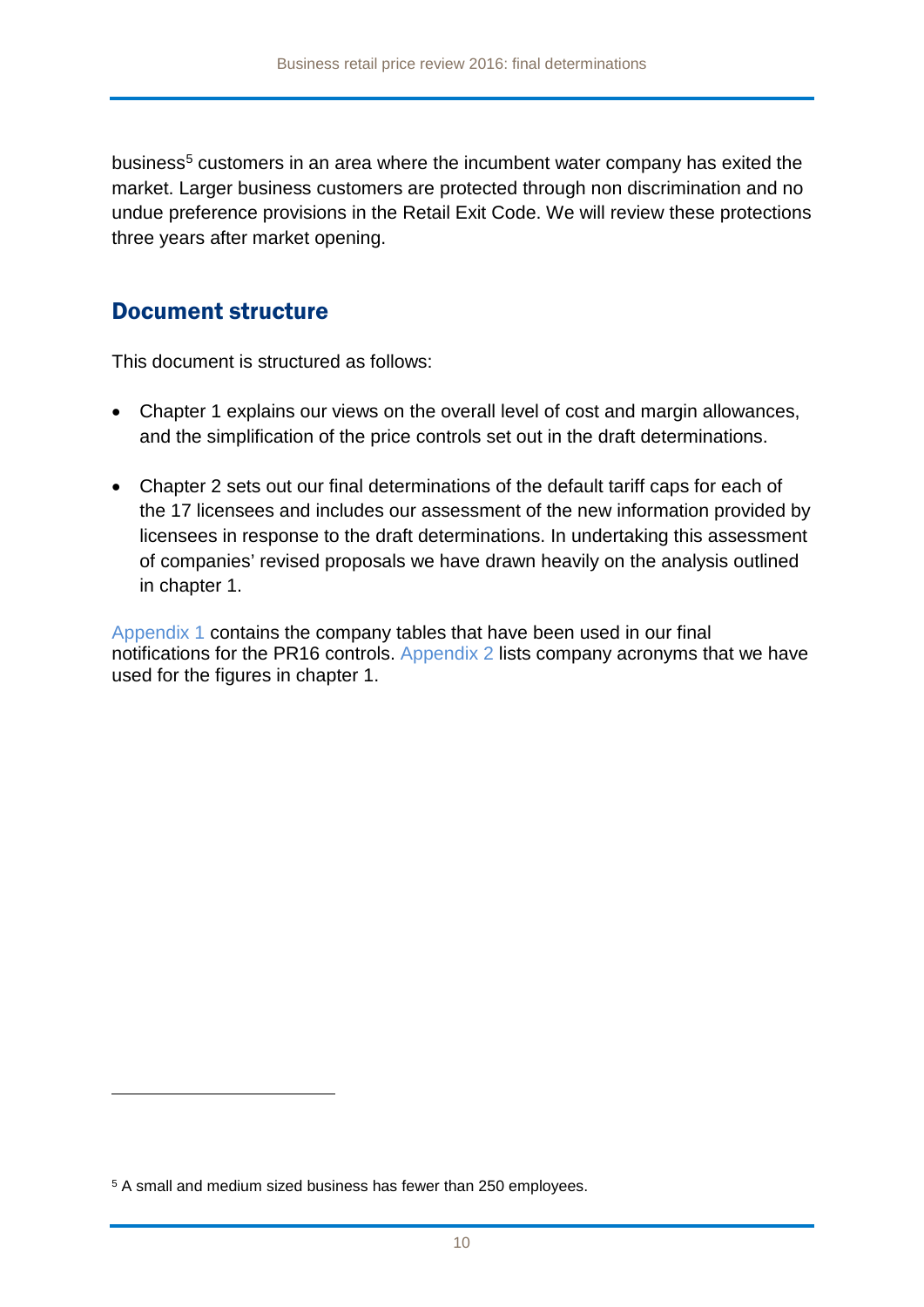### 1. Overall allowances for costs and margins, and simplification

This chapter describes the scope of the PR16 Review and our final decisions on key aspects of our approach to PR16:

- structure of the business retail controls (section 1.1);
- overall allowances for business retail cost to serve (section 1.2);
- overall allowances for business retail net margins (section 1.3);
- form of control and simplification (section 1.4);
- the supplementary restraint (section 1.5);
- eligibility and the Regulatory Accounting Guideline (section 1.6); and
- publication of information (section 1.7).

### 1.1 Structure of the business retail controls

The PR14 final determinations set an allowed average retail cost per customer type and a net margin. Customer types were proposed by each company. For each customer type, companies were required to set charges, referred to as default tariffs that complied with the annual allowed average retail control. Default tariffs reflect the maximum allowed average revenue per customer type and are the default charges that business customers will pay (although customers will be free to choose other, new and innovative tariffs that are outside our price controls, if available). Default tariffs are calculated by reference to:

- an allowance for business retail costs (costs associated with billing, meter reading and other customer services);
- the charges for wholesale services (necessary to calculate retail margins); and
- an allowed overall retail net margin to provide for the efficient financing and reasonably remunerate risk. The overall retail net margin allowance was set at 2.5%, except for customers of companies operating wholly or mainly in Wales using less than 50Ml of water per year (who will not be able to switch their retailer), for whom the overall net margin allowance was set at 1%.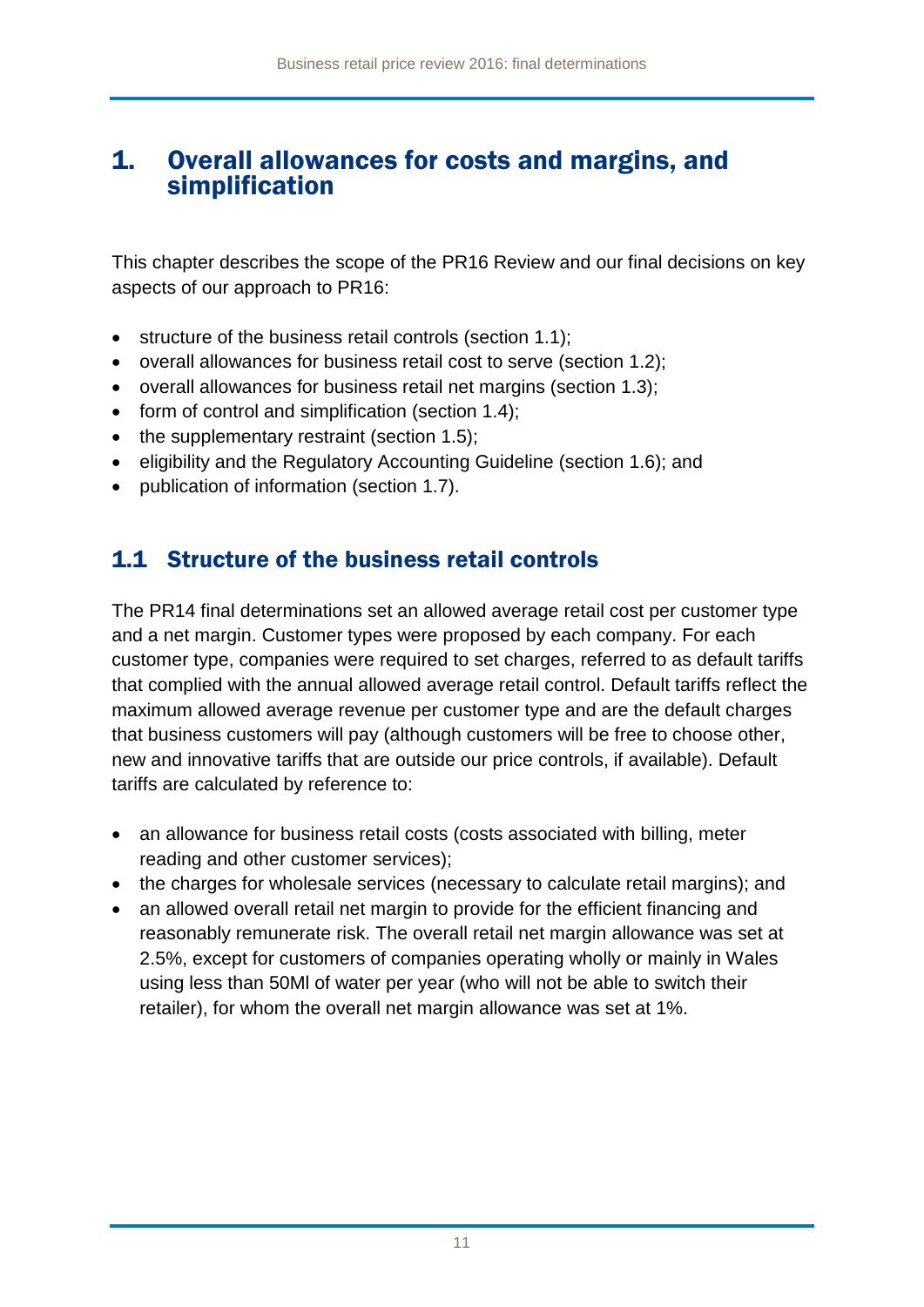### Figure 1.1 Composition of a default tariff



This form of the business retail price control fixes the components of the gross margin (rather than total revenue) for each tariff band and each company's total business revenue will vary with:

- changes to customer numbers so the control should automatically adjust for any loss of customers such as that associated with the development of competitive pressures; and
- changes in wholesale charges as the net margins are fixed as a percentage uplift (to avoid changes in wholesale charges distorting competition).

Within each tariff band, each company will retain the freedom to set tariffs for its customers provided that it meets the overarching requirements of the price control and acts consistently with its other legal obligations (including those relating to competition law).

The PR14 business retail price controls resulted in more than 250 average revenue controls and associated default tariffs across the companies.

The PR14 business retail price controls were set to operate between 1 April 2015 and 31 March 2017. We stated that we would review these arrangement prior to the opening of the English market in April 2017.

The aim of the resulting PR16 Review is to ensure that business retail price controls do not create barriers to entry to the market or expansion. It is important that customers have the ability to secure deals to meet their needs whiles having sufficient protection to promote trust and confidence in the water sector until the market operates in a way to deliver this.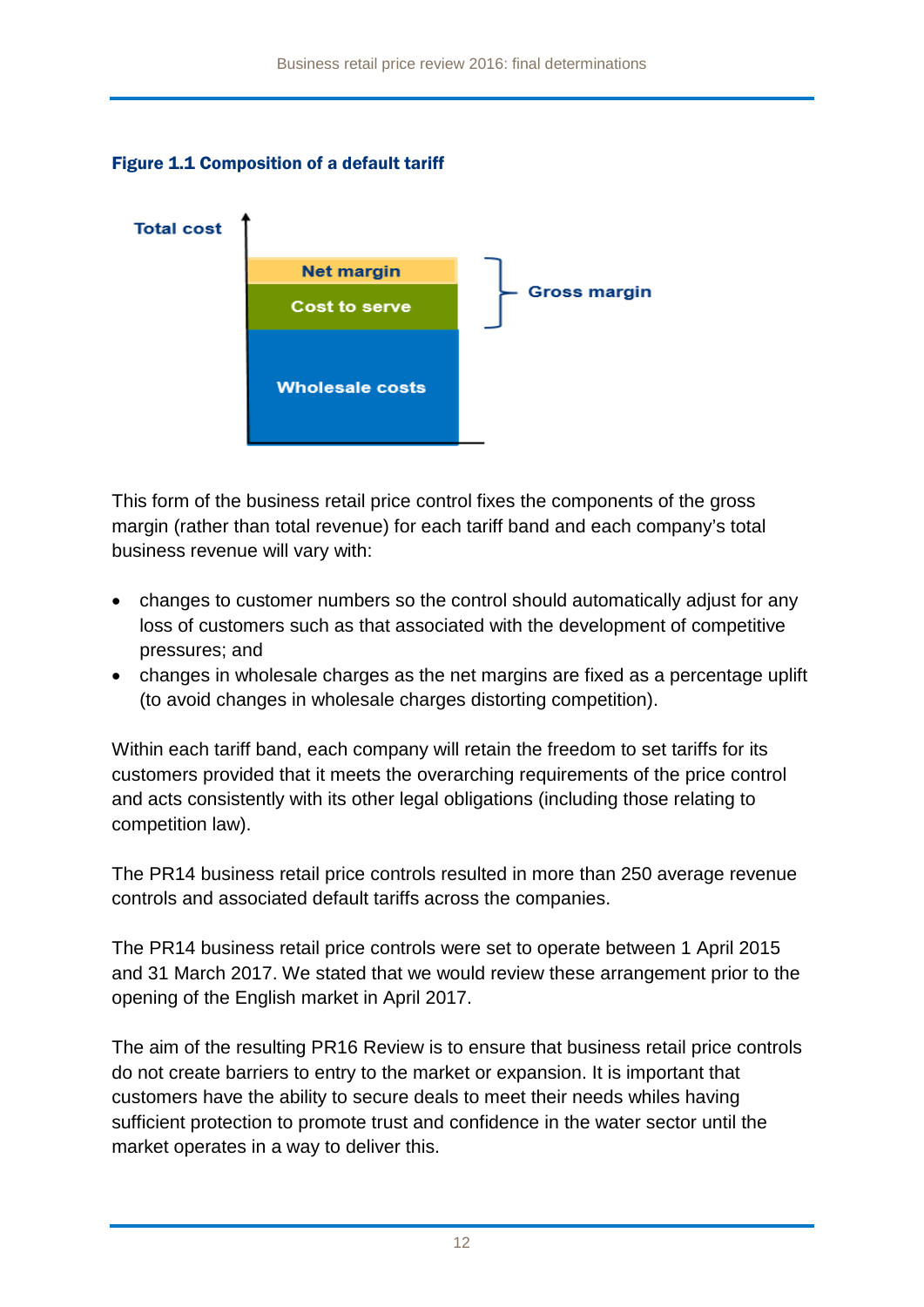The scope of the PR16 review as outlined in our statement of method was to:

- allow companies to review the allocations of business retail costs and margins to default tariff caps ahead of market opening in April 2017;
- simplify the form of control applying to larger customers (those consuming at least 5Ml of water per year in England and at least 50MI of water in Wales, which are most likely to be best placed to take advantage of the development of competition) through introducing a national form of price control across all companies based on a uniform cap on the allowed gross retail margin (instead of the default tariff caps set at PR14);
- for smaller customers (those consuming less than 5Ml of water per year in England), retain company specific default tariff caps.[6](#page-12-0)

Our PR16 approach consequently provided greater flexibility for companies to set tariffs for individual customers as long as they met on average the uniform gross margin caps (for customers consuming at least 5MI of water or wastewater per year) and the company specific default tariffs for consumption below this.



### Figure 1.2 Business retail controls – PR14 and PR16

<span id="page-12-0"></span><sup>6</sup> In Wales, due to the different levels of competition present, company specific tariff caps will be retained for all customers using less than 50MI per year of water.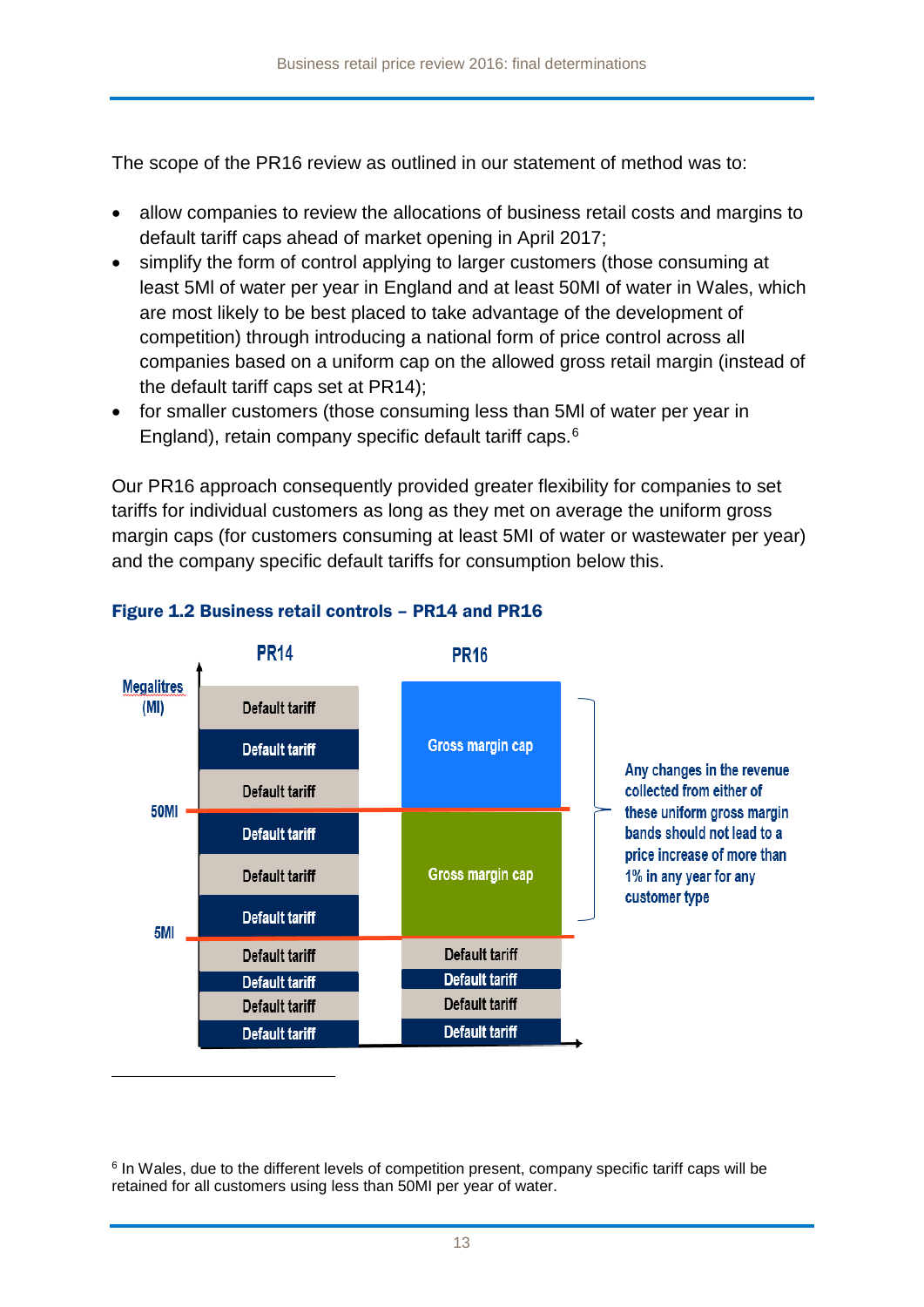The PR16 process enabled companies to submit proposals on the:

- overall allowances for business retail cost to serve;
- overall allowances for business retail net margins;
- re-allocation of costs and margins across tariffs; and
- simplification of company specific tariffs into two gross margin bands covering customers in the 5 to 50Ml water or wastewater per year and at least 50Ml water or wastewater per year consumption ranges.

### 1.2 Overall allowances for business retail cost to serve

In our statement of method we stated that the available evidence suggested that it was appropriate to retain the overall level of business retail cost allowances set at PR14. However, we noted that should substantial new evidence emerge as part of the PR16 process that demonstrates that the existing cost to serve allowance was not in the best interests of customers, we would take this into account in setting price controls.

At draft determinations we considered but did not accept Anglian Water's and Northumbrian Water's proposals to increase the overall cost to serve allowances. The evidence submitted in support of their proposals did not met the high evidential threshold that we set out in the statement of method and that it would not be in the interests of customers to increase allowances for costs.

Since publishing our draft determinations we have received further representations on the overall allowances for business retail cost to serve:

- Anglian Water re-iterated its claim for an overall increase in aggregate retail costs (see discussion on Anglian Water later in this section (and chapter 2 for our overall assessment of its revised PR16 proposal)).
- Clear Business Water (a potential new entrant) considered that effective retail market competition would be facilitated by further scrutiny of the retail cost allowance for smaller customers (those consuming less than 5Ml of water or wastewater per year) to ensure that all overhead costs (IT systems) and individual costs (bad debts, billing and meter reading) have been accounted for in the overall cost allowance. Clear Business Water indicated that smaller customers may be excluded from the benefits of competition for market opening until the next price review as the margins available and cost to serve of smaller customers means they are perceived as less attractive prospective customers or potentially not even viable for some smaller new entrants with less working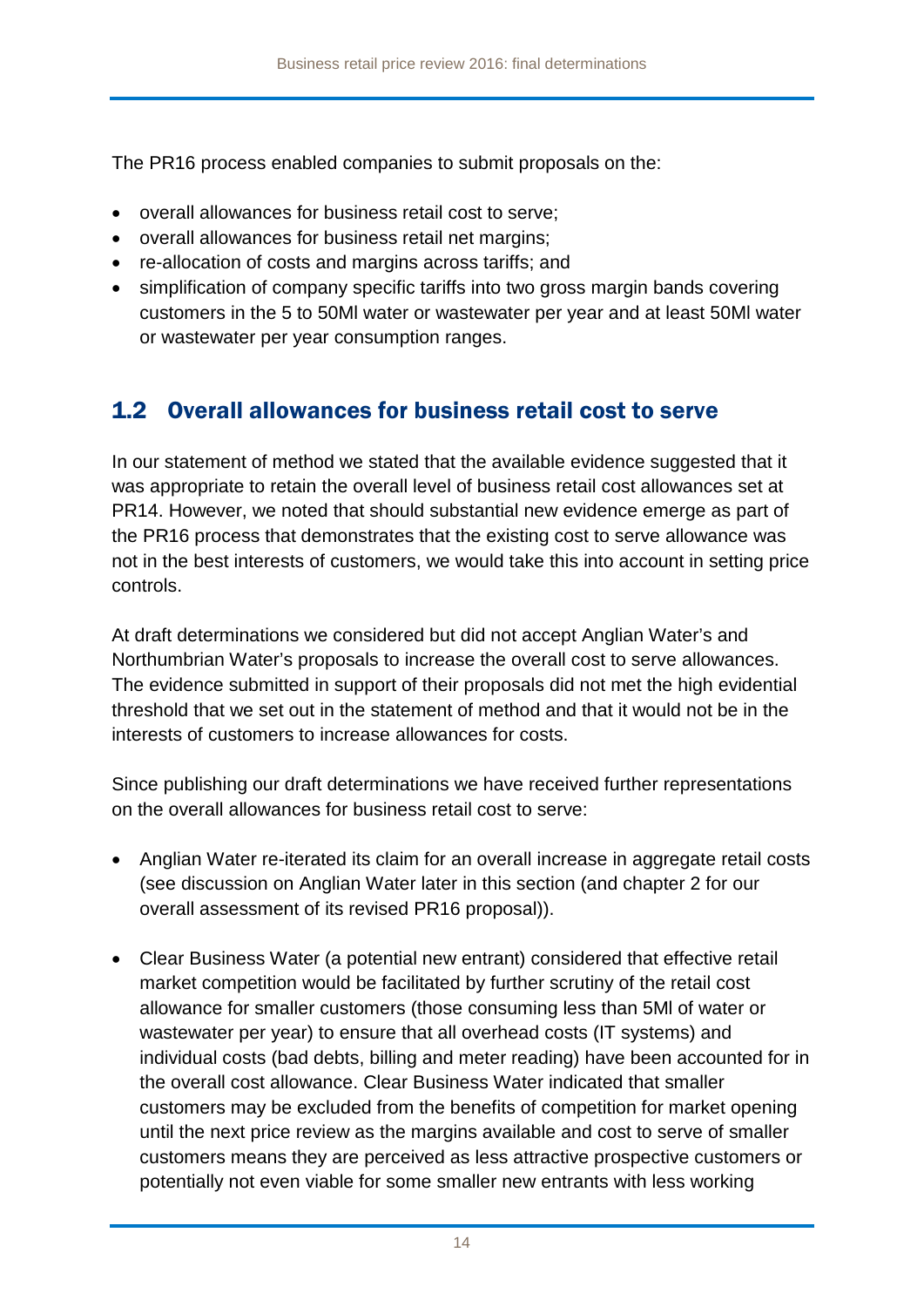capital. Clear Business Water does not expect customer bills to increase but consider that the cost to serve and wholesale costs should be split fairly across the smaller and larger customers for each company.

Having assessed the material submitted in response to our draft determinations we consider that it would not be in the interests of customers to increase the overall allowance for retail costs at this time. We now explain our reasoning in relation to each company that submitted a case for this.

### Anglian Water

Anglian Water made representations in response to our draft determination on the overall level of its costs. It suggested that a 31% increase was needed due to:

- its underling base level of costs being above PR14 levels;
- extra accommodation costs due to its use of separate buildings;
- extra staff to support separation of its retail and wholesale operations; and
- costs of new IT systems.

It justified these costs in terms of its desire to operate a standalone business capable of delivering competitive retail services and because its forecasts are based on the costs it is currently incurring, thereby according to Anglian Water providing strong justification for the robustness of its forecasts.

The supporting evidence that Anglian Water has provided to us has not been consistent with the high evidential threshold described in our statement of method and draft determination. In particular, there are substantial gaps in the evidence that Anglian Water has provided relative to that which we would expect to see to justify a claim for extra cost allowances. The shortcomings in Anglian Water's evidence include:

- Anglian Water's proposals for business separation appears to be driven, at least in part, by its business strategy rather than regulatory requirements and it has not properly justified the recovery of these costs through its default tariff controls.
- Any company intending to compete across the wider market needs to take particular care to show that business costs have been attributed and allocated properly and that business development costs are not inappropriately recovered from the base of customers that they have inherited from the previous monopoly arrangements. Anglian Water has provided no such analysis or assurance.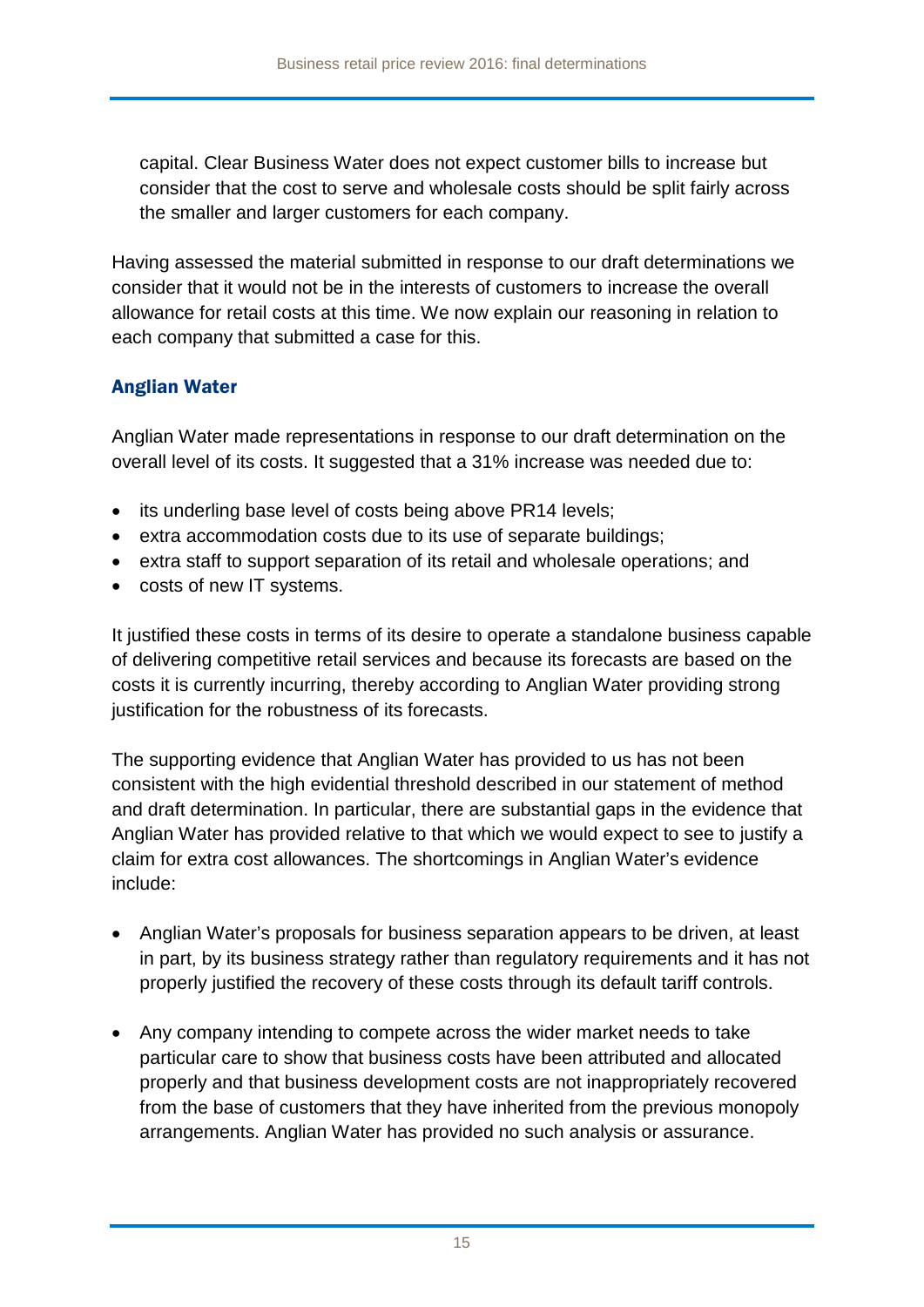- Anglian Water has not explained what is different about its circumstances such that it is the only one of 17 incumbent companies to request higher cost allowances following the PR16 draft determinations.
- While Anglian Water has provided evidence that it is incurring certain extra costs there are a number of areas where it has not properly justified the increases. For example, it explains that its 2014-15 costs were higher than the base year costs allowed at PR14 as it filled vacancies and because of group-wide pay rises, without any explanation of why these factors were consistent with efficient operation. It also expects additional costs from new IT systems, but there is no explanation of why these initiatives appear to be failing to deliver operational efficiencies.
- Anglian Water has not provided substantial evidence to show that its costs are efficient or that it has fully engaged with its customers to discuss it proposals (particularly important given it is the only incumbent water company to request an increase in its overall cost allowance).

Drawing on the analysis outlined above, our overall assessment on Anglian Water's revised proposal is discussed in more detail in chapter 2.

### Clear Business Water

Clear Business Water has not provided any evidence to demonstrate that the cost to serve and wholesale costs have not been allocated reasonably across company customer bases. The evidence that we have received from companies in support of changes to default tariff caps indicates that companies have improved their processes and approach to cost and margin attributions and allocations.

### 1.3 Overall allowances for business retail net margins

At PR14 we outlined that we would set an overall allowance for business retail net margins at 2.5% in the business retail price controls. Companies were, however, free to innovate and reduce their cost to serve (thereby increasing their overall net margin) or look to recover a lower net margin, should they consider it in their best interests to do so. In our [statement of method](http://www.ofwat.gov.uk/wp-content/uploads/2016/03/gud_pro20160518pr16methodology.pdf) we also indicated that in the absence of compelling evidence for a change in the overall net margin allowance, 2.5% was an appropriate return for securing the efficient financing of capital employed and remuneration of risk in providing competitive business retail services.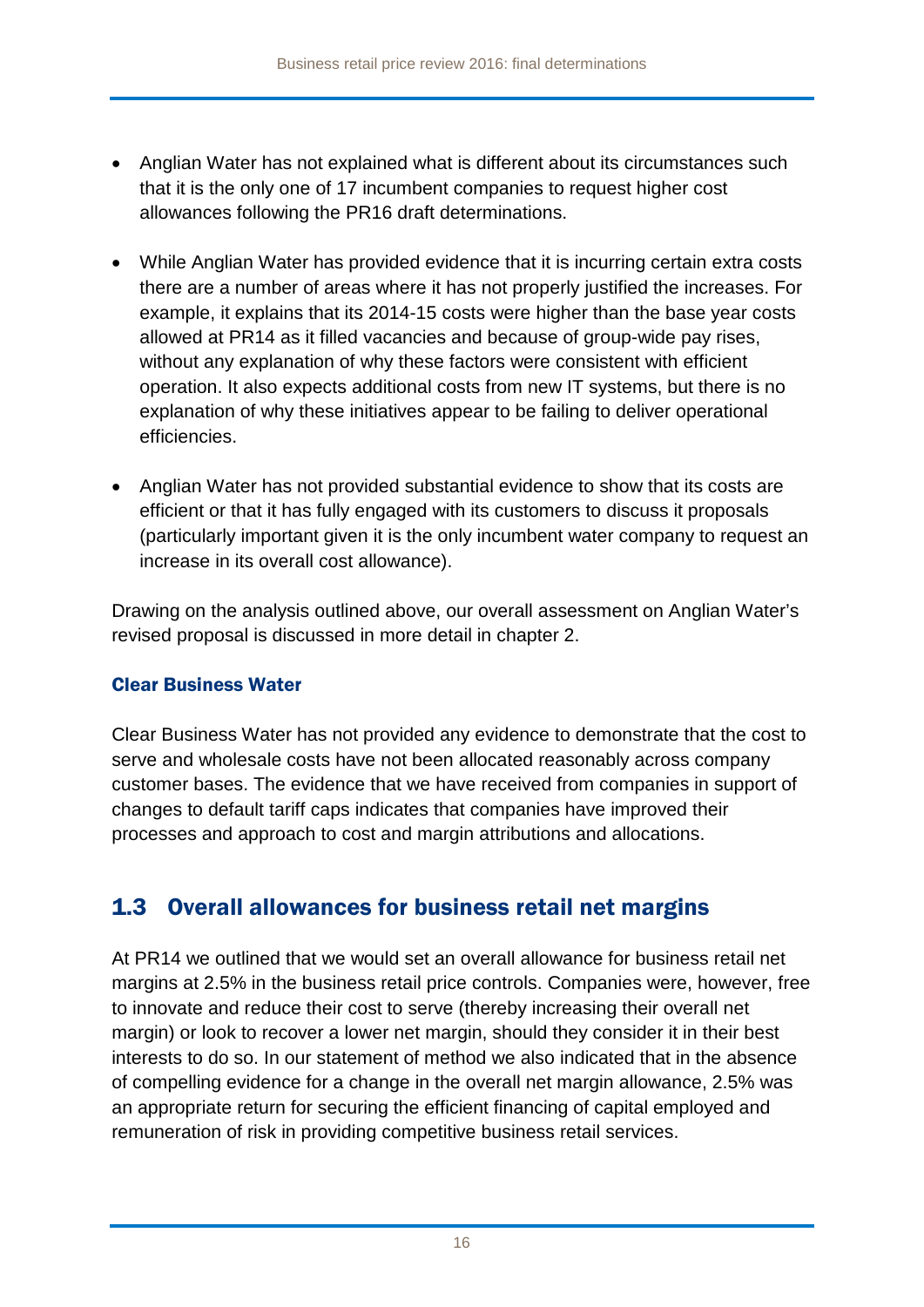As part of their initial proposals for revised default tariff caps, companies did not provide any evidence in support of a need for higher margins for the competitive market. Following representations from Business Stream we considered and rejected the need to increase the net margin to cover the revised credit terms developed as part of retail market opening as:

- Business retailers would seek to adopt the most cost effective option or options available to them, which could include accessing finance on relatively favourable terms due to being part of a business that would have access to investment grade credit ratings.
- The overall net margin allowance of 2.5% was derived primarily from comparisons with other sectors and that evidence from companies cost/margin allocation models suggests that allocations relating to return on capital, working capital/credit costs and risk do not account for the whole of the 2.5% margin and that there is remaining unallocated margin.
- Companies have the opportunity to earn higher net margins by innovating and or reducing the cost to serve.

In response to our draft determinations we received one representations on net margins. Clear Business Water was concerned that there is insufficient margin to cover the credit options available for new retailers and that the margin is only sufficient for incumbent retailers who have access to investment grade credit ratings via their parent company. We note that Clear Business Water's representation provided no further evidence on these matters.

In the development of our draft determinations we considered a range of evidence on the net margin and the average cost to serve. We note that the CMA's energy market investigation identified concerns in the small and medium sized business market and the microbusiness<sup>[7](#page-16-0)</sup> business market in particular. In addition we have already seen a range of potential new entry into the business retail market with proposals for Thames Water and Portsmouth Water to exit to Castle Water and Southern Water to exit to Business Stream as well as a range of companies applying for new retail licences. Consequently we are not minded to amend the gross margin allowed at this stage. The PR16 price controls apply for three years and through the Retail Exit Code, apply to customers that are transferred as part of retail exit as well

-

<span id="page-16-0"></span><sup>&</sup>lt;sup>7</sup> A microbusiness is a business with less than 10 employees.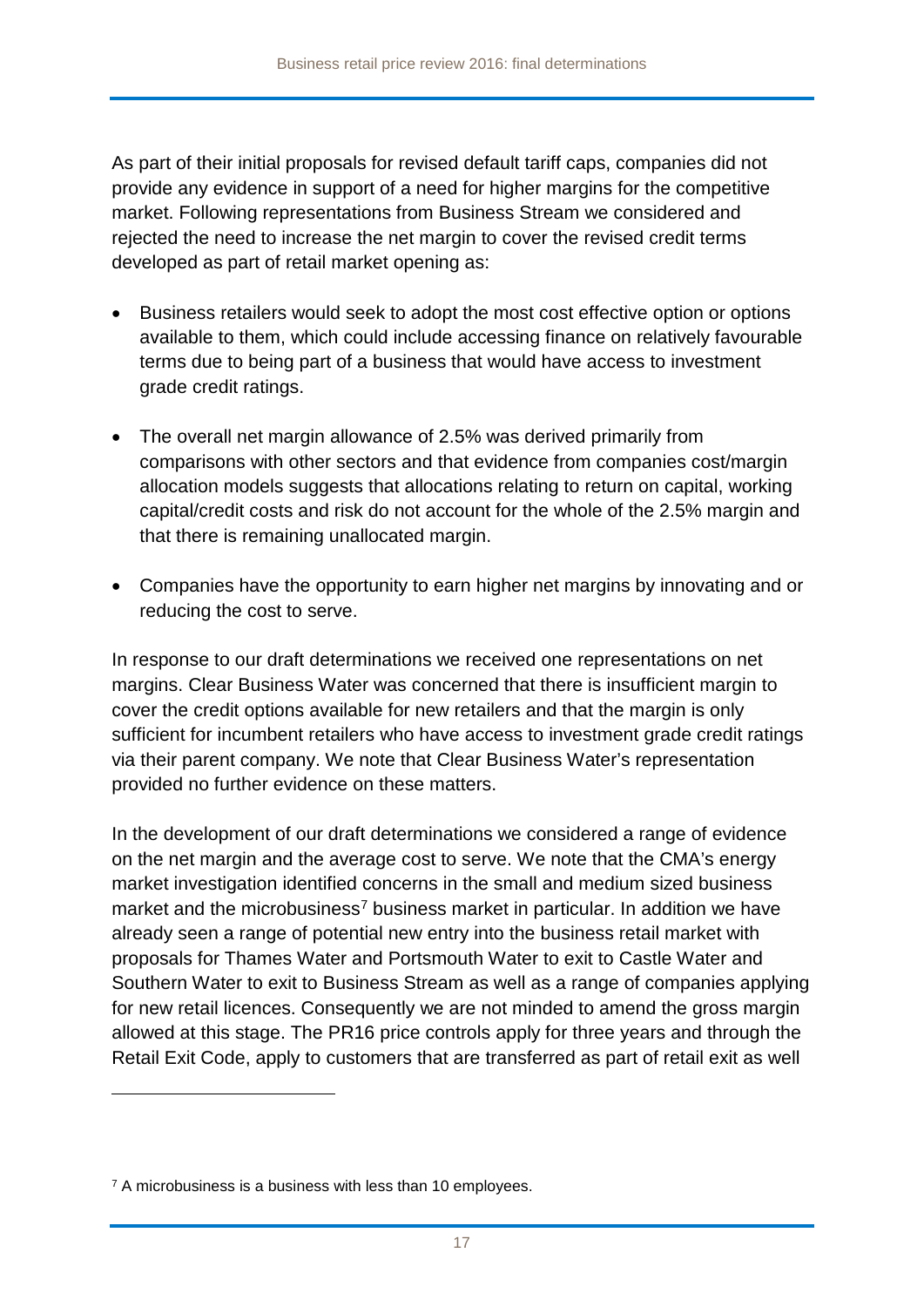as to all small and medium sized business customers in a retail exit area. We will review the provisions in the Retail Exit Code in three years.



Figure 1.3 Company gross margins – water 0 to 5MI

Dŵr Cymru also made representations on the net margin applicable in Wales (1%), reflecting the different circumstances applying to companies operating wholly or mainly in Wales. Dŵr Cymru considered that a 1% net margin for non-contestable customers to be too low. This and other related aspects of its revised proposal are discussed in chapter 2.

## 1.4 Form of control and simplification

### 1.4.1 Overall approach to simplification

In the [statement of method](http://www.ofwat.gov.uk/wp-content/uploads/2016/03/gud_pro20160518pr16methodology.pdf) we explained that we would simplify the price control arrangements for larger customers (those using at least 5Ml of water or wastewater per year in England and those using at least 50MI of water per year in Wales).

Our approach to simplification involved:

• Moving from regulating the allocation of costs/margins between tariff controls for individual companies to setting a sector-wide uniform gross margin cap for all customers in the 5 to 50Ml water or wastewater per year band and for all customers in the at least 50Ml water or wastewater per year band.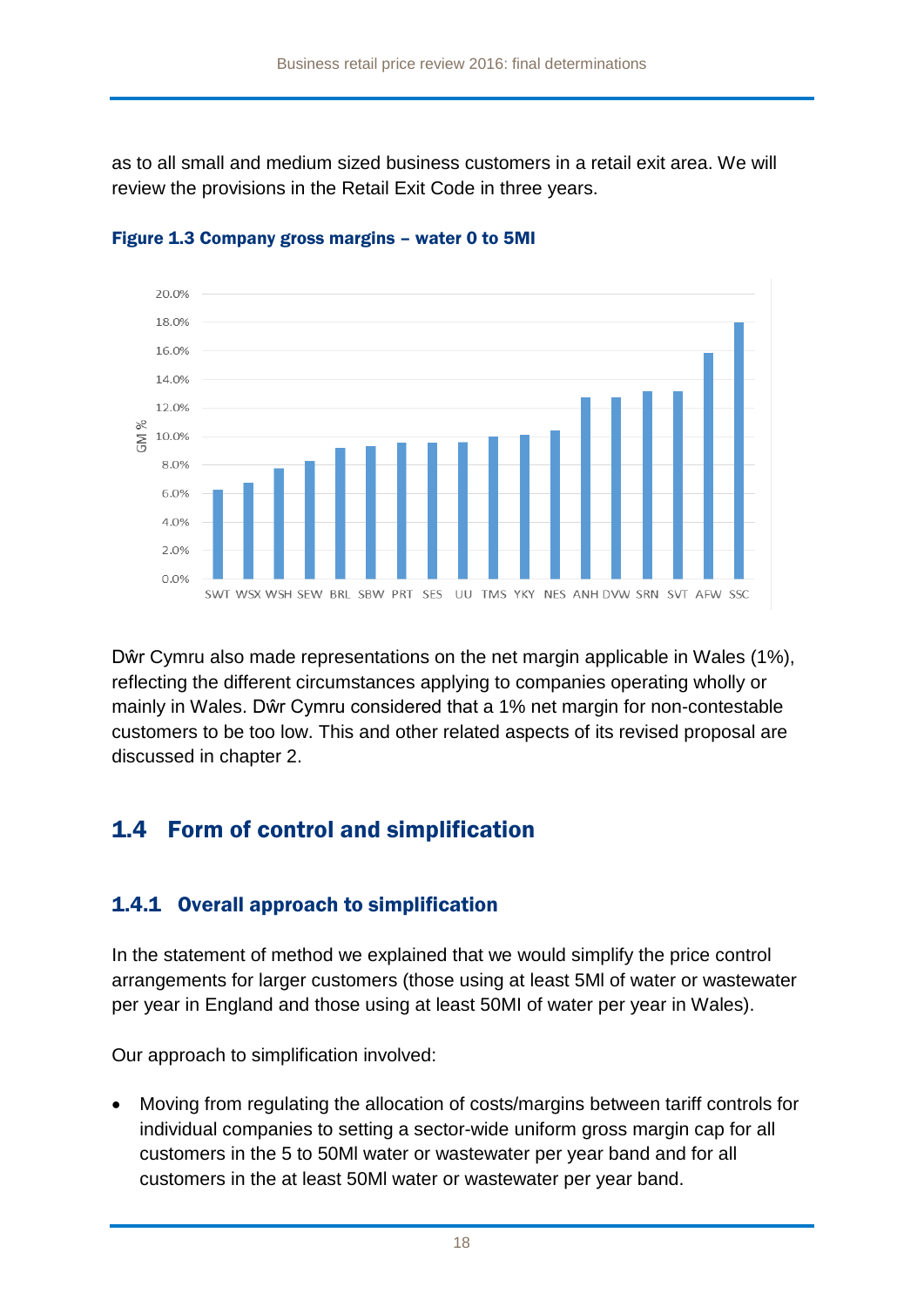• A supplementary limit (or restraint) on price increases where companies existing tariffs are below the level implied by the gross margin cap (see section 1.5 below).

From April 2017, when our gross margin caps will apply, large customers will be able to choose their retailer on the basis of price and service offerings and so do not require protection at the individual company specific tariff band. Companies will still need to comply with their obligations under competition law. Recognising the different levels of retail competition permitted, for companies operating wholly mainly in Wales, gross margin caps will only apply to customers using at least 50MI of water per year.

At draft determinations we set these uniform gross margin caps at a level that would not constrain the recovery of reasonable costs by calibrating the gross margin cap at the maximum level of cost reflective gross margin (excluding companies that could not justify their proposed gross margins).<sup>[8](#page-18-0)</sup>

We have concluded that the gross margin caps proposed at draft determination remain appropriate for our final determinations. Table 1.1 (below) outlines our uniform gross margin controls (and backstop protection) for customers using at least 5Ml of water or wastewater per year. Details on the calculation of the final gross margin controls are detailed in the sections 1.4.2 to 1.4.5 below.

### Table 1.1 Final uniform gross margin controls for PR16

| <b>Volume (mega</b><br>litres per year) | <b>Water</b><br>(includes mixed use & non-<br>potable water) | <b>Wastewater</b><br>(includes trade effluent &<br>surface water drainage) |  |
|-----------------------------------------|--------------------------------------------------------------|----------------------------------------------------------------------------|--|
| 5 to 50                                 | $5.0\%$                                                      | 5.3%                                                                       |  |
| 50 and over*                            | 3.3%                                                         | 2.8%                                                                       |  |

\* In Wales the gross margin cap only applies to customers using at least 50MI of water per year.

-

<span id="page-18-0"></span><sup>8</sup> Business retail price review 2016: Draft Decision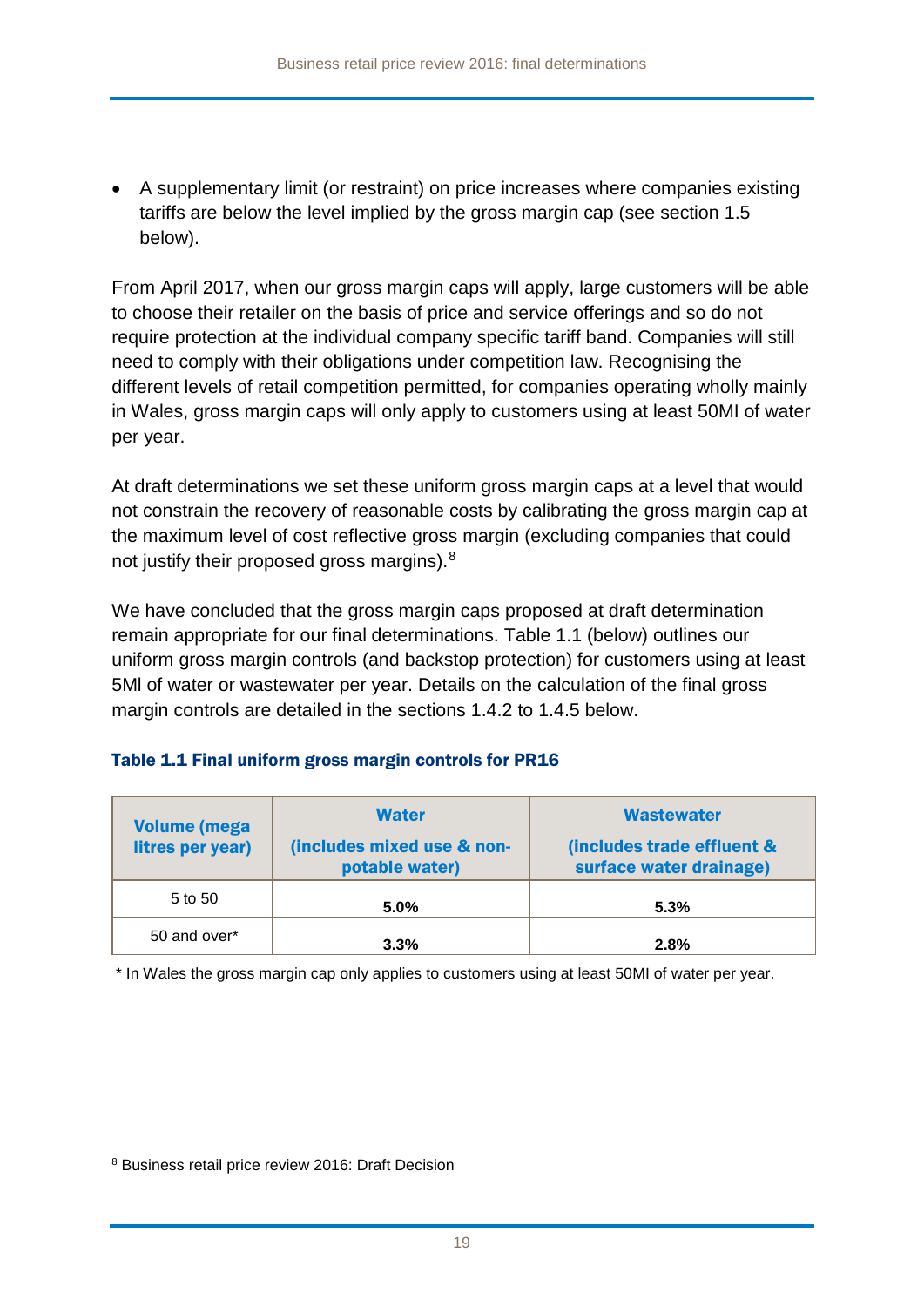### 1.4.2 Water 5 to 50 mega litres uniform gross margin cap

Our draft determinations for the 5Ml to 50Ml water per year gross margin cap took into account gross margins in the range from 1.5% to 5% as shown in figure 1.5 below.[9](#page-19-0) Anglian Water's submission appeared to suggest a higher margin but we disregarded this due to concerns with the evidence it provided on costs and the transparency and accuracy of its data tables.

With the exception of Anglian Water, no company made representations on the uniform gross margin cap we outlined in the draft determinations for water 5 to 50MI. Anglian Water indicated that the extra costs it incurs for the extra services it provides in relation to its Maximum Daily Demand (MDD) tariffs would support a gross margin of 6.8% for the 5Ml to 50Ml water per year gross margin cap. As we explained in section 1.2, we have rejected Anglian Water's suggestion for an increase in its overall cost allowances. Nonetheless, we have given careful consideration to its representation that the gross margin cap for 5Ml to 50Ml water per year customers should be increased from the 5% we set in our draft determination.

Anglian Water indicated that it provides extra services to its MDD customers – including monitoring their daily demand and providing advice to customers that exceed their maximum agreed daily consumption. We understand Anglian Water's explanation of these matters and support the provision of extra services to customers where these are consistent with the interests of customers.

Nonetheless, our analysis of Anglian Water's revised proposal revealed that it was suggesting a 149% increase in the cost per customer allowance between 2016-17 and 2017-18 for its main MDD tariff. In response to our questions on these matters, Anglian Water explained that it had revised its approach to cost allocation and its previous approach 'in retrospect appears to have resulted in an under allocation to this class of customer'[10](#page-19-1).

The overall gross margin cap appropriate for this band of customers is sensitive to the assumptions made on cost allowances. For example, removing its proposed 31% overall increase in costs (discussed above in section 1.2) on a pro-rata basis from

<u>.</u>

<span id="page-19-0"></span><sup>&</sup>lt;sup>9</sup> These were set on the basis of information provided for 2017-18.

<span id="page-19-1"></span><sup>10</sup> Email from Anglian Water of 16 November 2016.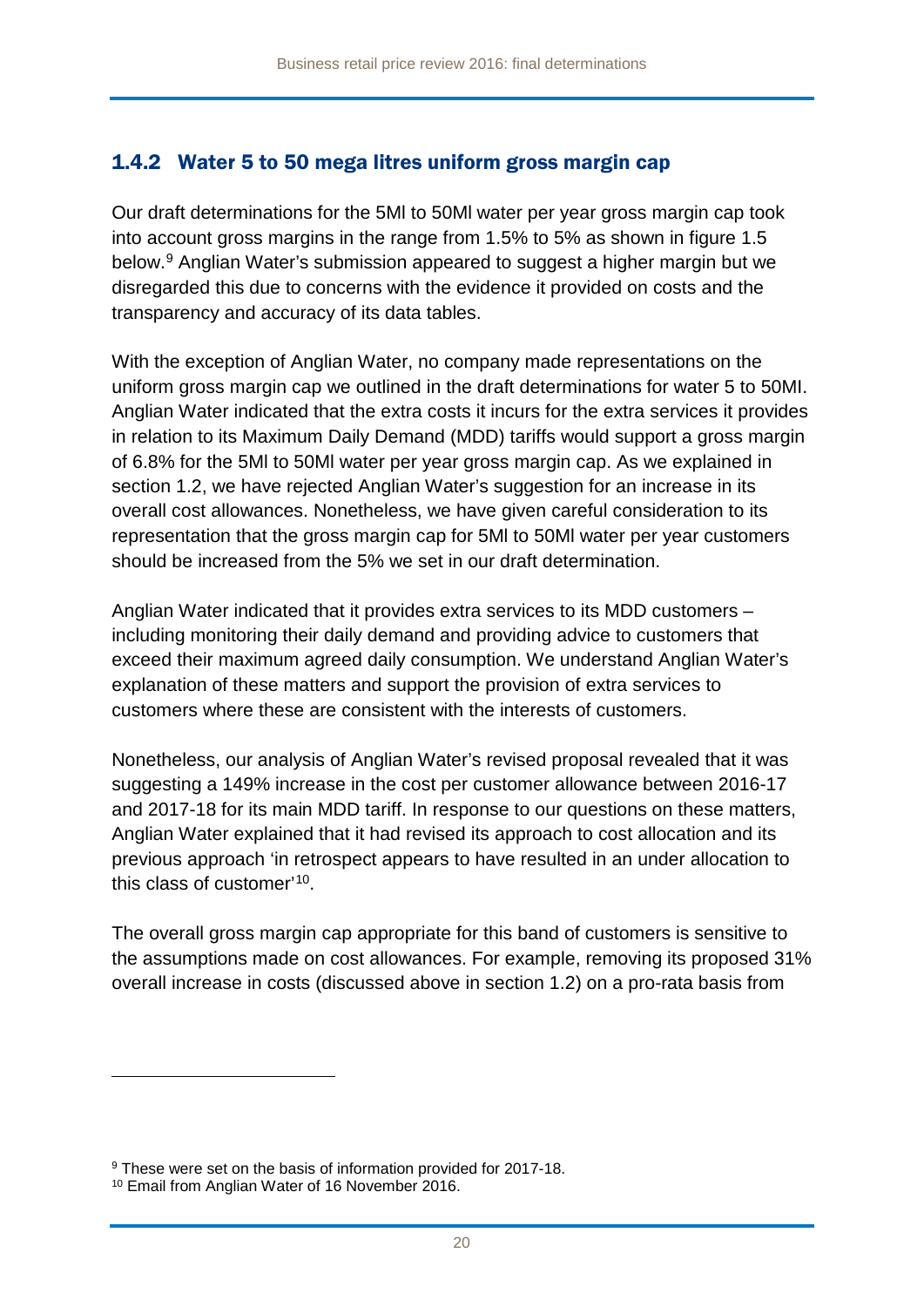the cost allowances that Anglian Water suggested for this group of customers would reduce the gross margin for this particular tariff from 6.8% to 5.7%.

We have considered five factors in deciding whether or not to increase the gross margin cap for the 5 to 50 MI water per year band on the basis of the evidence provided by Anglian Water:

- Anglian Water has not changed the services it provides to these customers over the period.
- The process and evidence Anglian Water has provided in support of its additional cost estimates have significant short-comings. In particular, where a company is suggesting a very significant change to cost allowances from historical levels it should highlight and fully explain this in its submission. It is disappointing that this was not the case in respect of Anglian Water's submission and that these matters only came to light through our analysis of the detail of its submission.
- We have concerns about the robustness of Anglian Water's overall cost projections and the allocation of these cost increases to its existing customer base. Adjusting its estimates of costs for this gross margin band on a pro-rata basis to remove its proposed 31% increase in overall costs (see section 1.2), reduces its gross margin from 6.8% to 5.7% – illustrating the sensitivity of its gross margin estimates to contentious assumptions on cost allowances.
- We have concerns about the stability and reliability of Anglian Water's cost allocations and estimates. A change of 149% in a period of a few years is very significant and appears to indicate a degree of volatility in Anglian Water's estimates.
- Anglian Water did not provide any evidence of customer engagement on the expected impact of this significant reallocation.
- Anglian Water is a clear outlier in terms of the allocations of costs and margins to customers using 5Ml to 50Ml water per year. Most incumbent companies are suggesting gross margins of less than 3.5% and on this basis a 5% gross margin cap (consistent with the highest proposal of the 16 other incumbent companies) looks relatively generous.

Taking into account all of the above suggests that, despite the extra services offered with its MDD tariffs, the costs estimates provided by Anglian Water do not constitute the sufficiently solid and reliable evidence necessary to justify an increase in a sector-wide price restraint (set by the uniform gross margin cap), particularly in the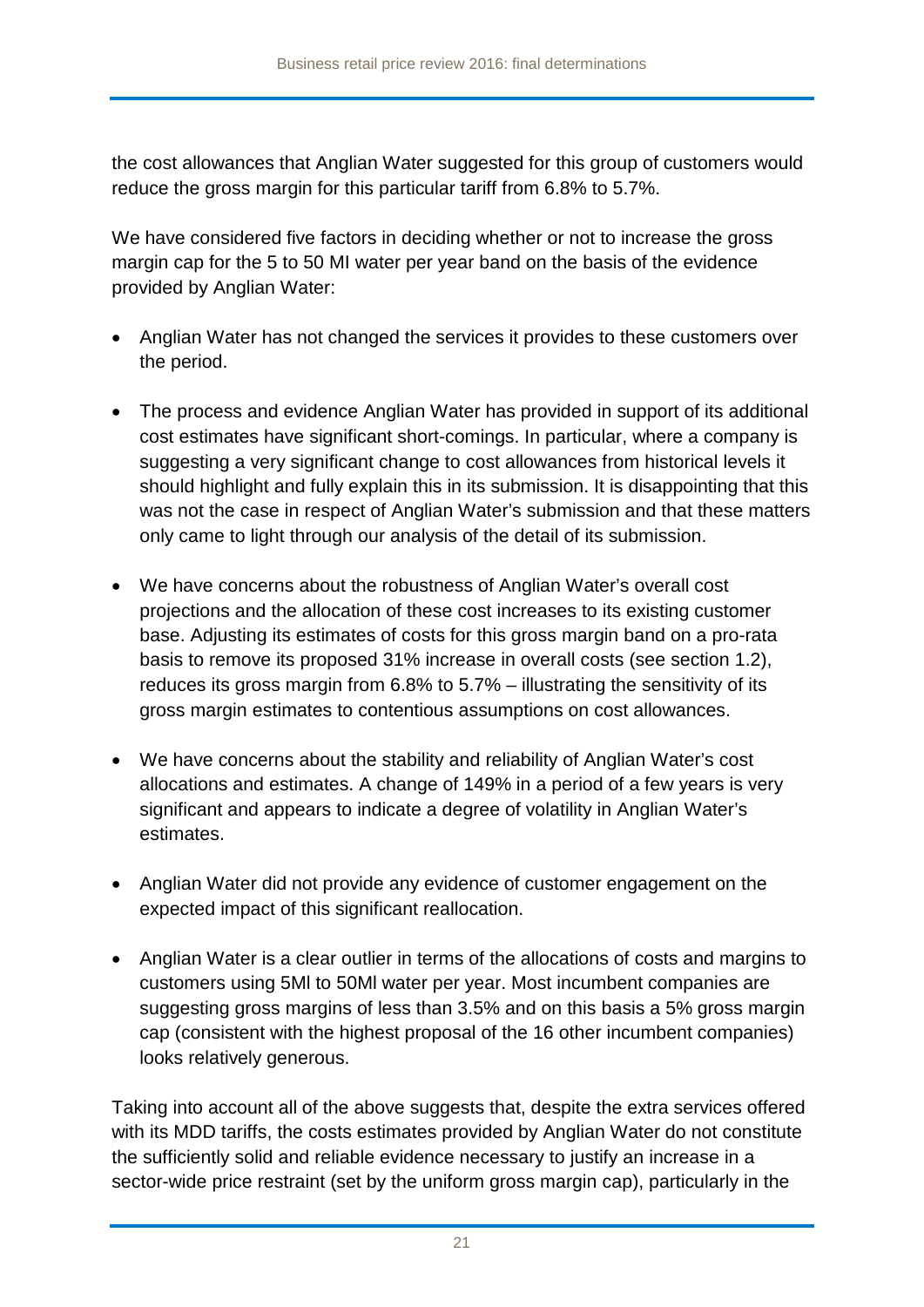absence of specific customer engagement and support. Further information on our overall assessment of Anglian Water's revised proposal is available in chapter 2.

We have therefore decided to retain the approach set out in our draft determinations and our final determinations are based on the maximum cost reflective gross margin cap of 5.0%. This will apply to all companies operating wholly or mainly in England.

In Wales, where the market for customers using 5Ml to 50Ml water is not contestable, a non-contestable net margin of 1% will apply to Dee Valley Water and Dŵr Cymru. Above 50MI, where the water market (but not the wastewater market) is contestable, a net margin of 2.5% will apply to Dee Valley Water and Dŵr Cymru. This issue is discussed in more detail in chapter 2.



#### Figure 1.5 Company final gross margins – water 5 to 50MI

Note: No companies wholly or mainly in Wales are included in this figure as water supply less that 50MI per year is not contestable in Wales.

### 1.4.3 Wastewater 5 to 50 mega litres uniform gross margin cap

Our draft determinations for the gross margin cap for the 5Ml to 50Ml wastewater per year band took into account company proposals for gross margins that ranged from 1.5% to 5.3%, as shown in figure 1.6 below.[11](#page-21-0) Anglian Water appeared to have a

-

<span id="page-21-0"></span><sup>&</sup>lt;sup>11</sup> These were set on the basis of information provided for 2017-18.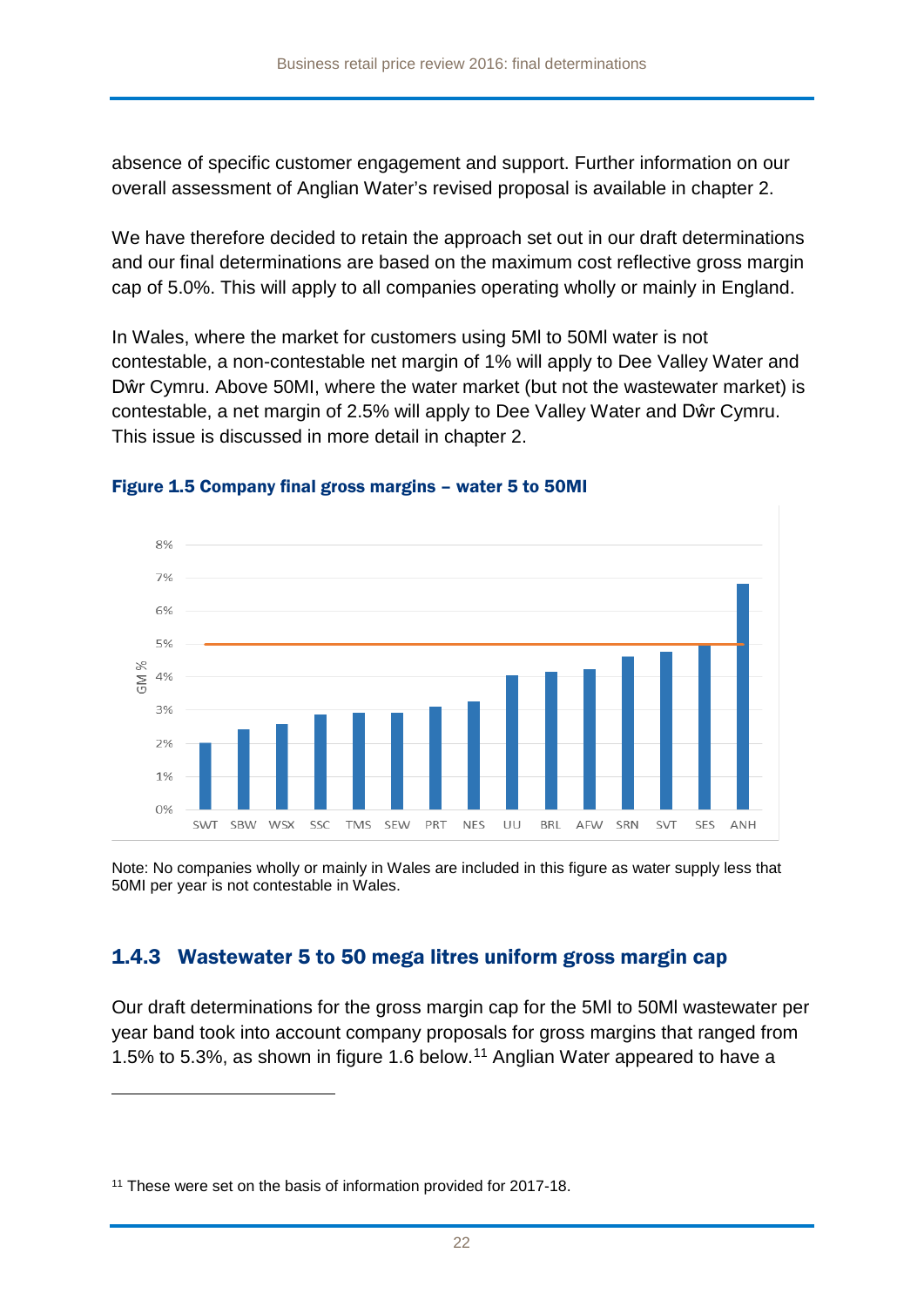higher margin but as per the discussion in 1.4.2 (above), its overall cost proposals as well as the cost estimates provided for the MDD tariffs included in this band did not constitute sufficiently solid and reliable evidence necessary to support their proposal. We therefore disregarded its higher gross margin for wastewater 5 to 50 MI due to concerns about its proposals for cost increases and a lack of transparency with respect to its data tables, and a lack of specific customer engagement and support.

In responding to our draft determinations no company, including Anglian Water, made representations on the 5.3% cap on this gross margin band. Consistent with our draft determinations, our final determinations are therefore based on the maximum cost reflective gross margin that was sufficiently supported by evidence of 5.3%. This will apply to all companies operating wholly or mainly in England.

In Wales, where wastewater customers are not eligible to participate in the competitive market a non-contestable net margin of 1% will apply to Dŵr Cymru (noting that Dee Valley Water is a WOC and does not provide wastewater services). This issue is discussed in more detail in chapter 2.



### Figure 1.6 Company final gross margins – wastewater 5 to 50MI

Note: No companies operating wholly or mainly in Wales are included in this figure as wastewater is not contestable in Wales.

### 1.4.4 Water supplies 50 mega litres and over uniform gross margin cap

Our draft determinations for the gross margin cap on the at least 50Ml water per year band took into account company proposals for gross margins that ranged from 1.3%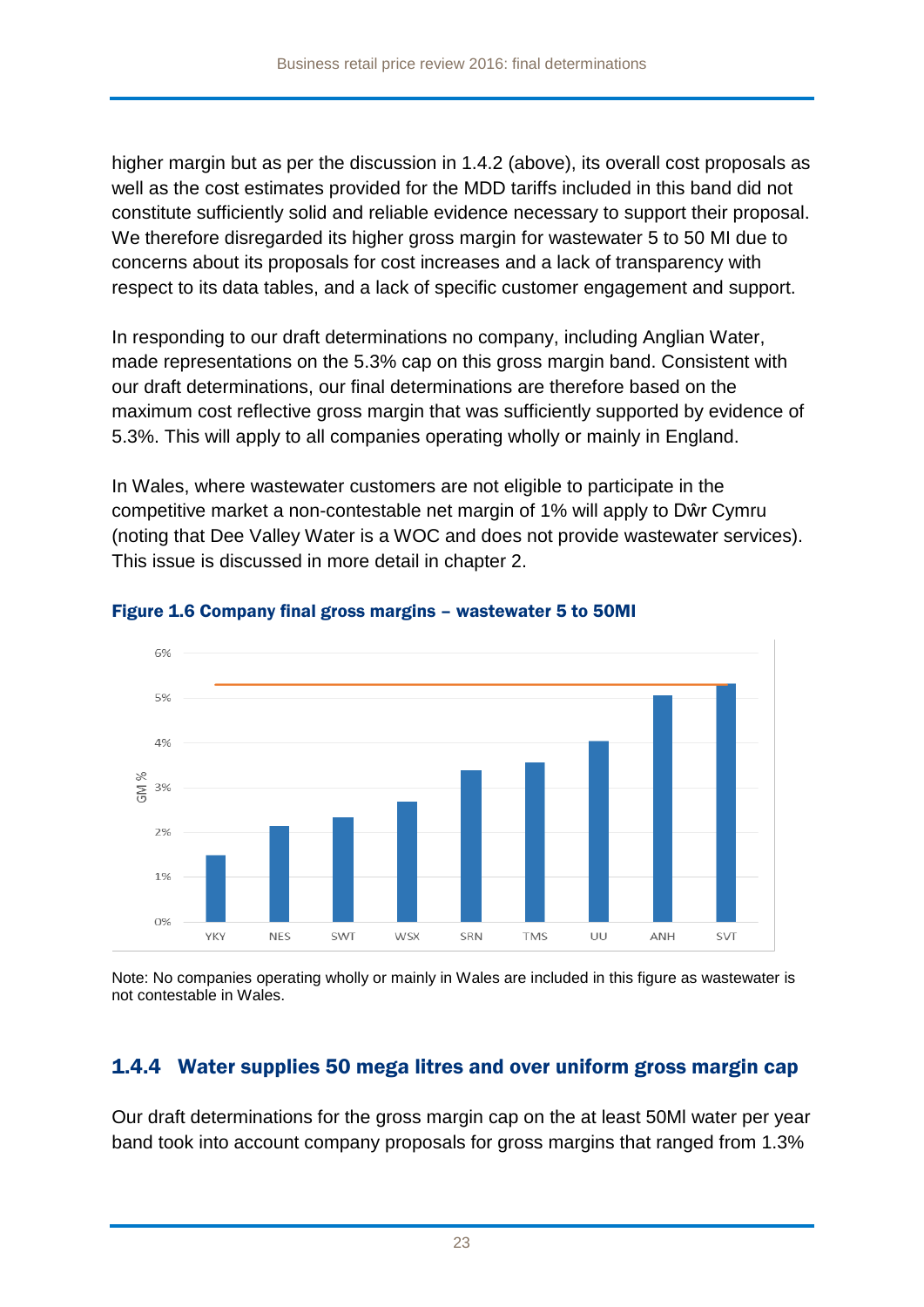to 3.3% as shown in figure 1.7 below.<sup>[12](#page-23-0)</sup> While Sutton and East Surrey Water proposed a gross margin of 3.5% for 2017-18, it had proposed lower margins of 2.9% for 2018-19 and 2019-20. As all other companies had a gross margin of no more than 3.3% we therefore used the 3.3% as the maximum level to all the companies operating wholly or mainly in England and Wales (as customers of all companies using more than 50Ml of water will have access to water business retail market).

In responding to our draft determinations no company, including Sutton and East Surrey Water, made further representations on these matters. Our final determination is therefore to retain a gross margin cap of 3.3%. This will apply to all the companies operating wholly or mainly in England and Wales, as all customers of companies using at least 50Ml water per year will have access to the water business retail market.



#### Figure 1.7 Company final gross margins – water supplies 50MI and over

### 1.4.5 Wastewater services 50 mega litres and over uniform gross margin cap

Our draft determinations for the gross margin cap on the at least 50Ml per year wastewater band took into account company proposals for gross margins that

-

<span id="page-23-0"></span><sup>&</sup>lt;sup>12</sup> These were set on the basis of information provided for 2017-18.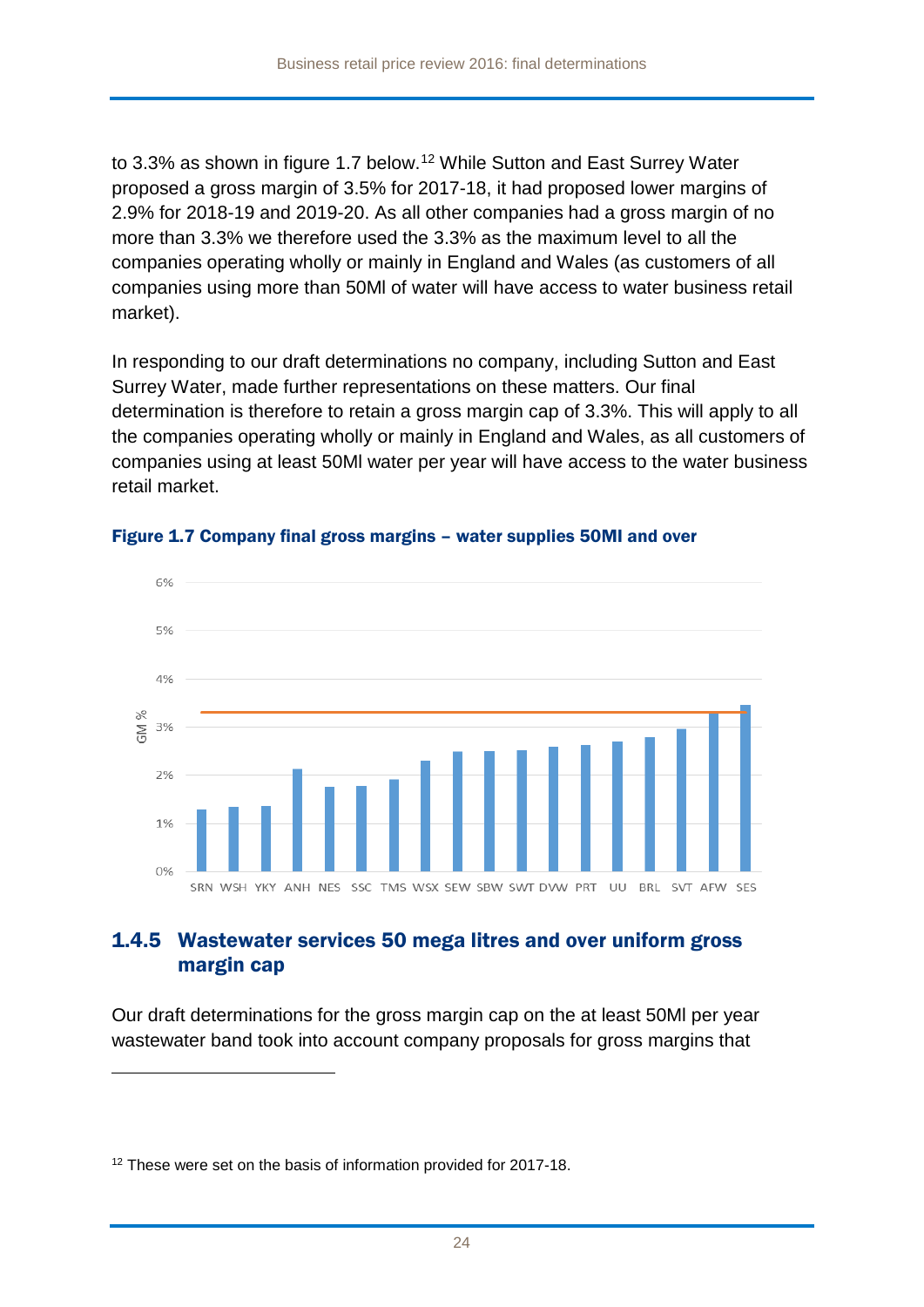ranged from 1.3% to 2.8% as shown in figure 1.8 below.<sup>[13](#page-24-0)</sup> While Northumbrian Water's proposal for gross margin was 11.3%, we had concerns about the accuracy of its data tables, particularly in respect of this band. For all other companies the gross margin was no more than 2.8% (which is the level proposed by Severn Trent for the allocation of costs and margins to wastewater customers using more than 50 Ml per year) and so this was the cap we set for this band for all the companies operating wholly or mainly in England.

In responding to our draft determinations no company made representations on the 2.8% cap on this gross margin band. Consistent with our draft determinations, our final determinations are therefore based on the maximum cost reflective gross margin of 2.8%. This will apply to all companies operating wholly or mainly in England.

In Wales, where wastewater customers are not eligible to participate in the competitive market a non-contestable net margin of 1% will apply to Dŵr Cymru (noting that Dee Valley Water is a WOC and does not provide wastewater services). This issue is discussed in more detail in chapter 2.



#### Figure 1.8 Company final gross margins – wastewater services 50MI and over

<span id="page-24-0"></span><sup>13</sup> These were set on the basis of information provided for 2017-18.

-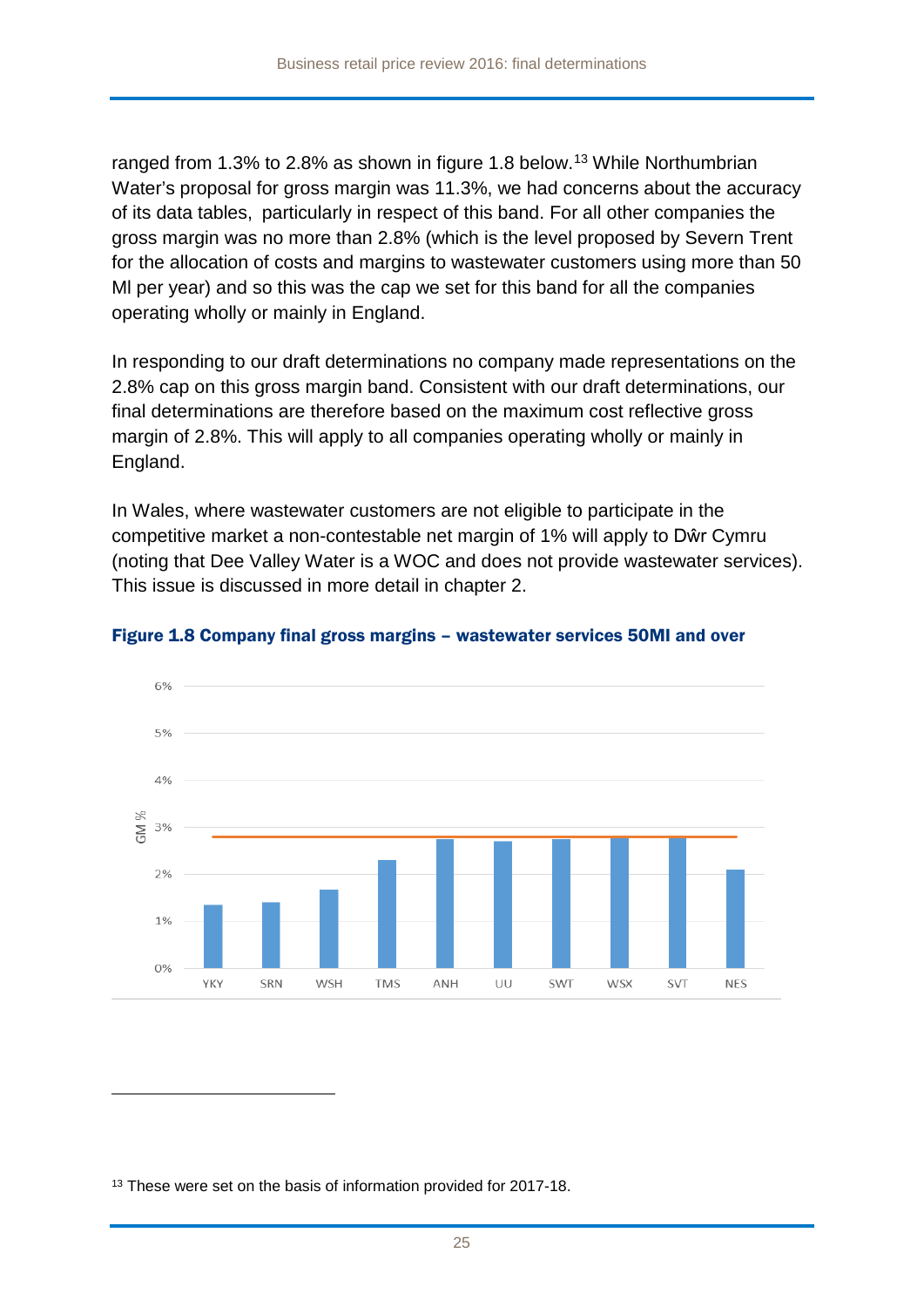## 1.5 Supplementary restraint on price increases

As highlighted in our draft determinations, there is considerable variation between how companies have allocated the gross margin across tariffs that are captured in the gross margin caps for the different bands detailed above (see figures 1.5 to 1.8).

It is likely that these larger customers will be best able to take advantage of competition and that competition will drive margins in this segment of the market. Nonetheless, to prevent any undue price disturbance at market opening we have proposed a supplementary restraint on price increases. This restraint will be applied to company proposals to increase existing tariffs for business customers using at least 5Ml of water or wastewater per year that would close the headroom between the cost reflective default tariff caps they proposed and the gross margin caps. Any increases that involve reducing this headroom should not lead to a price increase of more than 1% in the final bill for any customer type in any year.

The supplementary restraint only applies to the tariffs applying to customers that have not chosen to pay different charges to those that they would otherwise be liable for and that are using at least 5Ml of water or wastewater per year. It also only relates to increases in the gross margin that close the headroom between the gross margin the company proposed and the gross margin cap.

Charges may increase by more than 1% for other reasons – such as increases in wholesale charges. These changes will also continue to the governed by our [charges scheme rules,](http://www.ofwat.gov.uk/wp-content/uploads/2015/09/gud_pro20151117chargingrules.pdf) which include obligations on companies to have appropriately engaged their stakeholders in developing their charges and to have considered appropriate transitional arrangements.

## 1.6 Eligibility and the Regulatory Accounting Guideline

At draft determination eleven companies proposed changes to the number of eligible customers. We assessed those proposals to determine whether appropriate adjustments to aggregate business retail costs had been made by companies to recognise that some of those costs may now be recovered though the residential retail control as a consequence of changes in eligibility.

For the customers of South West Water in the Bournemouth area we made an adjustment to its draft determination proposals to remove £50,000 in cost allowances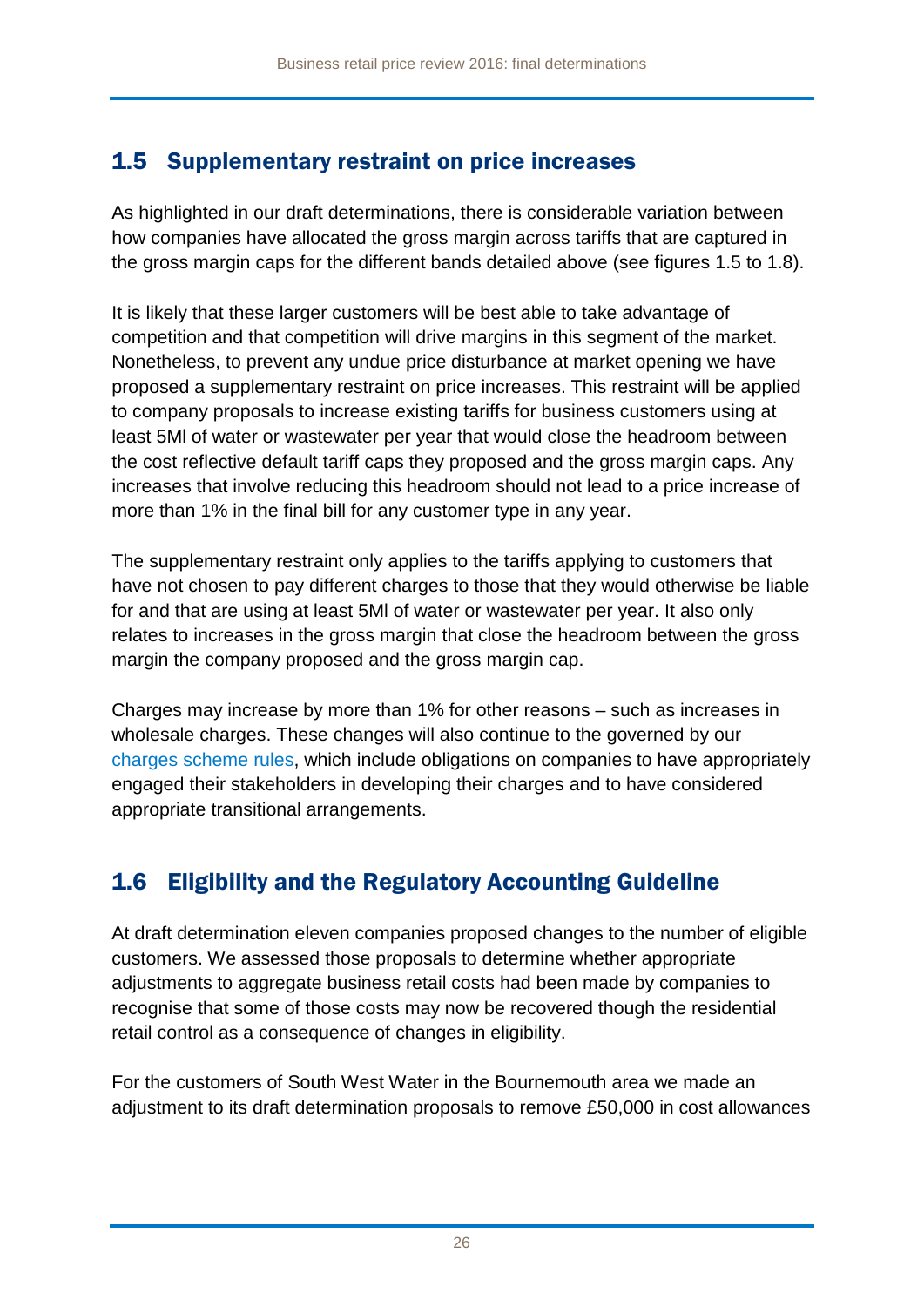to properly reflect changes in its numbers of customers. [14](#page-26-0) We note that South West Water has subsequently accepted this adjustment (see chapter 2).

At draft determinations we also recognised that the Regulatory Accounting Guideline (RAGs) presently use the residential and business definitions in place at PR14. So to use the automatic adjustment mechanisms in the price controls to deal with changes in the eligibility criteria we will need to update the definition of customers used in the RAGs so that it reflects the thinking outlined in our consultation on revised eligibility guidance. We indicated that updating the definition of customers used in the RAGs seemed an appropriate way forward.

In its response to our draft determinations, Sutton and East Surry requested a commitment from Ofwat that the RAGs will be updated to reflect the automatic control mechanism whereby customers that are not eligible for the business retail control will be considered in the residential retail control for the purposes of calculating retail costs. We note Sutton and East Surry's request and that our intention remains to update the definition of customers used in the RAGs at the next available opportunity.

### 1.7 Publication of information

<u>.</u>

Following the draft determination, representations were made that we should publish the gross margins for the average revenue controls per customer type for each tariff structure for customers using less than 5MI of water or wastewater per year (who make up the majority of the market), to enable comparisons of the gross margins available across different incumbent areas in advance of charges schemes being published in February 2017.

We agree that publication of this information on average revenue controls will increase transparency across the market and assist new entrants to the market for the benefit of customers. We also consider that this information would help to explain our final determination. We have therefore published additional information on each of the tariffs provided by the companies as part of our final determination.

<span id="page-26-0"></span> $14$  This adjustment was made because its customer numbers were reduced by more than 10% but it did not reduce its overall business retail cost allowance to reflect the additional costs that will be recovered through the residential retail control.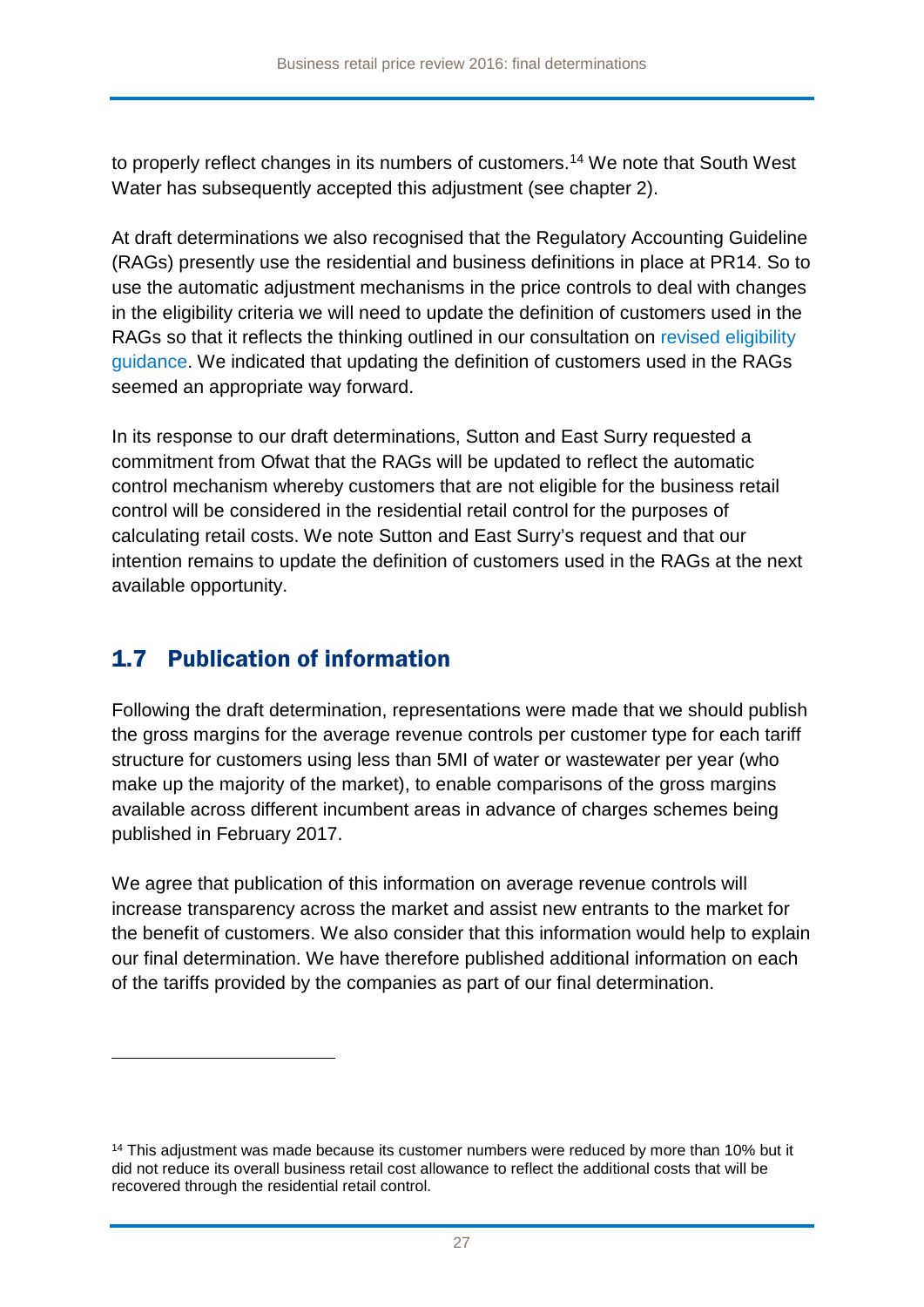## 2. Final determinations

This chapter builds on chapter 1 and sets out our final determinations for those companies that:

- accepted our draft determinations (section 2.1); and
- provided additional information and/or revised PR16 company proposals in response to our draft determinations (section 2.2).

In setting out our final determinations we have considered the specific issues that companies have identified and drawn on the information set out in chapter 1.

### 2.1 Companies that accepted our draft determinations

Twelve companies (including South West Water that made separate proposals for the South West and Bournemouth areas) accepted our draft determinations. This included our proposed modification of South West Water's proposal for Bournemouth Water.<sup>[15](#page-27-0)</sup>

The Consumer Council for Water agreed with these draft determinations but noted that where company proposals result in price increases for customers that companies engage their customers to explain these changes and any significant price increases should be phased in. None of the changes arising from the PR16 determinations for these companies should lead to significant price increases for customers.

Bearing the above in mind we intend to make final determinations for these 12 companies on the same basis as their draft determinations. The companies concerned are listed below:

- Affinity Water;
- Bristol Water;

<u>.</u>

<span id="page-27-0"></span><sup>15</sup> Our modification of South West Water's proposal for the Bournemouth area involved a £50,000 downward adjustment applied proportionately to the retail cost allowances across the default tariff caps for customers with volumes less than 5Ml of water. The intention of this modification was to both protect customers from the recovery of unnecessary costs and from price increases not reasonably supported by customer engagement.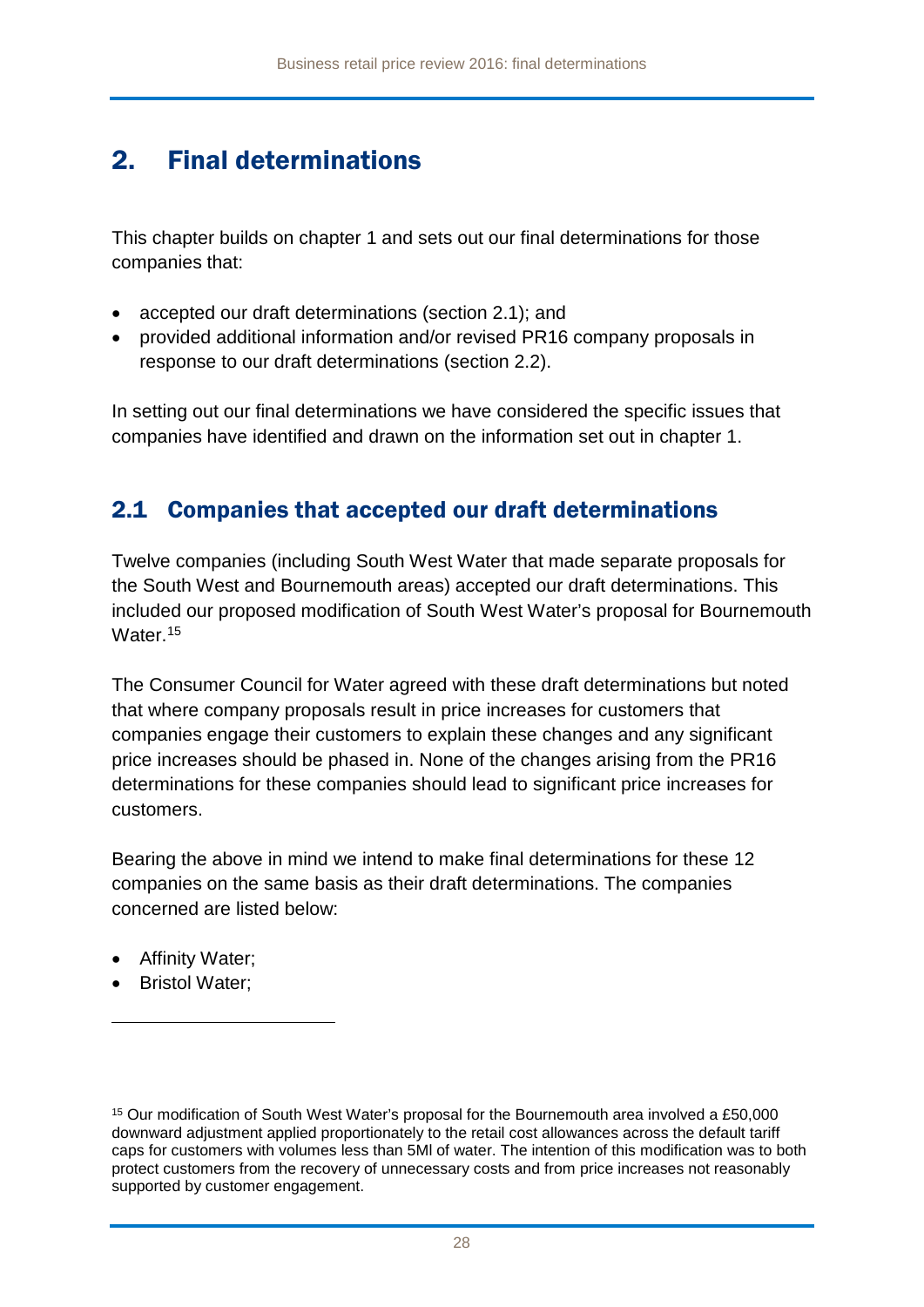- Dee Valley Water;
- Portsmouth Water;
- Severn Trent Water:
- South East Water:
- South Staffordshire:
- South West Water (for both its South West and Bournemouth areas);
- Southern Water;
- Sutton and East Surrey Water:
- United Utilities; and
- Wessex Water.

The key tables that will be used in the formal determination notifications of the new price controls for these companies are in appendix 1.

### 2.2 Assessment of additional information and revised PR16 company proposals

Following the publication of our draft determinations five companies submitted new evidence in support of their PR16 proposals:

- Yorkshire Water:
- Anglian Water;
- Dŵr Cymru;
- Northumbrian Water; and
- Thames Water.

Each of these five companies is discussed further below.

### 2.2.1 Yorkshire Water

### Draft determination

Our draft determination for Yorkshire Water relied on its PR16 proposals for the less than 5Ml per year water and wastewater default tariff caps conditional on receiving appropriate transparency and reassurance on bill impacts for customers using less than 5MI of water or wastewater per year. Yorkshire Water was required to provide appropriate additional information before we would be able to confirm acceptance of its PR16 proposals.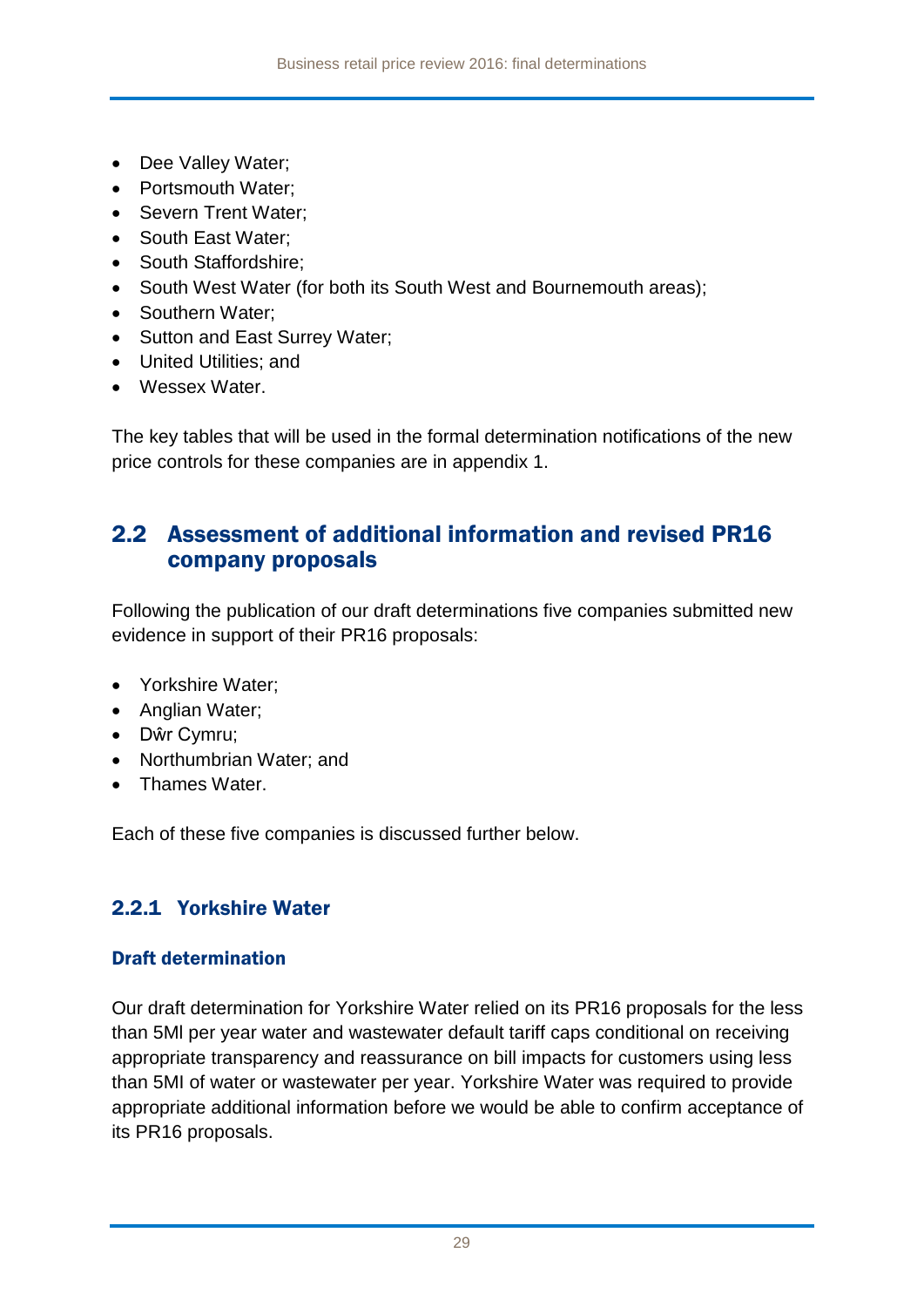### Responses to our draft determination

In response to our draft determination Yorkshire Water has provided additional information on its costs and cost drivers, its approach to cost allocation and margins, and the expected impact of its proposals on small customers.

The Consumer Council for Water noted that it expected Yorkshire Water to provide the information we requested. It also noted its expectations that no customers will see increases higher than 5% and that Yorkshire Water will effectively engage its customers ahead of retail market opening.

#### Our assessment

Yorkshire Water has provided evidence that shows the expected bill impacts of its proposals are less than 1% and we consider the evidence that it has submitted in support of its PR16 proposals sufficiently robust that we confirm that we will use its proposals to make our final determinations.

### Final determination

We have accepted Yorkshire Water's PR16 proposals for the default tariff caps for customers consuming between 0 to 5Ml of water and wastewater per year. We will apply our uniform gross margin controls for those customers using at least 5MI per year of water or wastewater. We will also apply the 1% supplementary restraint on price increases for customers within the uniform bands.

### 2.2.2 Anglian Water

### Draft determination

Our assessment of Anglian Water's PR16 proposal was that it had not provided sufficiently robust supporting evidence to support its proposal. Specific concerns included:

• Quality of evidence submitted: we were concerned that the evidence submitted in support of a significant increase in the overall cost allowances did not meet the test of substantial new evidence as described in our [statement of method.](http://www.ofwat.gov.uk/wp-content/uploads/2016/03/gud_pro20160518pr16methodology.pdf) We were also unable to reconcile its narrative with the information contained in its data tables.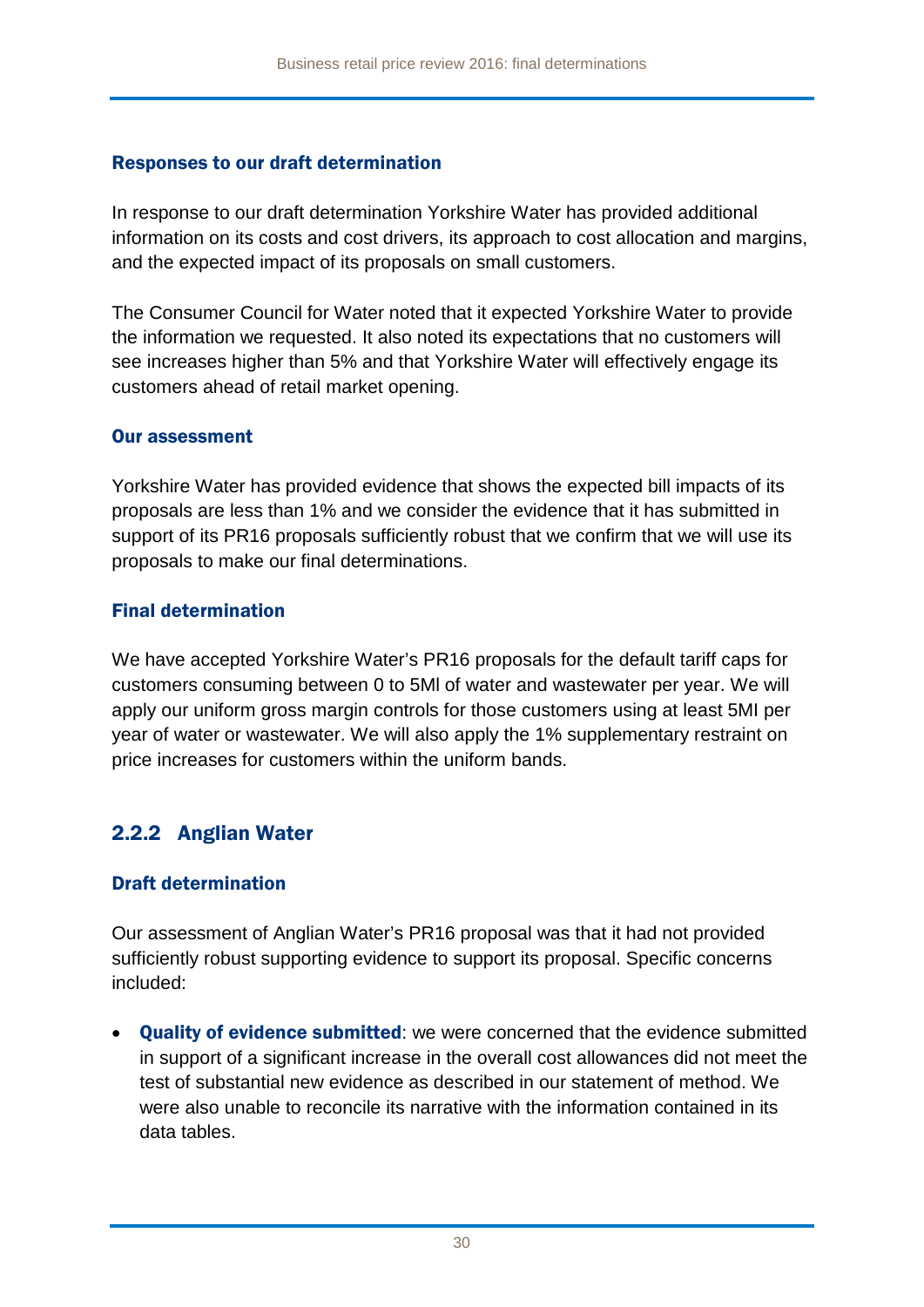• Expected bill impact: while we welcomed Anglian Water's discussion of the expected impact of its proposal on customers' bills with its Customer Engagement Forum, where customers are expected to be significantly impacted then we would have expected its proposals to be accompanied by evidence of direct customer engagement.

We also noted that Anglian Water had raised concerns that following our statement of method would put it at risk of breaching competition law. We explained that it is for each company to ensure that it complies with all relevant legal obligations, including competition law and that any competition law risks associated with each company's pricing decisions rest with the company concerned.

### Responses to our draft determination

-

In response to our draft determination Anglian Water has:

- Provided an explanation for the additional business retail costs that it considers appropriate together with external assurance. [16](#page-30-0)
- Proposed that the gross margin cap for water customers consuming 5 to 50Ml per year should be 6.8% (rather than the 5% we proposed in the draft determinations) as it has extra costs from the operation of its MDD tariffs and the provision of additional advice to customers on these matters.
- Provided information on the expected bill impacts of their revised proposals for different customer classes.
- Acknowledged the points we made on competition law, including that it was for it to ensure compliance with competition law.

The Consumer Council for Water noted that Anglian Water needed to provide sufficient justification for proposed cost increases and if these were accepted by us

<span id="page-30-0"></span><sup>&</sup>lt;sup>16</sup> Two-thirds of the proposed increase in retail costs that Anglian Water has suggested for 2015-16 relate to establishing new retail business premises (eg staffing, accommodation, IT, telephony and other systems). Additional costs to be incurred in 2016-17 include depreciation above the PR14 allowance for new non-household retail assets acquired in 2015-16; additional staff and on-going operating costs associated with the new billing system.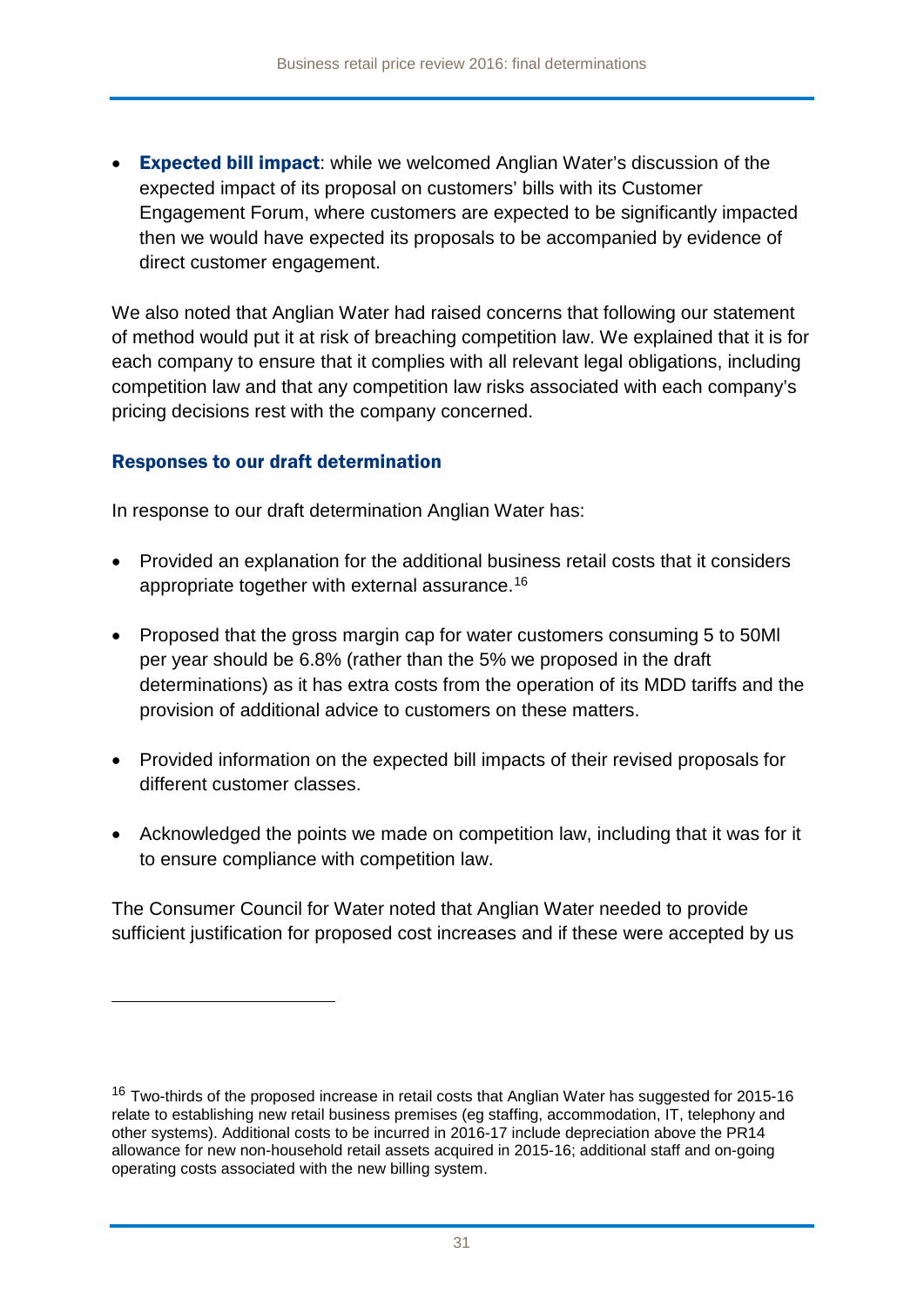then Anglian Water should engage with affected customers and phase in any increases.

#### Our assessment

We welcome the additional information that Anglian Water has provided in response to our draft determinations and the additional comments it has made on compliance with competition law.

However, as we have explained in section 1.2, where we discussed the overall allowances for business retail cost to serve, the information that Anglian Water has provided on its cost increases has not persuaded us to increase its overall allowance for costs. This is because we are not convinced that the extra costs should be recovered from its default tariff caps or that the costs are being efficiently incurred.

Furthermore, as we have explained in section 1.4, where we discussed the form of control and simplification, the lack of evidence to support its claim for extra costs associated with its MDD tariffs, including with respect to customer engagement, is not sufficient for us to increase the 5Ml to 50Ml per year gross margin water cap from 5% to 6.8%.

Having considered the evidence submitted in response to our draft determination (as outlined in sections 1.2 and 1.4) we therefore consider that Anglian Water has not provided sufficiently robust evidence to support its revised PR16 proposals.

### Final determination

Consistent with our draft determinations we have decided to retain Anglian Water's PR14 price controls for customers using less than 5Ml water or wastewater per year for its final determinations. For customers using at least 5Ml water or wastewater per year the uniform gross margin controls will apply. We will also apply the 1% supplementary restraint on price increases for customers within the uniform bands.

### 2.2.3 Dŵr Cymru (Welsh Water)

### Draft determination

Our assessment of Dŵr Cymru's proposal was that it had not provided sufficiently robust evidence to support its PR16 proposals. Specific concerns were: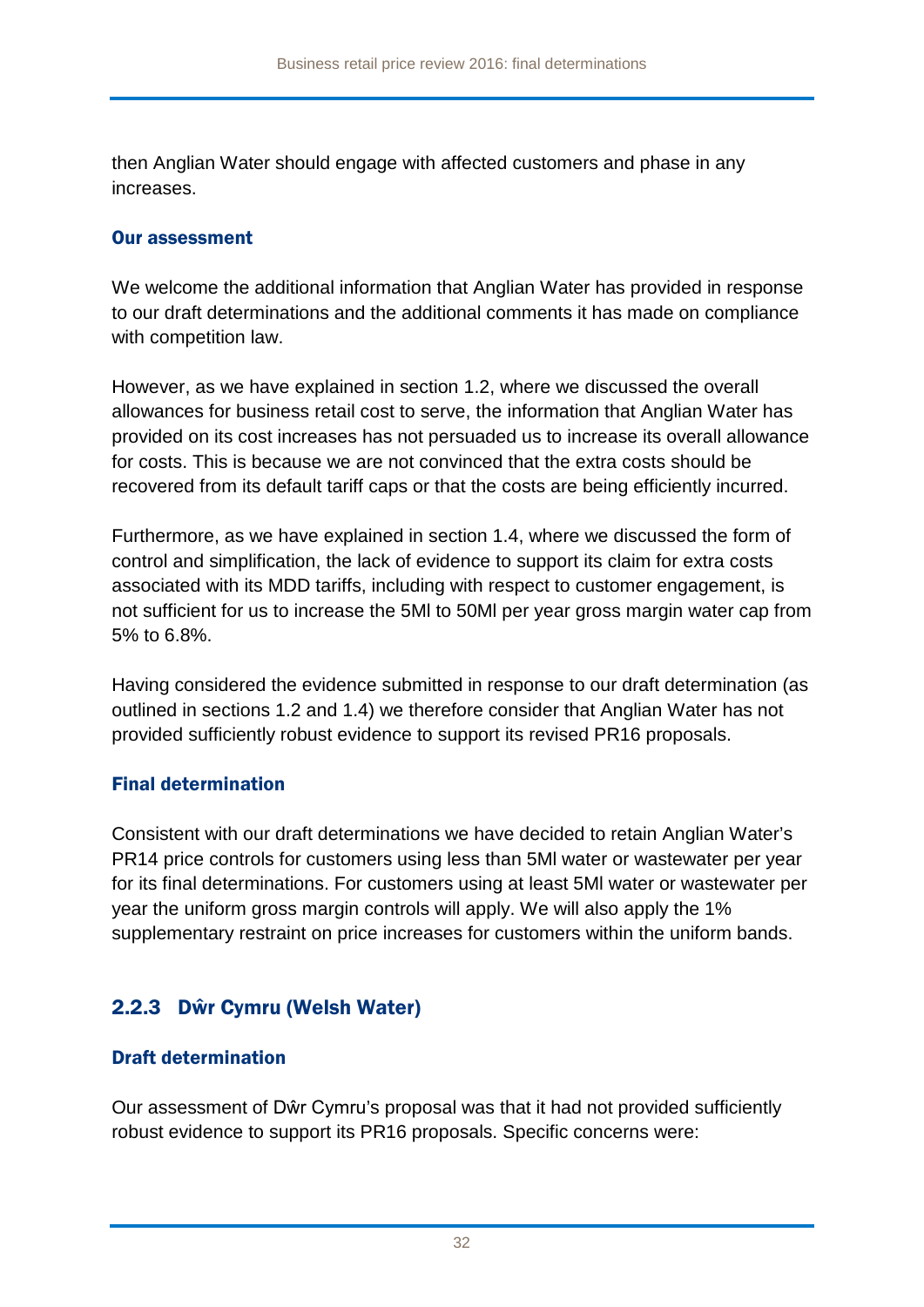- Allocation of costs and margins: there was a lack of information supporting Dŵr Cymru's allocation of costs/margins so we were unclear as to why, for example, costs allocated to customers using at least 50MI of water per year had fallen significantly and why total retail costs have not fallen in line with the reductions in expected customer numbers. We were also not convinced by its arguments that it should be able to smear the recovery of competitive margin across its contestable and non-contestable customer base – even if the price impact on smaller customers is relatively modest.
- Expected bill impact: further information was required on the expected impact of its proposals on customer bills.

### Responses to our draft determination

In response to our draft determination Dŵr Cymru has:

- Provided information that outlines its new approach to cost allocation an approach made possible by improved cost information from a new billing system.
- Explained how the expected fall in customer numbers in its business market is not due to the movement to the residential market but is due to better data, and provides an explanation as to why its total retail costs should not be adjusted downward.
- Explained that we had not characterised its PR16 proposals in our draft determinations in the way it had intended and that its PR16 proposals were to reflect that an appropriate allowance for retail margins was more likely to relate to retail cost to serve rather than turnover, and on this basis its PR14 net margins for smaller customers may be too low and for larger customers the margins may be too high.
- Resubmitted its default tariffs with margins at 2.5% for contestable customers and 1% for non-contestable customers. It notes it continues to consider a 1% net margin for non-contestable customers to be too low.
- Provided information on the expected bill impacts of its proposals on customers' bills.

The Consumer Council for Water noted that Dŵr Cymru had failed to provide sufficient evidence to support its proposals and agreed with our draft determination for Dŵr Cymru.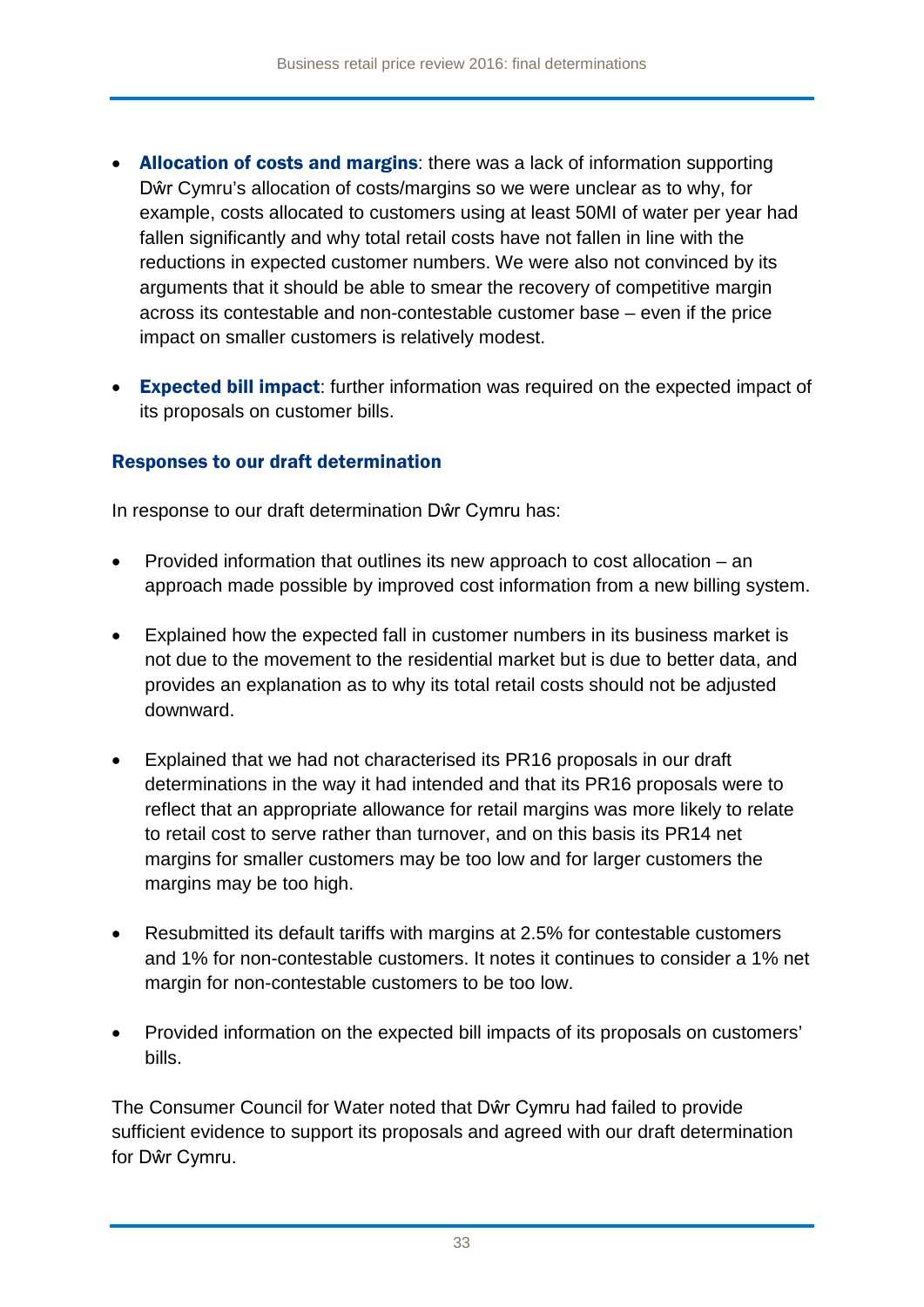#### Our assessment

We note that Dŵr Cymru accepted a 1% net margin as the basis for its residential retail control at PR14 for the duration of the 5 year control and that it has not provided any new evidence that supports this issue being reconsidered at this time. Bearing this in mind, the most appropriate opportunity to reconsider issues around the margin for non-contestable customers will be at the review of the monopoly retail controls during PR19. On this basis we have focused attention on the proposals set out in its data tables that use a non-contestable margin of 1% and a contestable margin of 2.5%.

It has now provided sufficient evidence to explain its approach to cost allocation. It has also provided convincing evidence on how it has apportioned its costs and why a reduction in customer numbers should not be accompanied by a reduction in its overall cost allowance.

Sufficient evidence has also been provided to allow us to understand the expected bill impacts of its proposals. Nearly all its customers (with the exception of a relatively few small sewerage customers) are expected to experience a small decline in their bills. And, while Dŵr Cymru has not provided evidence on customer engagement with the small sewerage customers that will face a bill increase, given the magnitude of the expected increase and the relatively few customers affected, we have accepted this aspect of its proposal.

Having considered the evidence that Dŵr Cymru has submitted we now consider that it has provided sufficiently robust evidence to support its revised PR16 proposals.

### Final determination

We have accepted Dŵr Cymru's revised PR16 proposals for the default tariff caps for customers consuming between 0 to 50Ml of water per year. We will apply our uniform gross margin controls for those customers using at least 50MI of water per year. The 1% supplementary restraint on price increases for customers within the uniform bands will also apply.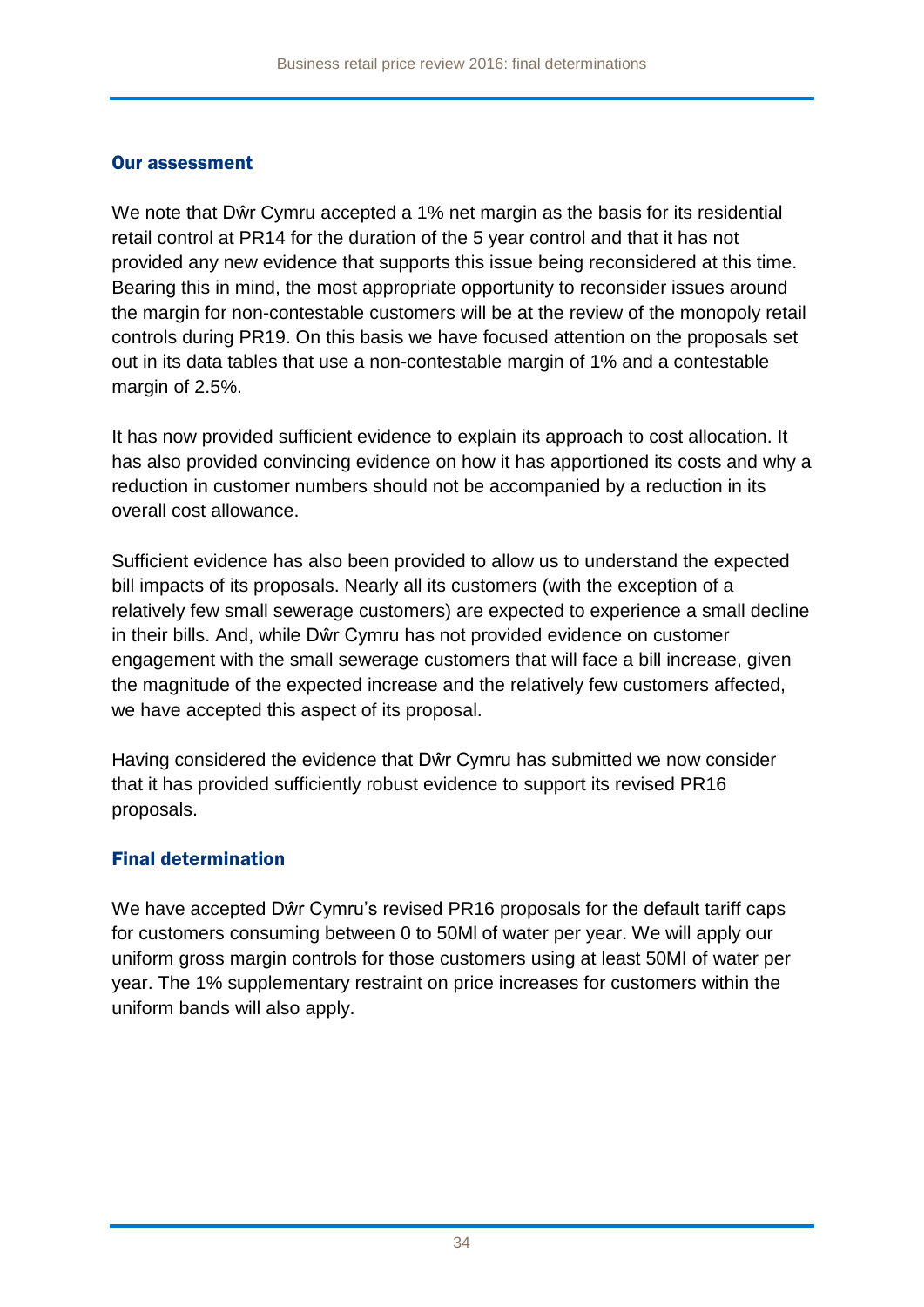### 2.2.4 Northumbrian Water

### Draft determination

Our assessment of Northumbrian Water's proposal was that it had not provided sufficiently robust evidence to support its PR16 proposals. Specific concerns were:

- Allocation of costs and margins: only limited information was provided to support its changes in cost allocations so we remained unclear as to how it had allocated its costs and margins to customers in the 0 to 5MI per year and 5 to 50MI per year bands.
- Expected bill impact: further information was required on the expected impact of its proposals on customer bills. The information provided appeared to suggest increases to small unmeasured customers in its Southern region and it was not clear whether these were supported by customer engagement.
- Quality of evidence submitted: there appeared to be a quality assurance issue with the data tables provided – including in relation to wastewater, where it appeared to be suggesting a relatively large number of very large customers.

### Responses to our draft determination

In response to our draft determination Northumbrian Water has provided:

- Information that clarifies its approach to allocating costs and margins for PR16, which is the same as that used at PR14.
- A more detailed breakdown of the expected bill impact on different customer groups (including that the overall impact on all its customer types when considered as a whole suggests low or negative price changes).
- A corrected data table, together with an explanation as to why the quality assurance process undertaken in preparing its initial submission to us did not identify this issue, and the steps it has taken to ensure similar events do not reoccur.

The Consumer Council for Water noted that it had been in contact with Northumbrian Water and that it expected Northumbrian Water to submit more information to us in response to our draft determination. It also highlighted its expectations, assuming that we accepted Northumbrian Water's evidence, that Northumbrian would explain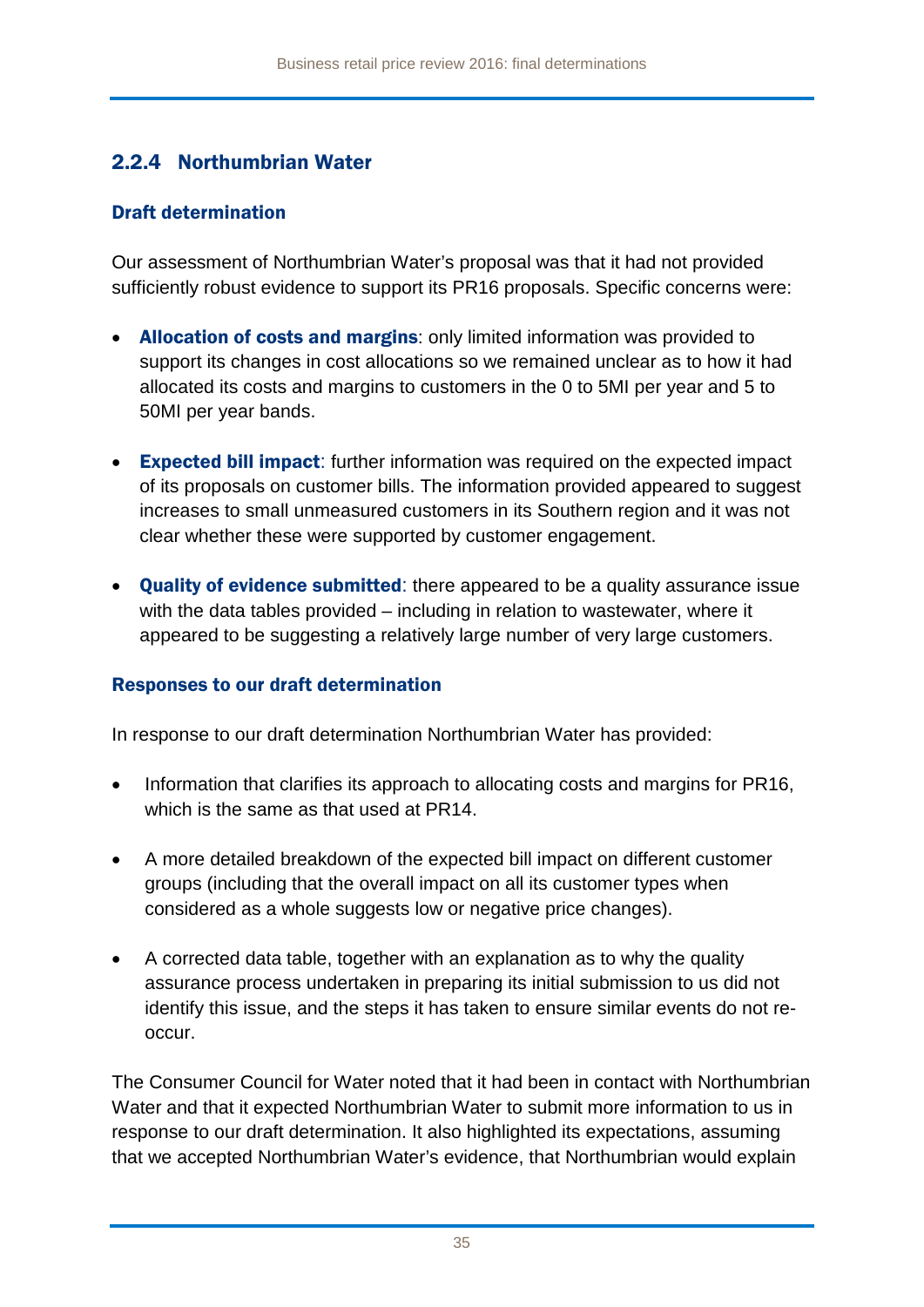any customer bill increases to its customers, and that any significant bill increases would be phased in.

#### Our assessment

We consider that following its submission of its revised PR16 proposal, Northumbrian Water has now provided sufficient quality evidence on its costs allocation. Northumbrian Water has also provided information on the expected bill impacts for different customer types. While there is a lack of customer engagement on the expected bill impacts, this is acceptable given the modest materiality of the expected increases.<sup>[17](#page-35-0)</sup> The quality assurance issue with the data tables has been addressed and we welcome the steps that it has taken to ensure similar events do not re-occur.

Having considered the evidence submitted in response to our draft decision we now consider that Northumbrian Water has provided sufficiently robust evidence to support its revised PR16 proposals.

### Final determination

We have accepted Northumbrian Water's revised PR16 proposals for the default tariff caps for customers consuming between 0 to 5Ml of water and wastewater per year. We will apply our uniform gross margin caps for those customers using at least 5MI. We will also apply the 1% supplementary restraint on price increases for customers within the uniform bands.

### 2.2.5 Thames Water

### Draft determination

<u>.</u>

Our assessment of Thames Water's proposal was that it had not provided sufficiently robust evidence to support its PR16 proposals, which included revising its methodology for the net margin from a flat 2.5% margin across all tariffs to allocating the margin based on cost drivers. Specific concerns were:

<span id="page-35-0"></span><sup>&</sup>lt;sup>17</sup> The expected impact on customer bills is below 1% except for the one groups of less than 5MI customers in one region. However, when customer types have aggregated across regions the total impact of this group is well below 1%.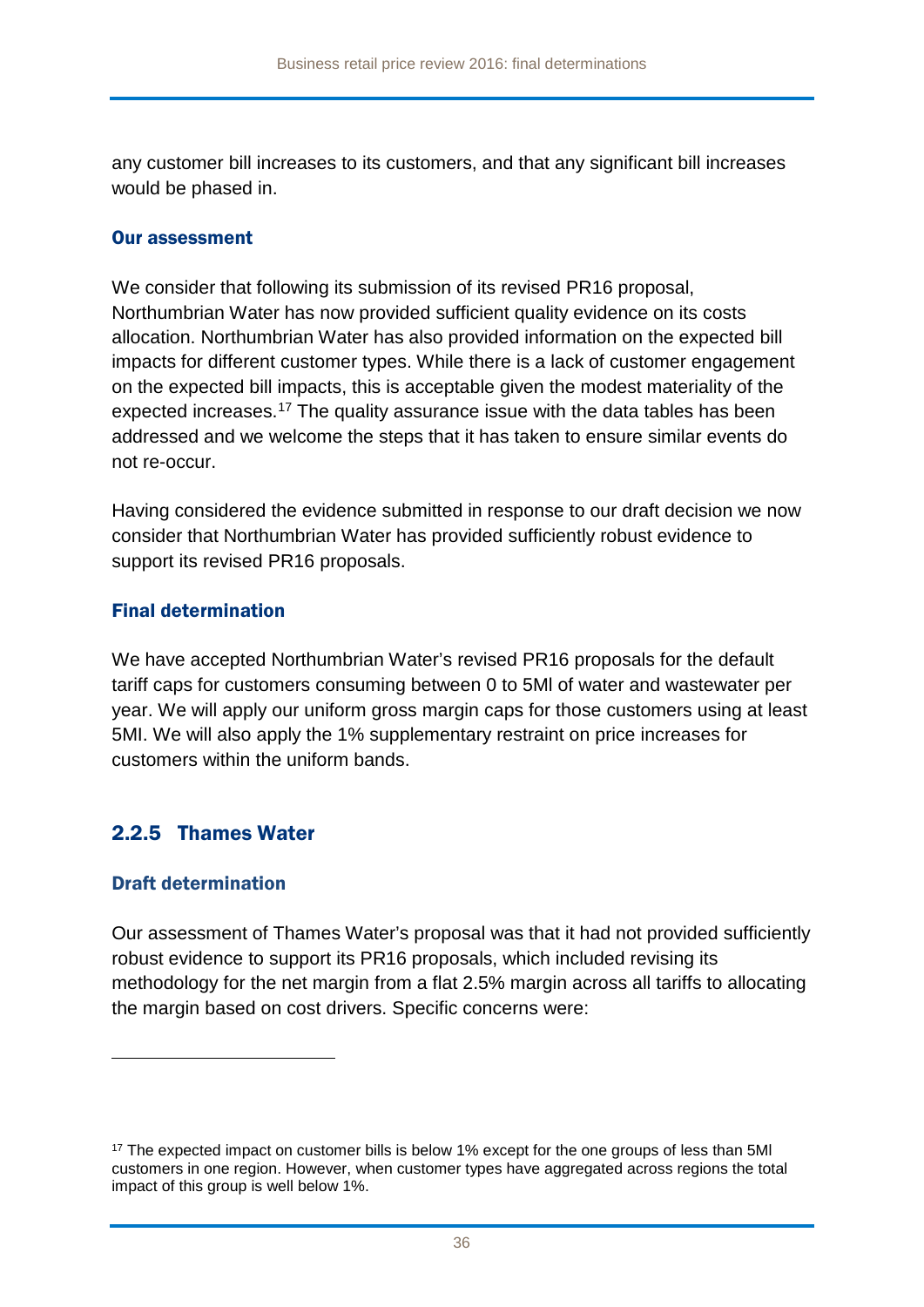- Allocation of costs and margins: while Thames Water has sought external assistance to assist it in revising its net margins and it has gained other external assurance of its approach (including a review of compliance with the approach we outlined in our [statement of method](http://www.ofwat.gov.uk/wp-content/uploads/2016/03/gud_pro20160518pr16methodology.pdf) and Thames Water's internal governance arrangements), there remained a lack of transparency with respect to evidence that would support the actual changes.
- Expected bill impact: although Thames Water has estimated the expected impact of its proposals on customers' proposed bills, and it has undertaken some customer engagement, there are shortcomings in how its evidence supports its proposed bill increases. For instance, it appeared that its proposed bill increases were sometimes more than twice the level of the £10 increase (for combined bills) that had been accepted by customers as being reasonable.

#### Responses to our draft determination

<u>.</u>

In response to our draft determination Thames Water has:

- Reviewed and provided more information on its approach to allocating net margins across tariff bands – its approach is based on cost drivers (working capital and return on investment).
- Provided more information on its revised cost allocations which involves altering bad debt management costs to be more cost reflective.
- Undertaken work on the expected impact of its proposals on customer bills and has undertaken further customer engagement.<sup>[18](#page-36-0)</sup>

The Consumer Council for Water supported our draft determination due to a lack of customer engagement that Thames Water had undertaken on the expected bill increases.

<span id="page-36-0"></span><sup>&</sup>lt;sup>18</sup> The combination of its revised margin allocations and cost allocation results in significantly reduced bill impacts for small customers in the 0 to 5Ml per year range from up to 3.9% based upon it draft determination submission to less than 0.5% for most customers except for some customers in the 0.5 to 1Ml per year customers who will experience a bill increase of around 1.5% increase as a result of the proposed changes (these customer represent around 10% of the customer base).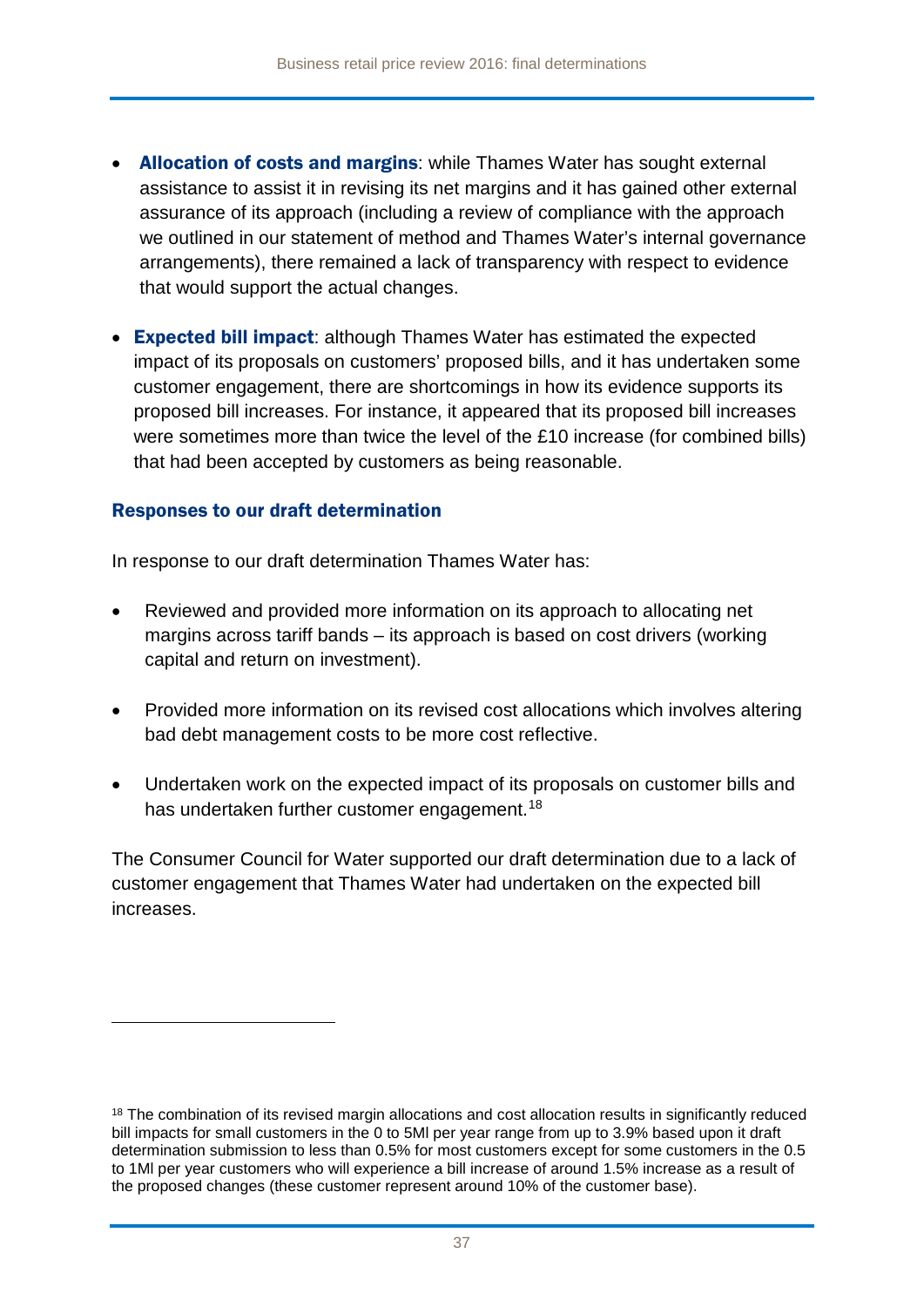#### Our assessment

Thames Water's revised proposal is more transparent and it has provided sufficient evidence to support both its methodology in allocating the net margin across tariff bands and the change in cost allocation across its tariff bands.

Thames Water has also undertaken additional customer engagement which supports its revised proposals (which involves more moderate bill impacts for smaller customers and some customers in the 0 to 5Ml per year range experiencing bill impacts of around 1.5%).

Having considered the evidence submitted in response to our draft decision we now consider that Thames Water has provided sufficiently robust evidence to support its revised PR16 proposals.

### Final determination

We have accepted Thames Water's revised PR16 proposals for the default tariff caps for customers consuming between 0 to 5Ml of water and wastewater per year. We will apply our uniform gross margin caps for those customers using at least 5MI per year. We will also apply the 1% supplementary restraint on price increases for customers within the uniform bands.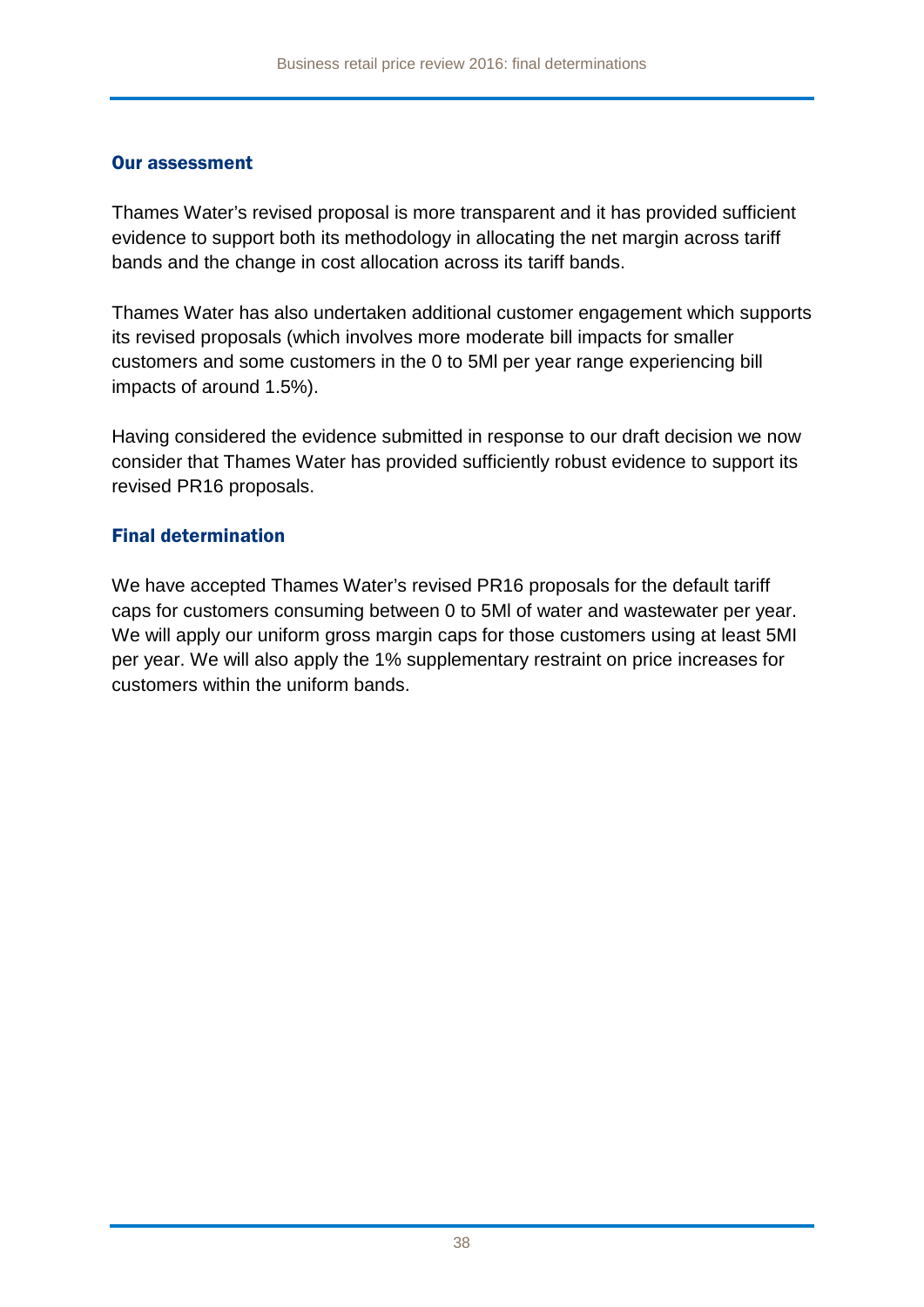## A1 Company tables

In the following sections we outline the tables we have used in the final determinations for PR16 that we have published alongside this document. The units used in the tables below are:

 $r_c(E)$  = the allowed average retail cost component for a given customer type (in pounds);

 $m$  % = the allowed net margin for a given customer type (expressed as a percentage); and

 $\alpha$  % = the allowed gross margin for a given customer type (expressed as a percentage).

We note that from April 2017, incumbent water companies whose areas are wholly or mainly in England can exit the business retail business and no longer provide retail services for business retail customers. Instead these customers can be transferred to a separate retailer, which can be an associated retailer (part of the same group) or a separate retailer. Where this occurs, the Retail Exit Code requires that for transferred customers the retailer will need to continue to comply with our business retail price controls unless these customers have negotiated a contract with the retailer concerned. The Retail Exit Code also applies the price controls to any small and medium sized business customers in an area where the incumbent water company has exited the retail market.

### A1.1 Affinity Water Limited

Table 1 Business customer group 1, allowed average retail cost components and allowed net margins

| <b>Customer type</b>                                       | <b>Units</b> | 2017-18 | 2018-19 | 2019-20 |
|------------------------------------------------------------|--------------|---------|---------|---------|
| AFW Metered 0-5 MI,<br>including assessed<br>customers and | $r_c(f)$     | 47.45   | 46.38   | 45.12   |
| unmeasured RV<br>customers                                 | $m\%$        | 2.94%   | 2.94%   | 2.94%   |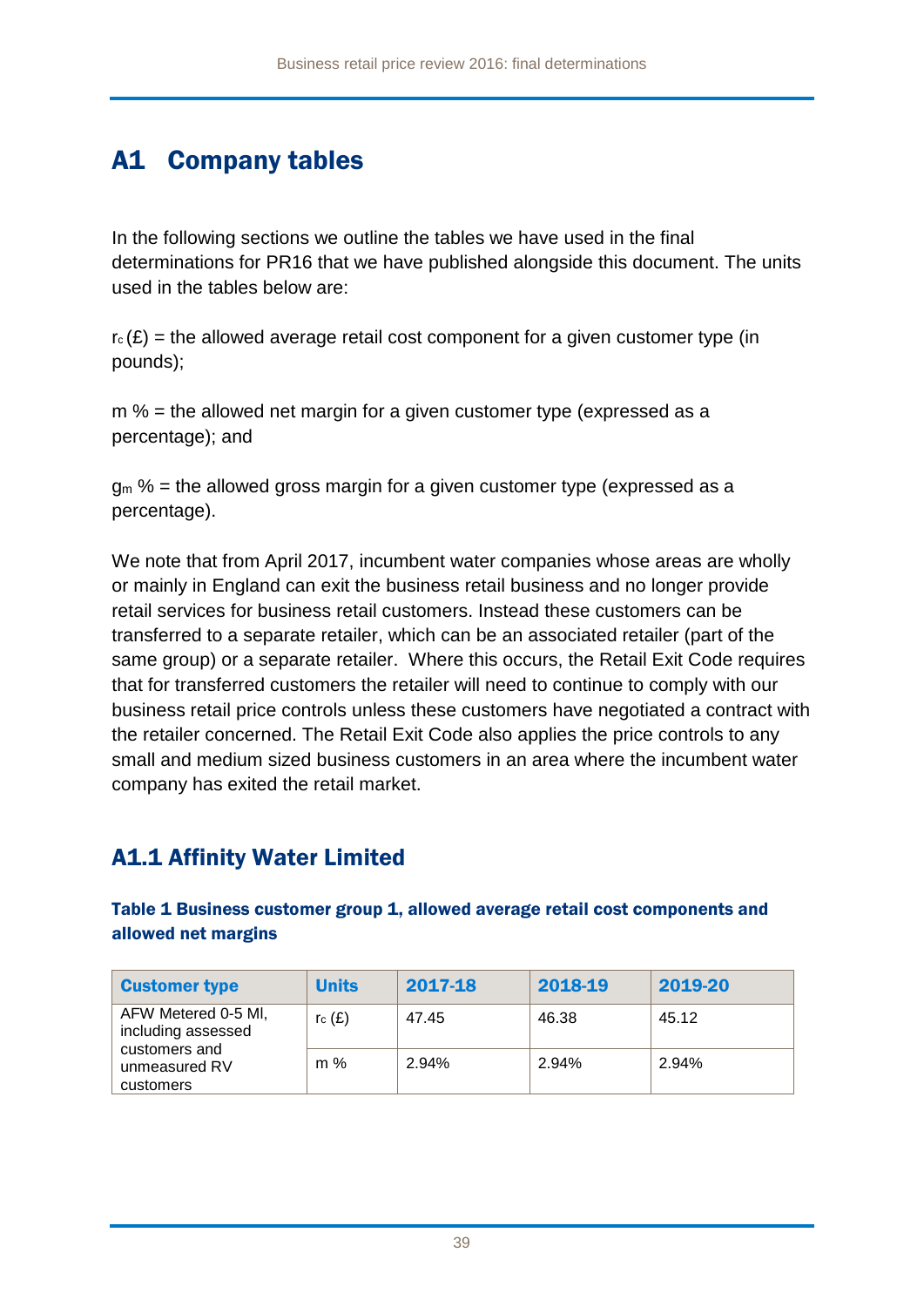| <b>Customer type</b>             | <b>Units</b> | 2017-18 | 2018-19 | 2019-20 |
|----------------------------------|--------------|---------|---------|---------|
| Water supplies 5 to 50 MI        | $a_m$ %      | 5.0%    | 5.0%    | 5.0%    |
| Water supplies 50 MI and<br>over | $a_m$ %      | 3.3%    | 3.3%    | $3.3\%$ |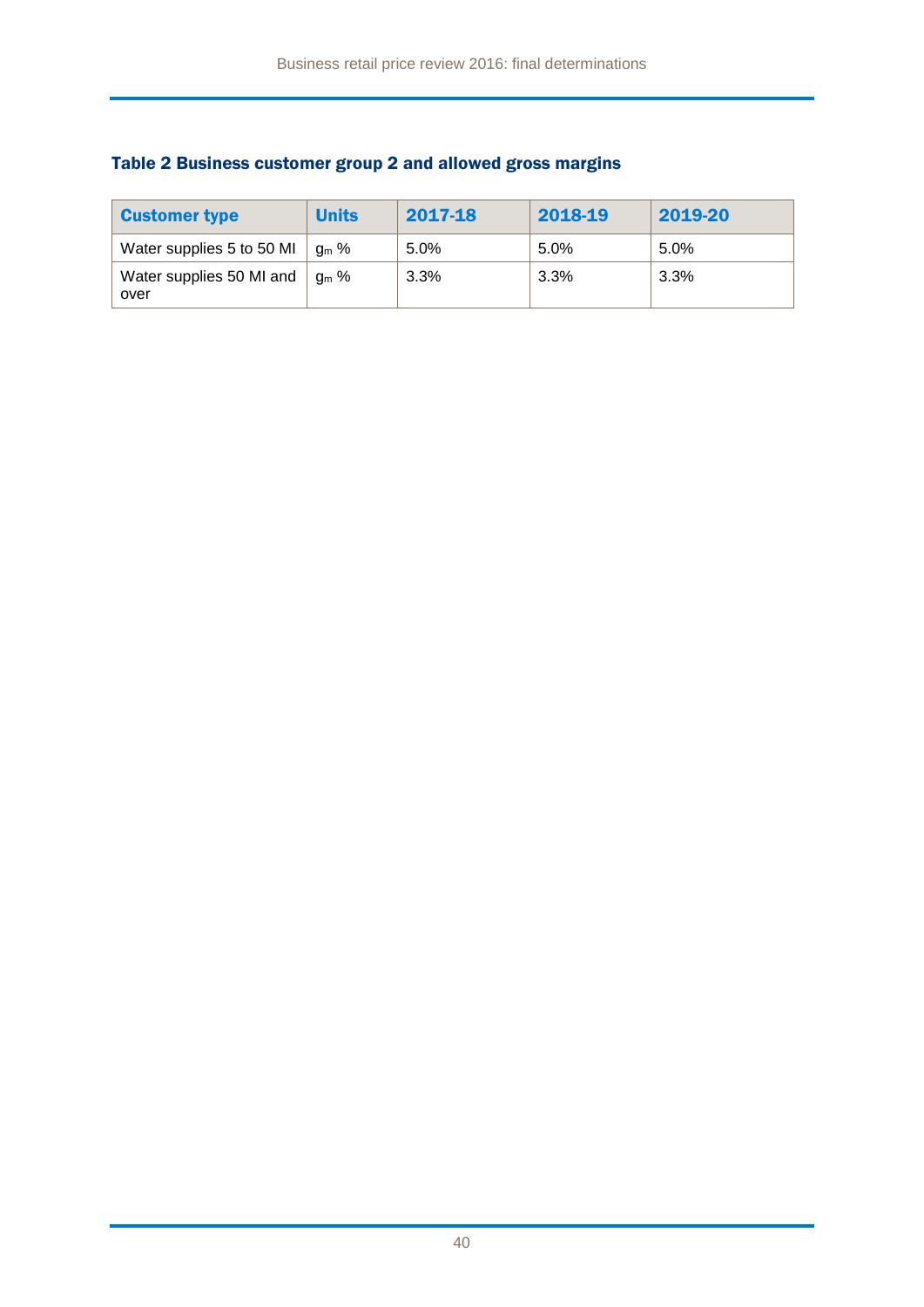## A1.2 Anglian Water Services Limited

### Table 1 Business customer group 1, allowed average retail cost components and allowed net margins

| <b>Customer</b><br>type                            | <b>Units</b> | 2017-18 | 2018-19 | 2019-20 |
|----------------------------------------------------|--------------|---------|---------|---------|
| Unmeasured                                         | $r_c(E)$     | 14.70   | 14.70   | 14.69   |
| (potable water)                                    | m %          | 3.72%   | 3.72%   | 3.72%   |
| Hartlepool                                         | $r_c(E)$     | 12.33   | 12.32   | 12.31   |
| Unmeasured<br>(potable water)                      | $m\%$        | 4.86%   | 4.83%   | 4.80%   |
| Streamline                                         | $r_c(E)$     | 34.32   | 34.28   | 34.24   |
| Green (potable<br>water) - $(0.0MI)$<br>to 0.5MI)  | m %          | 4.57%   | 4.55%   | 4.53%   |
| Streamline                                         | $r_c(E)$     | 92.00   | 91.94   | 91.88   |
| Orange (potable<br>water)-(0.5MI to<br>5.0MI)      | m %          | 2.29%   | 2.29%   | 2.29%   |
| Streamline<br>Orange (non-                         | $r_c(E)$     | 67.07   | 67.12   | 67.17   |
| potable) - (0.5MI<br>to 5.0MI)                     | m %          | 2.57%   | 2.55%   | 2.54%   |
| Unmeasured                                         | $r_c(E)$     | 15.60   | 15.61   | 15.61   |
| (sewerage                                          | m %          | 3.31%   | 3.31%   | 3.32%   |
| Streamline<br>Green                                | $r_c(E)$     | 32.60   | 32.59   | 32.57   |
| (Sewerage -<br>(0.0ML to 0.5MI)                    | m %          | 3.59%   | 3.59%   | 3.58%   |
| Streamline                                         | $r_c(E)$     | 49.11   | 49.02   | 48.93   |
| Orange<br>(sewerage) -<br>(0.5MI to 5.0MI)         | m %          | 1.56%   | 1.56%   | 1.57%   |
| Unmeasured                                         | $r_c(E)$     | 18.94   | 18.89   | 18.84   |
| (Trade Effluent)                                   | m %          | 3.48%   | 3.44%   | 3.40%   |
| Streamline                                         | $r_c(E)$     | 173.41  | 172.71  | 171.96  |
| Green (trade<br>$effluent$ ) –<br>(0.0Ml to 0.5Ml) | m %          | 7.13%   | 7.04%   | 6.93%   |
| Streamline<br>Orange (Trade                        | $r_c(E)$     | 153.27  | 152.54  | 151.76  |
| Effluent) -<br>(0.5MI to 5.0MI)                    | m %          | 3.73%   | 3.68%   | 3.62%   |
| *Hartlepool<br>Commercial                          | $r_c(E)$     | 27.45   | 27.45   | 27.45   |
| (potable water) -<br>$(0.0Ml)$ to<br>50.0MI)       | m %          | 3.64%   | 3.66%   | 3.68%   |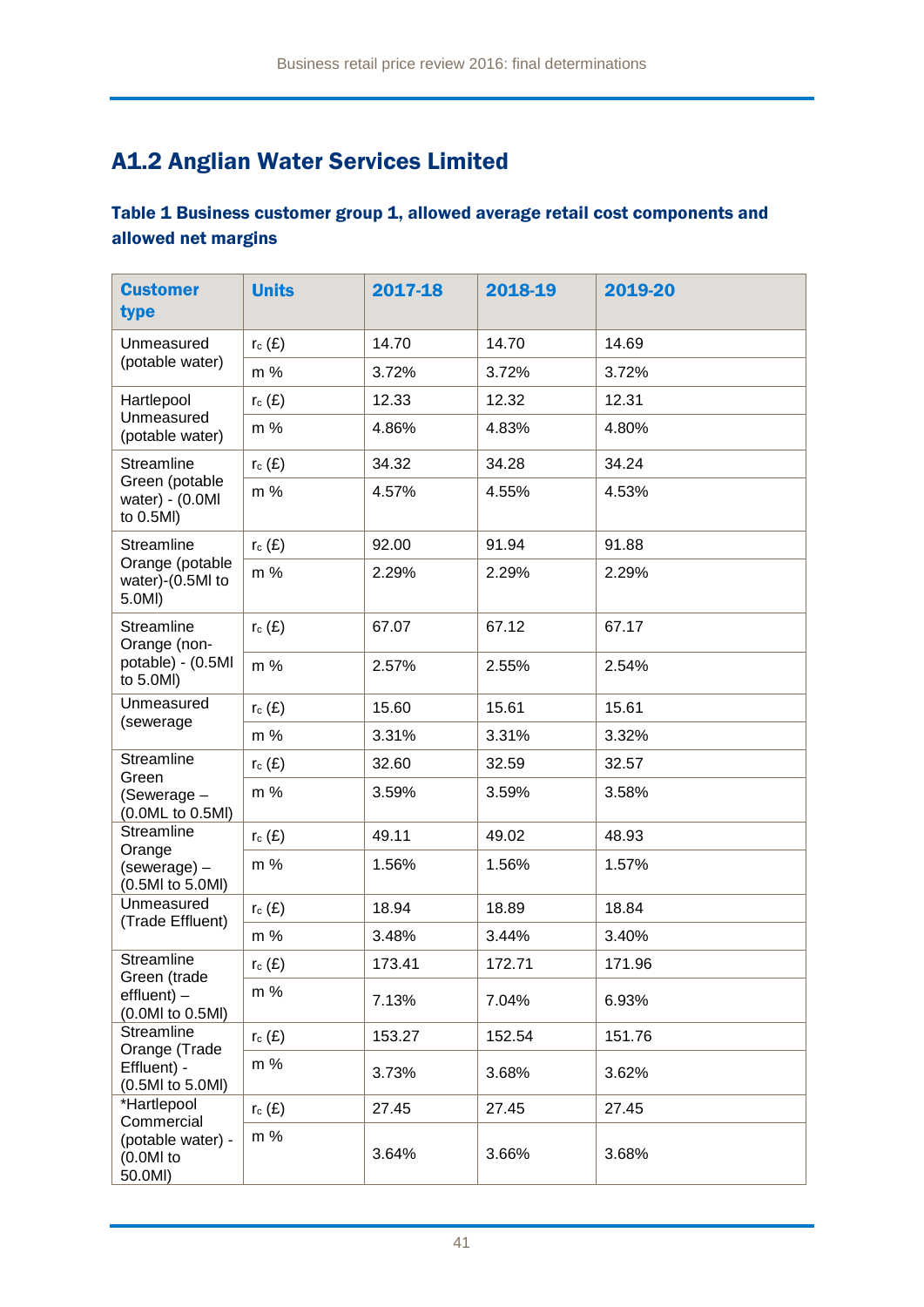| *Special<br>Agreements                      | $r_c(E)$  | 426.44 | 426.64 | 426.87 |
|---------------------------------------------|-----------|--------|--------|--------|
| (non-potable<br>water) - $(0.0M)$<br>$^{+}$ | $m\%$     | 0.69%  | 0.71%  | 0.73%  |
| *Special<br>Agreements                      | $r_c$ (£) | 426.44 | 426.64 | 426.87 |
| (potable water) -<br>$(0.0MI + )$           | m %       | 0.76%  | 0.78%  | 0.80%  |

Tariffs marked with \* are not necessarily allocated to the 0-5ML volume band, but there may be customers on that tariff who are so they have been included.

| <b>Customer type</b>                  | <b>Units</b> | 2017-18 | 2018-19 | 2019-20 |
|---------------------------------------|--------------|---------|---------|---------|
| Water supplies 5 to 50 MI             | $g_m$ %      | 5.0%    | 5.0%    | 5.0%    |
| Wastewater services 5 to<br>50 MI     | $g_m$ %      | 5.3%    | 5.3%    | 5.3%    |
| Water supplies 50 MI and<br>over      | $g_m$ %      | 3.3%    | 3.3%    | 3.3%    |
| Wastewater services<br>50 MI and over | $g_m$ %      | 2.8%    | 2.8%    | 2.8%    |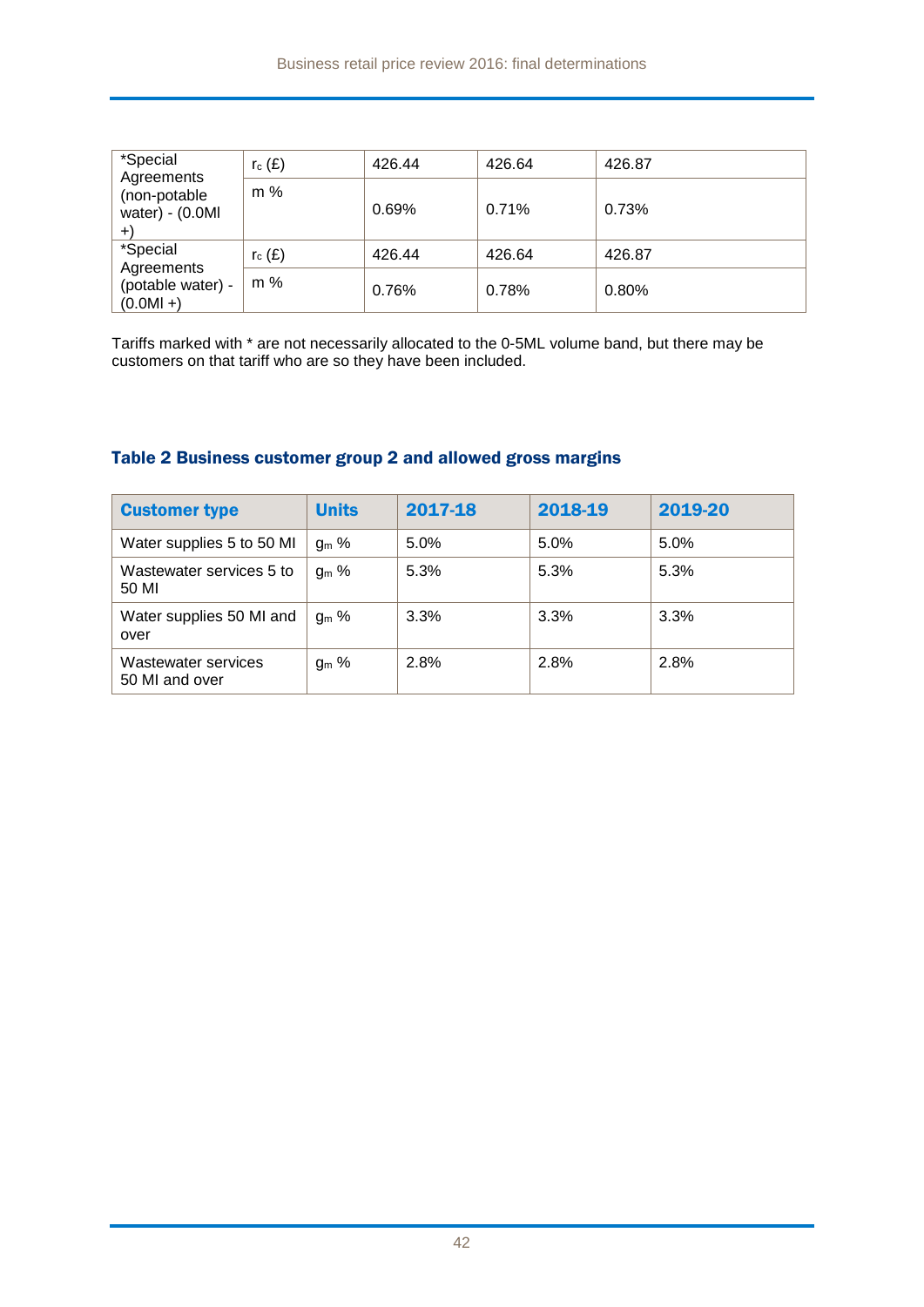### A1.3 Bristol Water plc

### Table 1 Business customer group 1, allowed average retail cost components and allowed net margins

| <b>Customer type</b> | <b>Units</b> | 2017-18 | 2018-19 | 2019-20 |
|----------------------|--------------|---------|---------|---------|
| Band $F - 1 - 5M$    | $r_c(E)$     | 42.48   | 42.69   | 42.91   |
|                      | m %          | 1.80%   | 1.82%   | 1.84%   |
| Band G - 0-1MI       | $r_c(E)$     | 24.46   | 24.43   | 24.41   |
|                      | m %          | 3.82%   | 3.74%   | 3.66%   |
| Band U               | $r_c(E)$     | 7.67    | 7.65    | 7.64    |
|                      | m %          | 4.34%   | 4.20%   | 4.07%   |

| <b>Customer type</b>                         | <b>Units</b>             | 2017-18 | 2018-19 | 2019-20 |
|----------------------------------------------|--------------------------|---------|---------|---------|
| Water supplies 5 to 50 MI                    | $\cdot$ g <sub>m</sub> % | 5.0%    | 5.0%    | $5.0\%$ |
| Water supplies 50 MI and $\parallel$<br>over | $\log m$ %               | $3.3\%$ | 3.3%    | 3.3%    |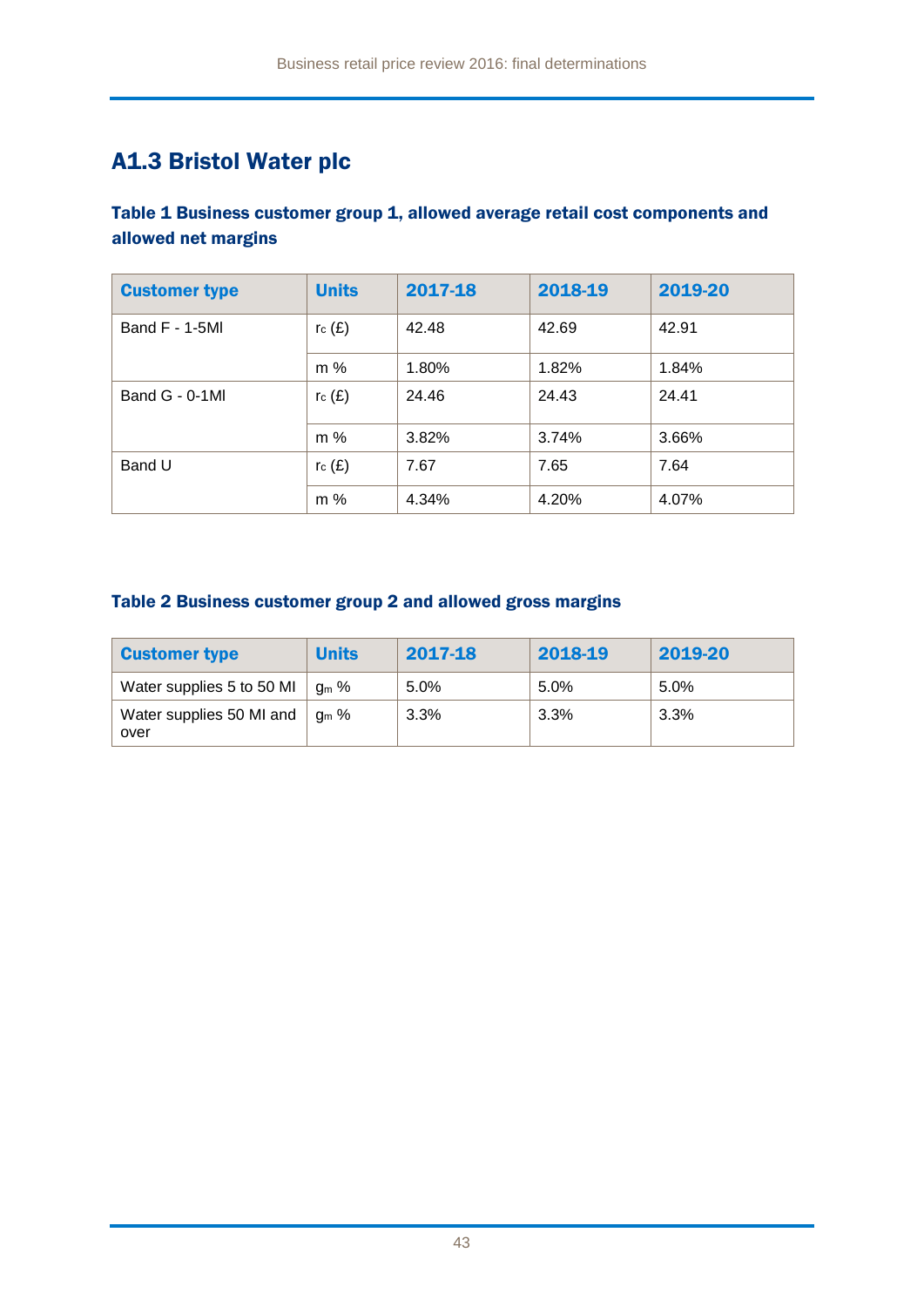## A1.4 Dee Valley Water Plc

### Table 1 Business customer group 1, allowed average retail cost components and allowed net margins

| <b>Customer type</b>                          | <b>Units</b> | 2017-18 | 2018-19 | 2019-20 |
|-----------------------------------------------|--------------|---------|---------|---------|
| Tariff band 01 -<br>Unmeasured                | $r_c(E)$     | 28.94   | 29.07   | 29.45   |
|                                               | $m\%$        | 1.0%    | 1.0%    | 1.0%    |
| Tariff band $02 -$<br>Measured less than 50MI | $r_c(E)$     | 31.62   | 31.75   | 32.11   |
|                                               | $m\%$        | 1.0%    | 1.0%    | 1.0%    |
| Tariff band $03 -$                            | $r_c(E)$     | 29.90   | 29.90   | 29.90   |
| Untreated measured less<br>than 50MI          | $m\%$        | 1.0%    | 1.0%    | 1.0%    |

| <b>Customer type</b>             | <b>Units</b>             | 2017-18 | 2018-19 | 2019-20 |
|----------------------------------|--------------------------|---------|---------|---------|
| Water supplies 50 MI and<br>over | $\cdot$ a <sub>m</sub> % | $3.3\%$ | $3.3\%$ | 3.3%    |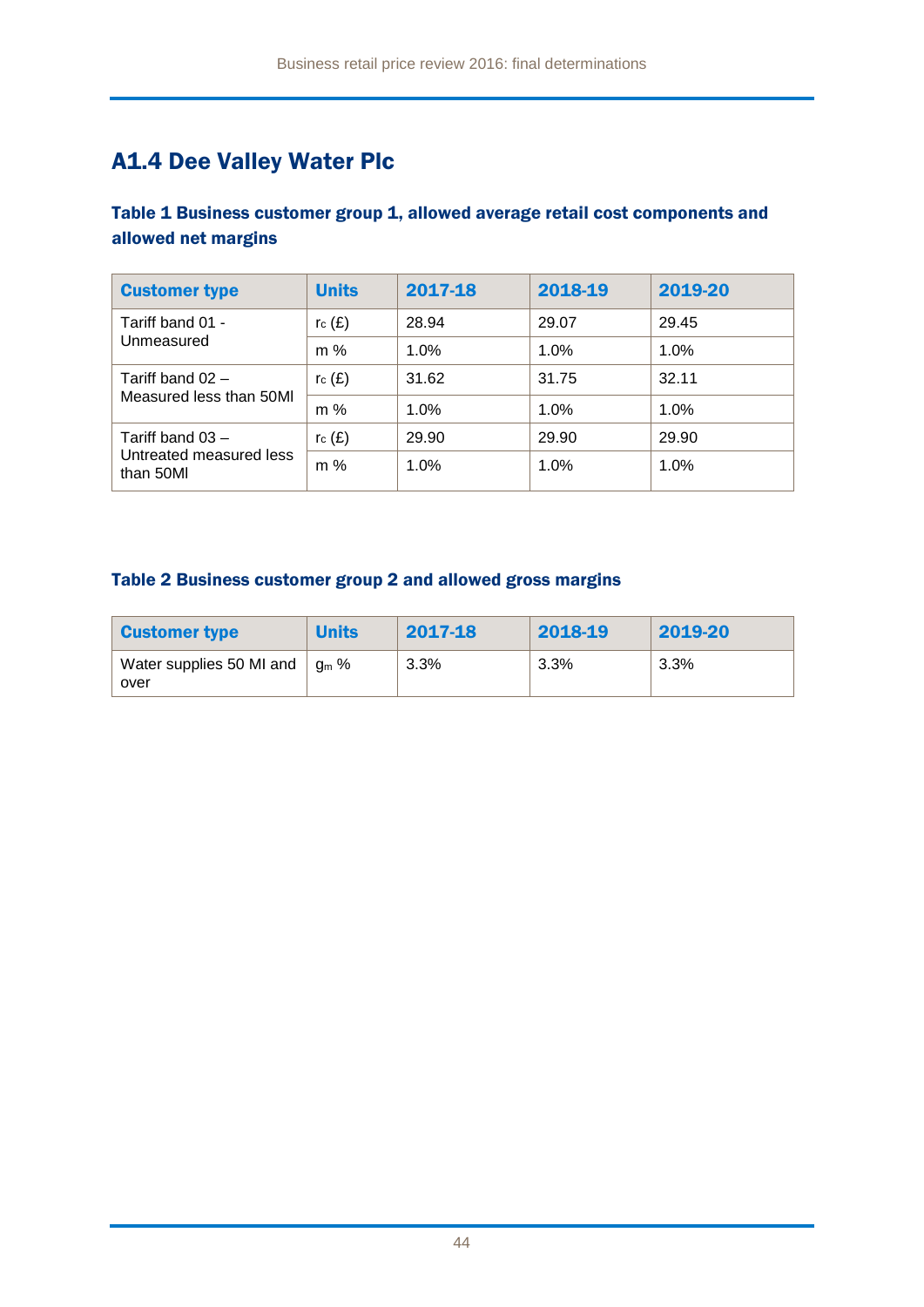## A1.5 Dŵr Cymru Cyfyngedig

### Table 1 Business customer group 1, allowed average retail cost components and allowed net margins

| <b>Customer type</b> | <b>Units</b> | 2017-18  | 2018-19 | 2019-20 |
|----------------------|--------------|----------|---------|---------|
| < 50MI Water         | $r_c(E)$     | 34.42    | 31.94   | 32.01   |
|                      | $m\%$        | $1.00\%$ | 1.00%   | 1.00%   |
| Sewerage             | $r_c(E)$     | 47.45    | 44.37   | 44.44   |
|                      | $m\%$        | 1.00%    | 1.00%   | 1.00%   |

#### Table 2 Business customer group 2 and allowed gross margins

| <b>Customer type</b>              | <b>Units</b> | 2017-18 | 2018-19 | 2019-20 |
|-----------------------------------|--------------|---------|---------|---------|
| *Water supplies 50 MI<br>and over | $g_m$ %      | 3.3%    | 3.3%    | 3.3%    |

\*Water 50Ml and over includes tariffs designated as special agreements at PR14.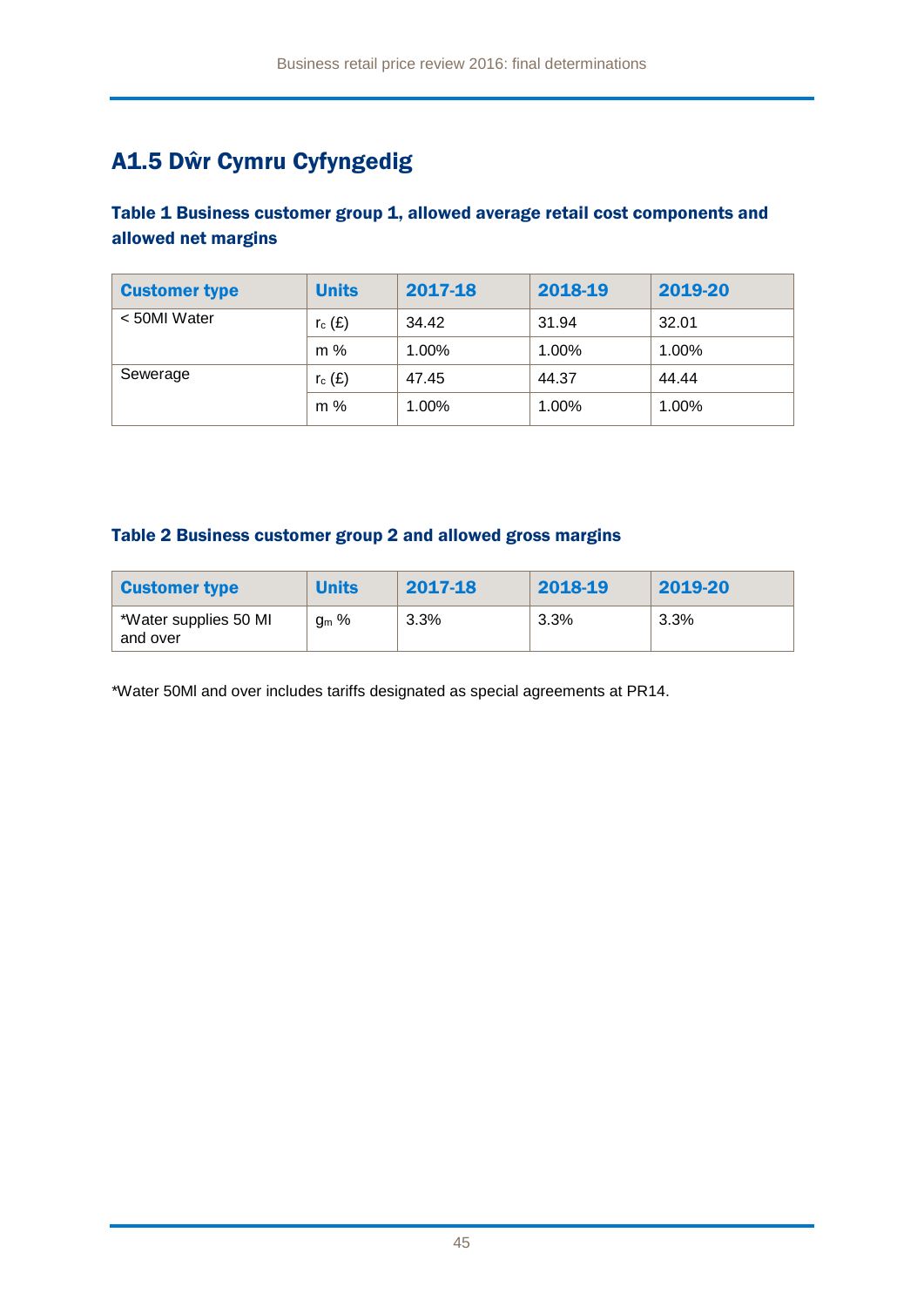## A1.6 Northumbrian Water Limited

### Table 1 Business customer group 1, allowed average retail cost components and allowed net margins

| <b>Customer type</b>                           | <b>Units</b> | 2017-18 | 2018-19 | 2019-20 |
|------------------------------------------------|--------------|---------|---------|---------|
| Unmeasured,<br>Unmeasured Water,               | $r_c(E)$     | 17.08   | 17.07   | 17.06   |
| Unmeasured                                     | $m\%$        | 6.68%   | 6.68%   | 6.68%   |
| Measured, Measured<br>Water 0-5Ml/yr, Measured | $r_c(E)$     | 28.11   | 28.09   | 28.06   |
|                                                | m %          | 4.00%   | 4.00%   | 4.00%   |
| Unmeasured,<br>Unmeasured Sew,<br>Unmeasured   | $r_c(E)$     | 18.00   | 17.98   | 17.97   |
|                                                | $m\%$        | 4.36%   | 4.36%   | 4.36%   |
| Measured, Measured Sew<br>0-5Ml/yr, Measured   | $r_c(E)$     | 30.16   | 30.13   | 30.10   |
|                                                | $m\%$        | 2.56%   | 2.56%   | 2.56%   |

Tariffs marked with \* are not necessarily allocated to the 0-5ML volume band, but there may be customers on that tariff who are so they have been included.

| <b>Customer type</b>                  | <b>Units</b> | 2017-18 | 2018-19 | 2019-20 |
|---------------------------------------|--------------|---------|---------|---------|
| Water supplies 5 to 50 MI             | $g_m$ %      | 5.0%    | 5.0%    | 5.0%    |
| Wastewater services 5 to<br>50 MI     | $g_m$ %      | 5.3%    | 5.3%    | 5.3%    |
| Water supplies 50 MI and<br>over      | $q_m$ %      | 3.3%    | 3.3%    | 3.3%    |
| Wastewater services<br>50 MI and over | $g_m$ %      | 2.8%    | 2.8%    | 2.8%    |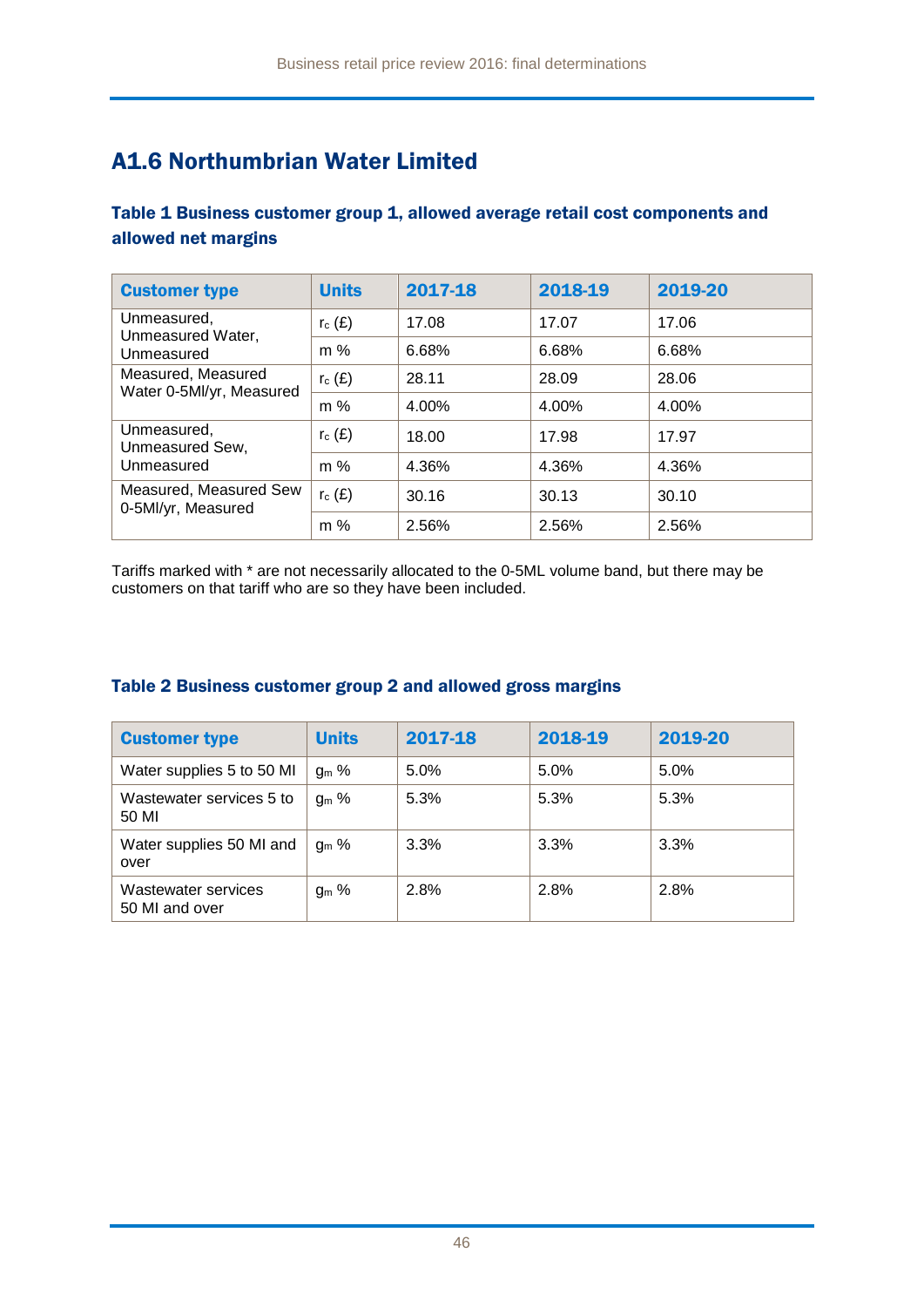## A1.7 Portsmouth Water Limited

### Table 1 Business customer group 1, allowed average retail cost components and allowed net margins

| <b>Customer type</b>        | <b>Units</b> | 2017-18 | 2018-19 | 2019-20 |
|-----------------------------|--------------|---------|---------|---------|
| Water                       | $r_c(E)$     | 16.67   | 16.71   | 16.72   |
| Unmeasured<br>Non-Household | $m\%$        | 2.28%   | 2.18%   | 2.19%   |
| <b>Water Measured</b>       | $r_c(f)$     | 20.22   | 20.13   | 20.12   |
| Non-Household $\lt$<br>5MI  | m %          | 2.40%   | 2.40%   | 2.40%   |

| <b>Customer type</b>             | <b>Units</b>     | 2017-18 | 2018-19 | 2019-20 |
|----------------------------------|------------------|---------|---------|---------|
| Water supplies 5<br>to 50 MI     | ց <sub>ա</sub> % | 5.0%    | 5.0%    | 5.0%    |
| Water supplies<br>50 MI and over | $g_m$ %          | 3.3%    | 3.3%    | 3.3%    |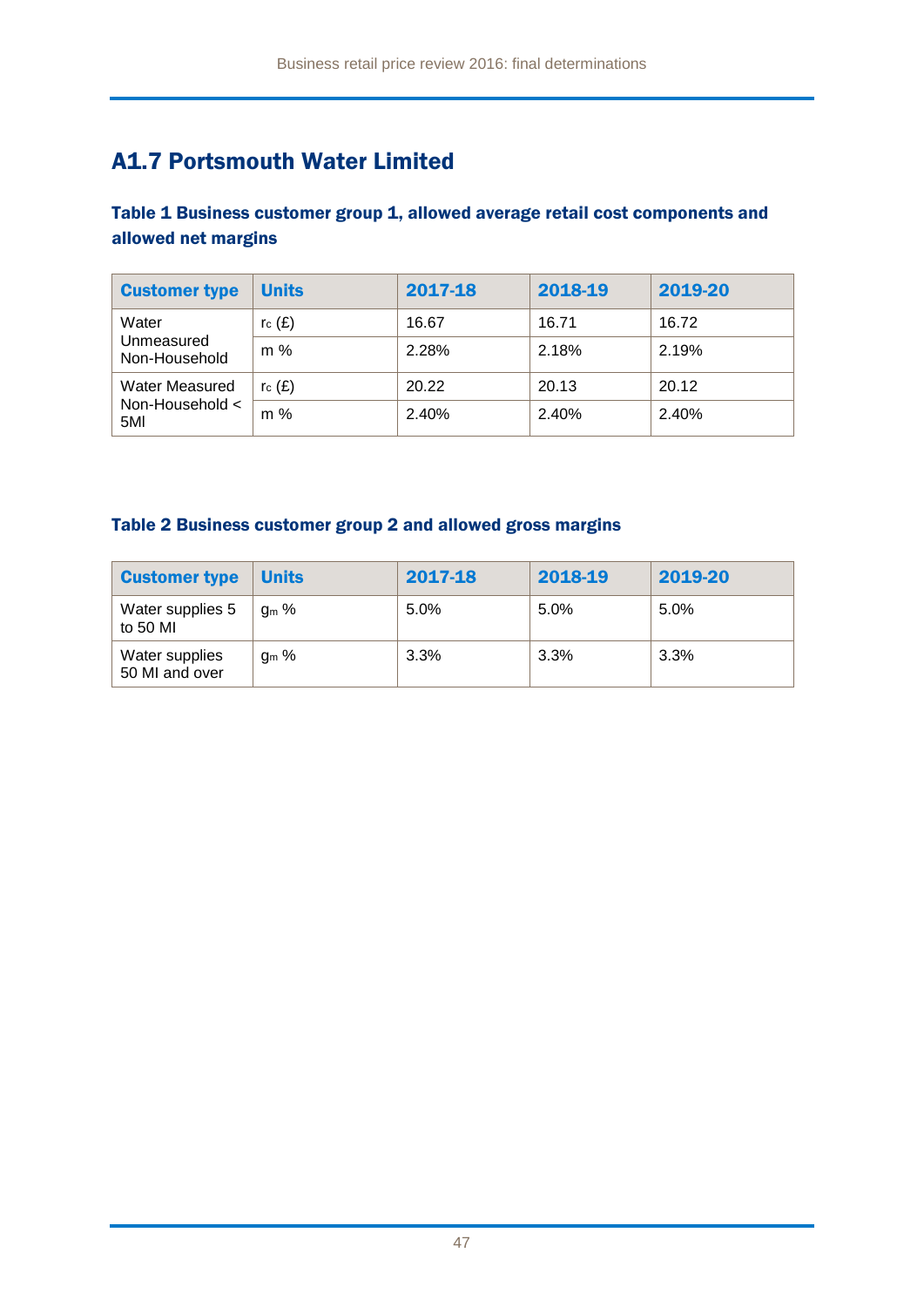## A1.8 Severn Trent Water Limited

### Table 1 Business customer group 1, allowed average retail cost components and allowed net margins

| <b>Customer type</b>         | <b>Units</b> | 2017-18 | 2018-19 | 2019-20 |
|------------------------------|--------------|---------|---------|---------|
| Water:                       | $r_c(E)$     | 41.94   | 43.80   | 45.24   |
| Unmeasured and<br>$0-5$ MI/a | m %          | 3.79%   | 3.86%   | 3.73%   |
| Waste Water:                 | rc(E)        | 42.20   | 44.03   | 45.39   |
| Unmeasured and<br>$0-5$ MI/a | $m\%$        | 2.79%   | 2.82%   | 2.85%   |

| <b>Customer type</b>                     | <b>Units</b> | 2017-18 | 2018-19 | 2019-20 |
|------------------------------------------|--------------|---------|---------|---------|
| Water supplies 5<br>to 50 MI             | $g_m$ %      | 5.0%    | 5.0%    | 5.0%    |
| Wastewater<br>services 5 to<br>50 MI     | $g_m$ %      | 5.3%    | 5.3%    | 5.3%    |
| Water supplies<br>50 MI and over         | $g_m$ %      | 3.3%    | 3.3%    | 3.3%    |
| Wastewater<br>services 50 MI<br>and over | $gm$ %       | 2.8%    | 2.8%    | 2.8%    |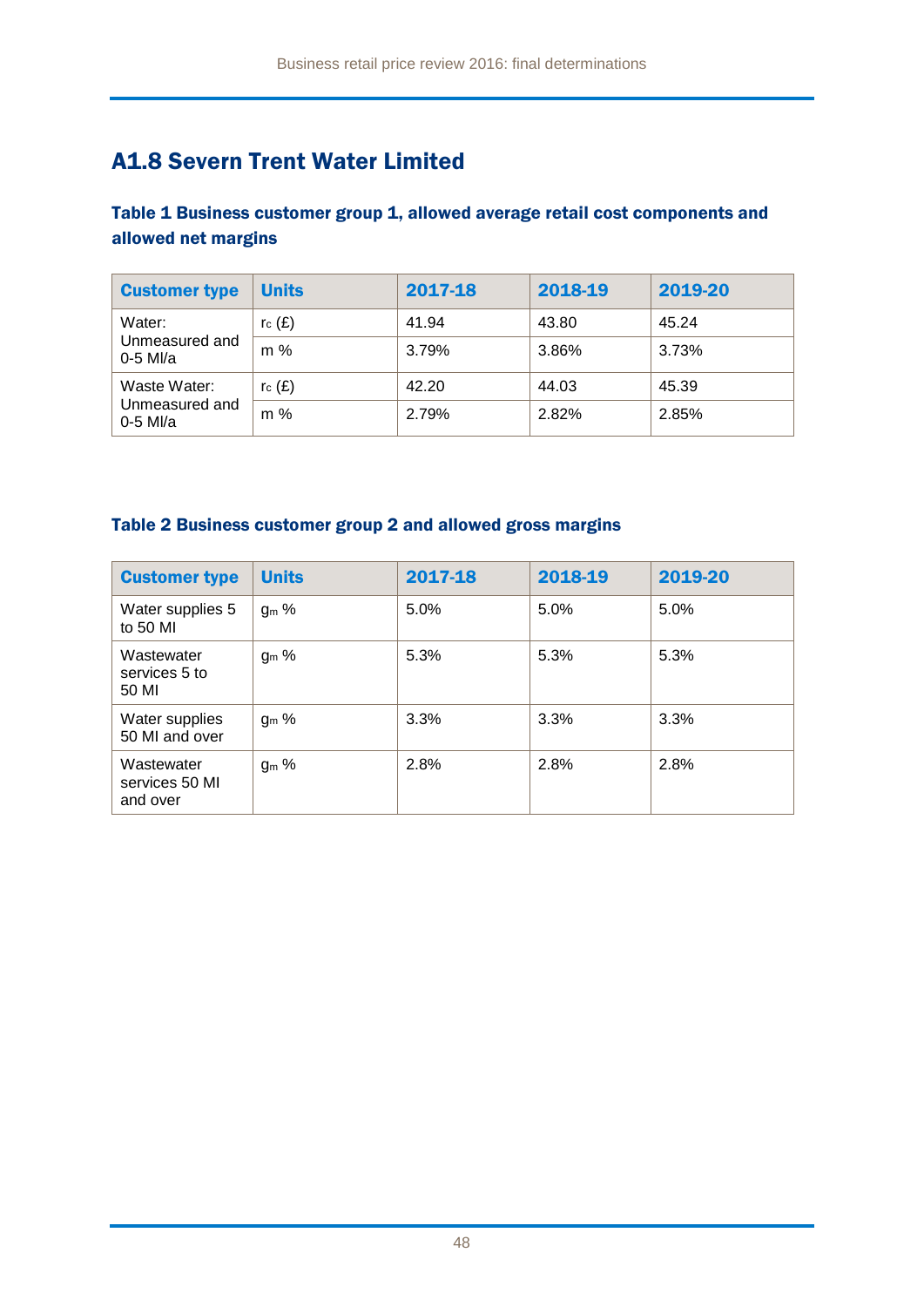## A1.9 South East Water Limited

### Table 1 Business customer group 1, allowed average retail cost components and allowed net margins

| <b>Customer type</b>          | <b>Units</b> | 2017-18 | 2018-19 | 2019-20 |
|-------------------------------|--------------|---------|---------|---------|
| Portable Water -<br>Unmetered | $r_c(E)$     | 36.29   | 36.26   | 36.41   |
|                               | m %          | 1.15%   | 1.14%   | 1.14%   |
| Potable Water -               | $r_c(E)$     | 35.58   | 35.97   | 36.42   |
| Metered 0-2.5<br>M/a          | m %          | 2.73%   | 2.73%   | 2.73%   |
| Potable Water -               | $r_c(E)$     | 68.12   | 68.52   | 68.96   |
| Metered 2.5-5<br>Ml/a         | $m\%$        | 2.27%   | 2.27%   | 2.27%   |

| <b>Customer type</b>             | <b>Units</b> | 2017-18 | 2018-19 | 2019-20 |
|----------------------------------|--------------|---------|---------|---------|
| Water supplies 5<br>to 50 MI     | $q_m$ %      | 5.0%    | 5.0%    | 5.0%    |
| Water supplies<br>50 MI and over | $q_m$ %      | 3.3%    | 3.3%    | 3.3%    |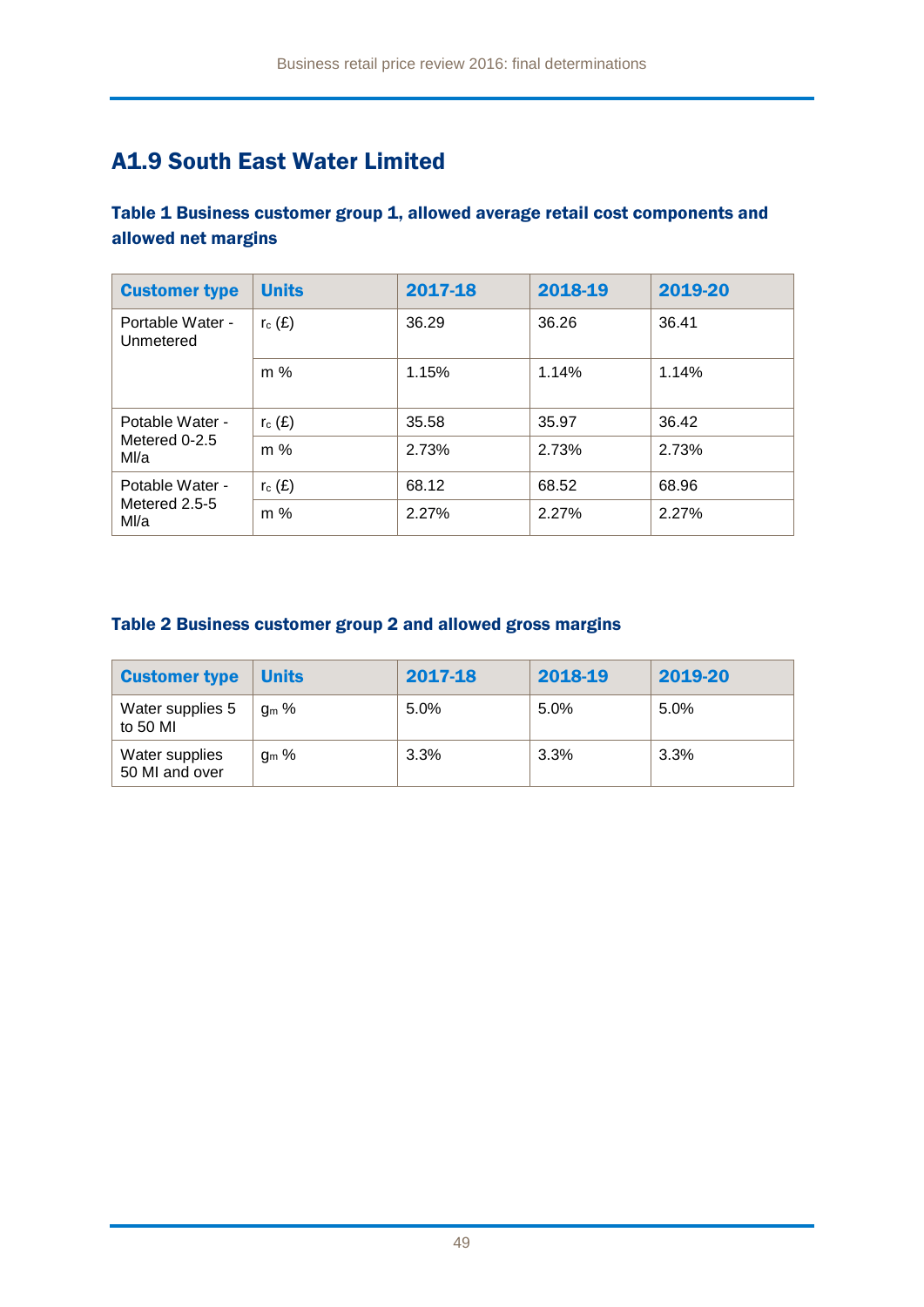## A1.10 South Staffordshire Water Plc

### Table 1 Business customer group 1, allowed average retail cost components and allowed net margins

| <b>Customer type</b> | <b>Units</b> | 2017-18 | 2018-19 | 2019-20 |
|----------------------|--------------|---------|---------|---------|
| Unmeasured and       | $r_c(E)$     | 46.31   | 45.30   | 44.64   |
| measured 0-5<br>Ml/a | m %          | 2.96%   | 2.96%   | 2.96%   |

| <b>Customer type</b>             | <b>Units</b> | 2017-18 | 2018-19 | 2019-20 |
|----------------------------------|--------------|---------|---------|---------|
| Water supplies 5<br>to 50 MI     | $q_m$ %      | 5.0%    | 5.0%    | 5.0%    |
| Water supplies<br>50 MI and over | $q_m$ %      | 3.3%    | 3.3%    | 3.3%    |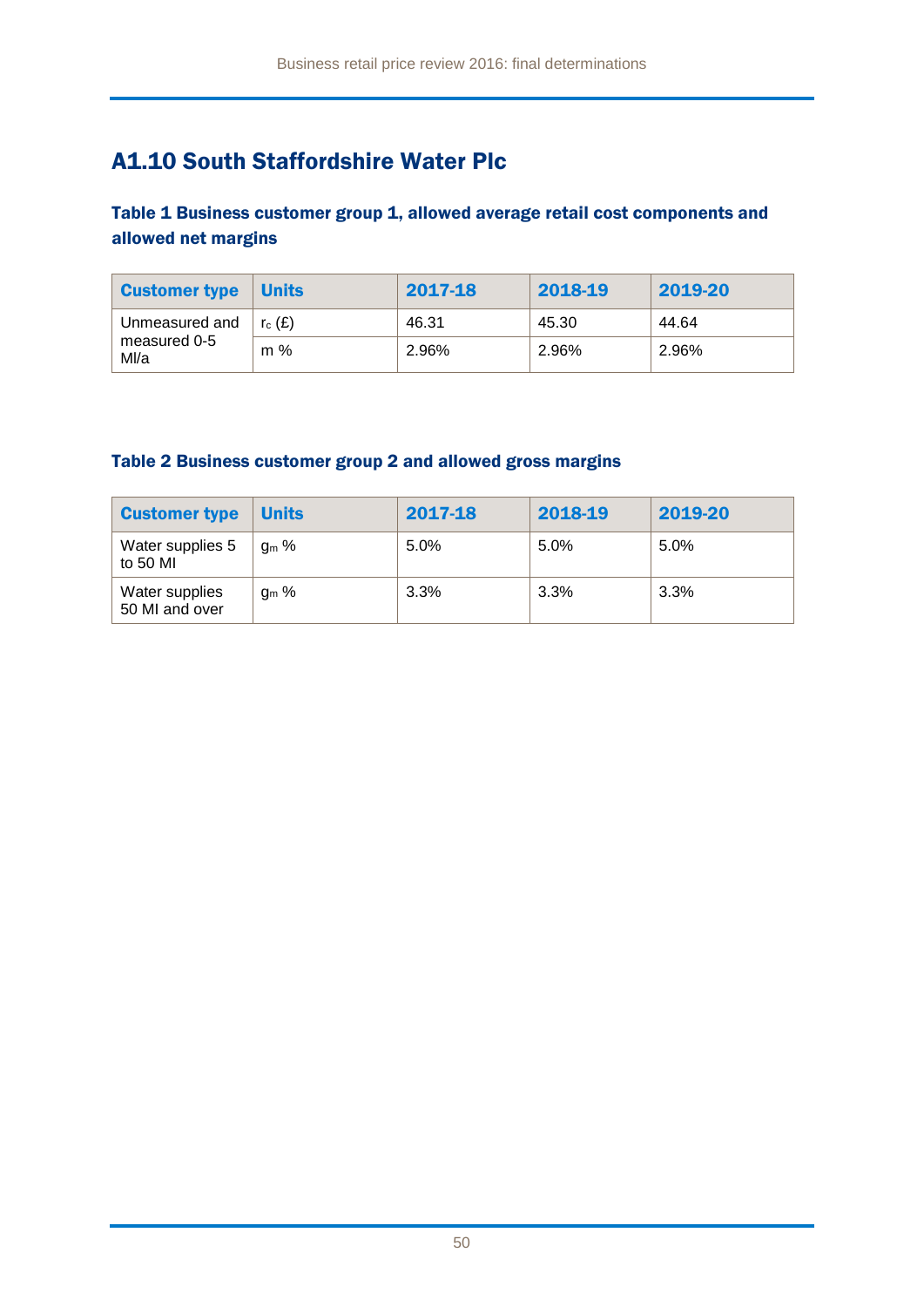### A1.11 South West Water Limited

### South West Area

### Table 1 Business customer group 1, allowed average retail cost components and allowed net margins

| <b>Customer type</b>            | <b>Units</b> | 2017-18 | 2018-19 | 2019-20 |
|---------------------------------|--------------|---------|---------|---------|
| Standard                        | $r_c(E)$     | 13.58   | 13.53   | 13.26   |
| Unmeasured Water                | m %          | 1.94%   | 1.90%   | 1.87%   |
| Standard                        | rc(E)        | 15.17   | 15.12   | 14.84   |
| Unmeasured<br>Sewerage          | $m\%$        | 1.94%   | 1.90%   | 1.87%   |
| Standard measured<br>water <5Ml | rc(E)        | 16.02   | 15.97   | 15.70   |
|                                 | $m\%$        | 3.14%   | 3.15%   | 3.13%   |
| Standard measured               | rc(E)        | 15.36   | 15.36   | 15.21   |
| sewerage <5MI inc<br>TE.        | $m\%$        | 2.77%   | 2.76%   | 2.74%   |

| <b>Customer type</b>                     | <b>Units</b> | 2017-18 | 2018-19 | 2019-20 |
|------------------------------------------|--------------|---------|---------|---------|
| Water supplies 5 to<br>50 MI             | $g_m$ %      | 5.0%    | 5.0%    | 5.0%    |
| Wastewater<br>services 5 to 50 MI        | $g_m$ %      | 5.3%    | 5.3%    | 5.3%    |
| Water supplies<br>50 MI and over         | $g_m$ %      | 3.3%    | 3.3%    | 3.3%    |
| Wastewater<br>services 50 MI and<br>over | $g_m$ %      | 2.8%    | 2.8%    | 2.8%    |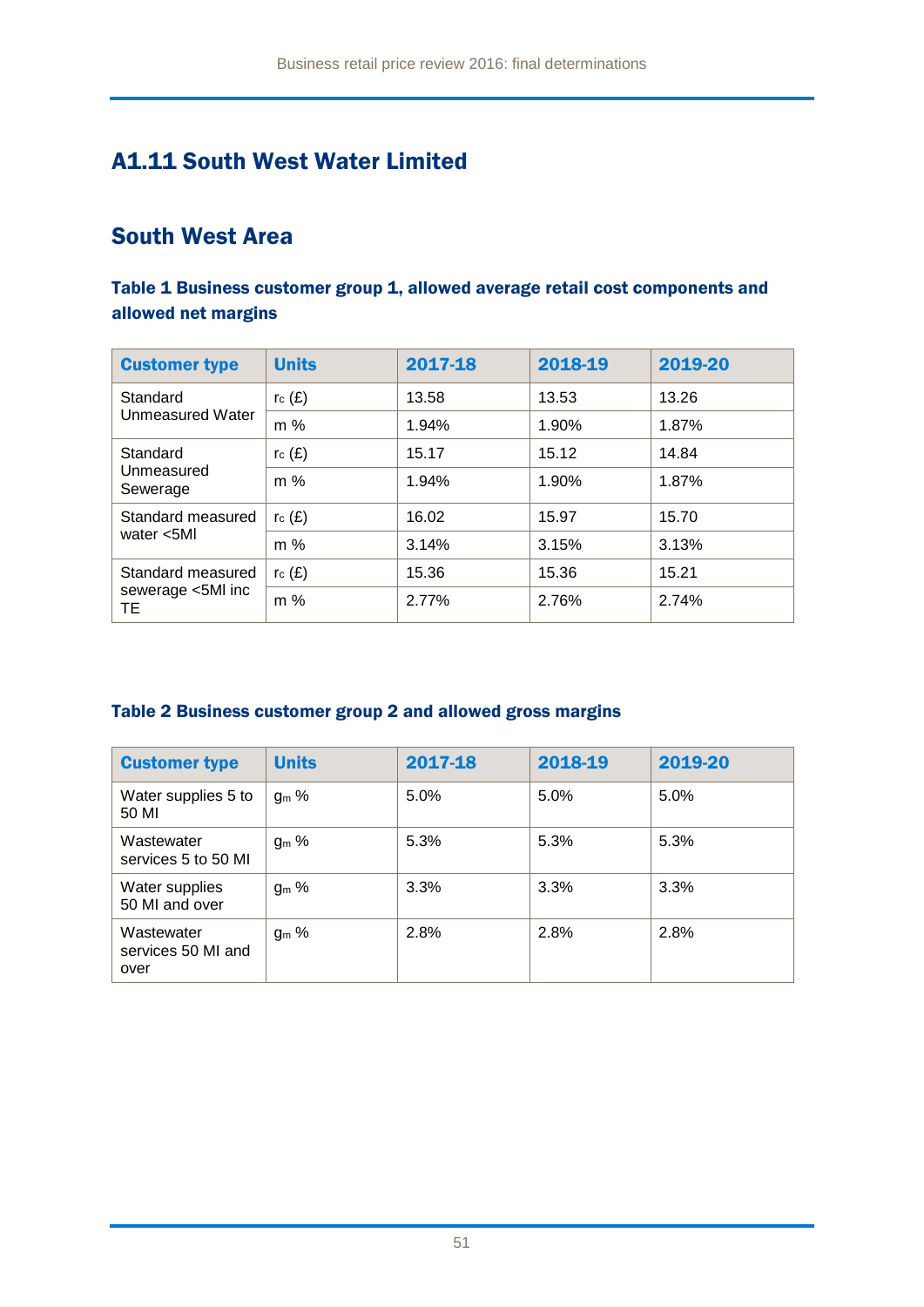### Bournemouth Area

### Table 1 Business customer group 1, allowed average retail cost components and allowed net margins

| <b>Customer type</b>                 | <b>Units</b> | 2017-18 | 2018-19 | 2019-20 |
|--------------------------------------|--------------|---------|---------|---------|
| Domestic<br>Commercials<br>unmetered | $r_c(E)$     | 16.28   | 15.69   | 14.81   |
|                                      | m %          | 1.89%   | 1.85%   | 1.82%   |
| Standard measured<br>water $<$ 5 MI  | $r_c(E)$     | 23.05   | 22.43   | 21.51   |
|                                      | $m\%$        | 3.02%   | 3.01%   | 3.01%   |

### Table 2 Business customer group 2 and allowed gross margins

| <b>Customer type</b>                          | <b>Units</b>     | 2017-18 | 2018-19 | 2019-20 |
|-----------------------------------------------|------------------|---------|---------|---------|
| Water supplies 5 to<br>50 MI                  | $q_m$ %          | 5.0%    | 5.0%    | 5.0%    |
| Water supplies<br>50 MI <sup>*</sup> and over | g <sub>m</sub> % | 3.3%    | 3.3%    | 3.3%    |

Water 50 Ml and over includes the single special agreement customer for Bournemouth Water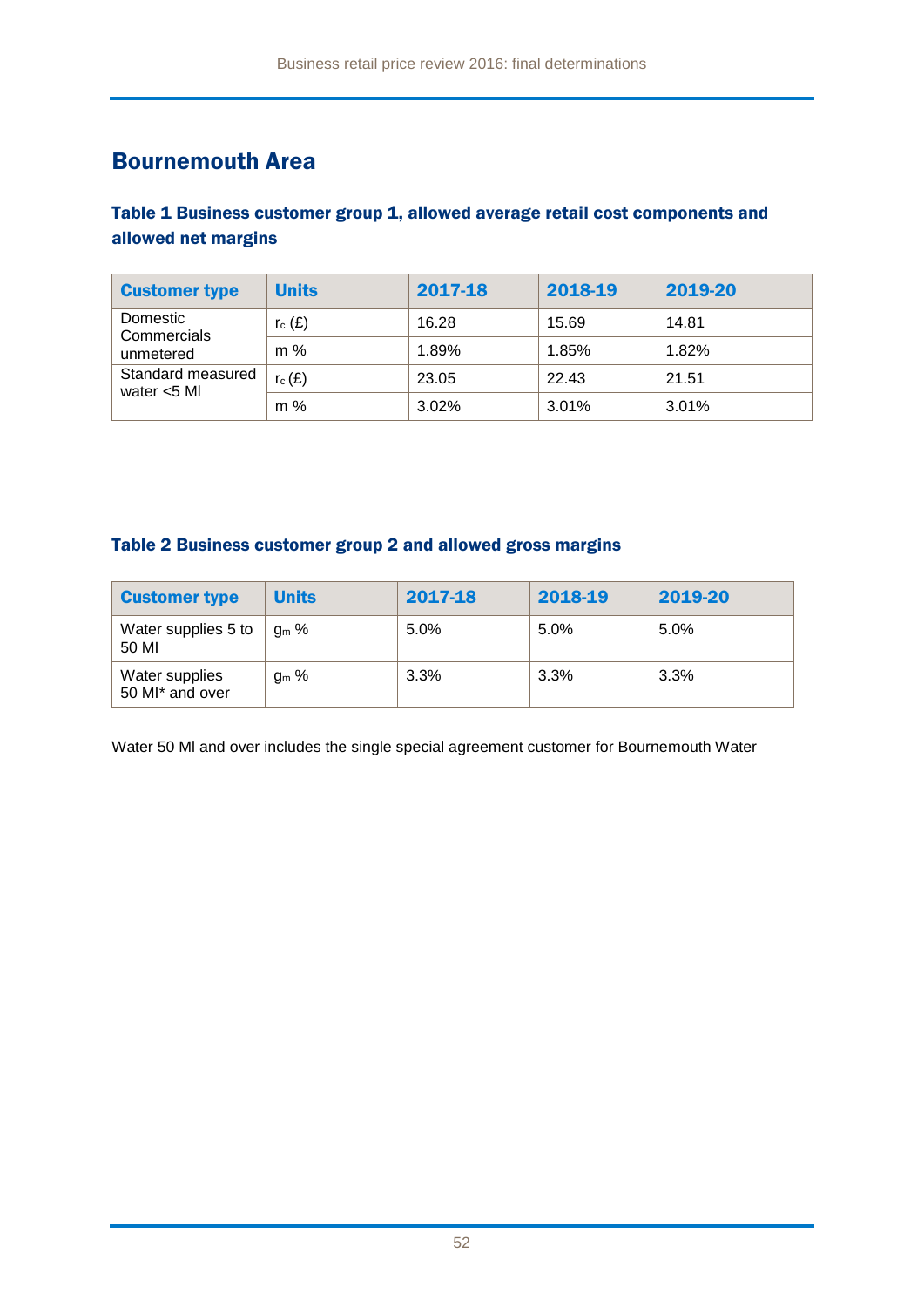## A1.12 Southern Water Services Limited

### Table 1 Business customer group 1, allowed average retail cost components and allowed net margins

| <b>Customer type</b>     | <b>Units</b> | 2017-18 | 2018-19 | 2019-20 |
|--------------------------|--------------|---------|---------|---------|
| Standard Water -         | rc(E)        | 12.29   | 12.41   | 12.41   |
| Unmetered                | $m\%$        | 2.16%   | 2.16%   | 2.17%   |
| Standard 0-1ML           | $r_c(E)$     | 23.30   | 23.52   | 23.52   |
| p.a. Water<br>Metered    | m %          | 6.30%   | 6.31%   | 6.32%   |
| Standard 1-5ML           | $r_c(E)$     | 81.43   | 82.19   | 82.20   |
| p.a. Water<br>Metered    | m %          | 2.83%   | 2.84%   | 2.84%   |
| Standard                 | $r_c(E)$     | 15.14   | 15.29   | 15.29   |
| Sewerage<br>Unmetered    | $m\%$        | 1.95%   | 1.95%   | 1.95%   |
| Standard 0-1ML           | $r_c(E)$     | 25.48   | 25.72   | 25.72   |
| p.a. Sewerage<br>Metered | m %          | 3.62%   | 3.62%   | 3.62%   |
| Standard 1-5ML           | $r_c(E)$     | 98.39   | 99.31   | 99.31   |
| p.a. Sewerage<br>Metered | m %          | 1.98%   | 1.98%   | 1.98%   |

| <b>Customer type</b>                     | <b>Units</b>     | 2017-18 | 2018-19 | 2019-20 |
|------------------------------------------|------------------|---------|---------|---------|
| Water supplies 5<br>to 50 MI             | ց <sub>ա</sub> % | 5.0%    | 5.0%    | 5.0%    |
| Wastewater<br>services 5 to<br>50 MI     | $g_m$ %          | 5.3%    | 5.3%    | 5.3%    |
| Water supplies<br>50 MI and over         | $g_m$ %          | 3.3%    | 3.3%    | 3.3%    |
| Wastewater<br>services 50 MI<br>and over | $g_m$ %          | 2.8%    | 2.8%    | 2.8%    |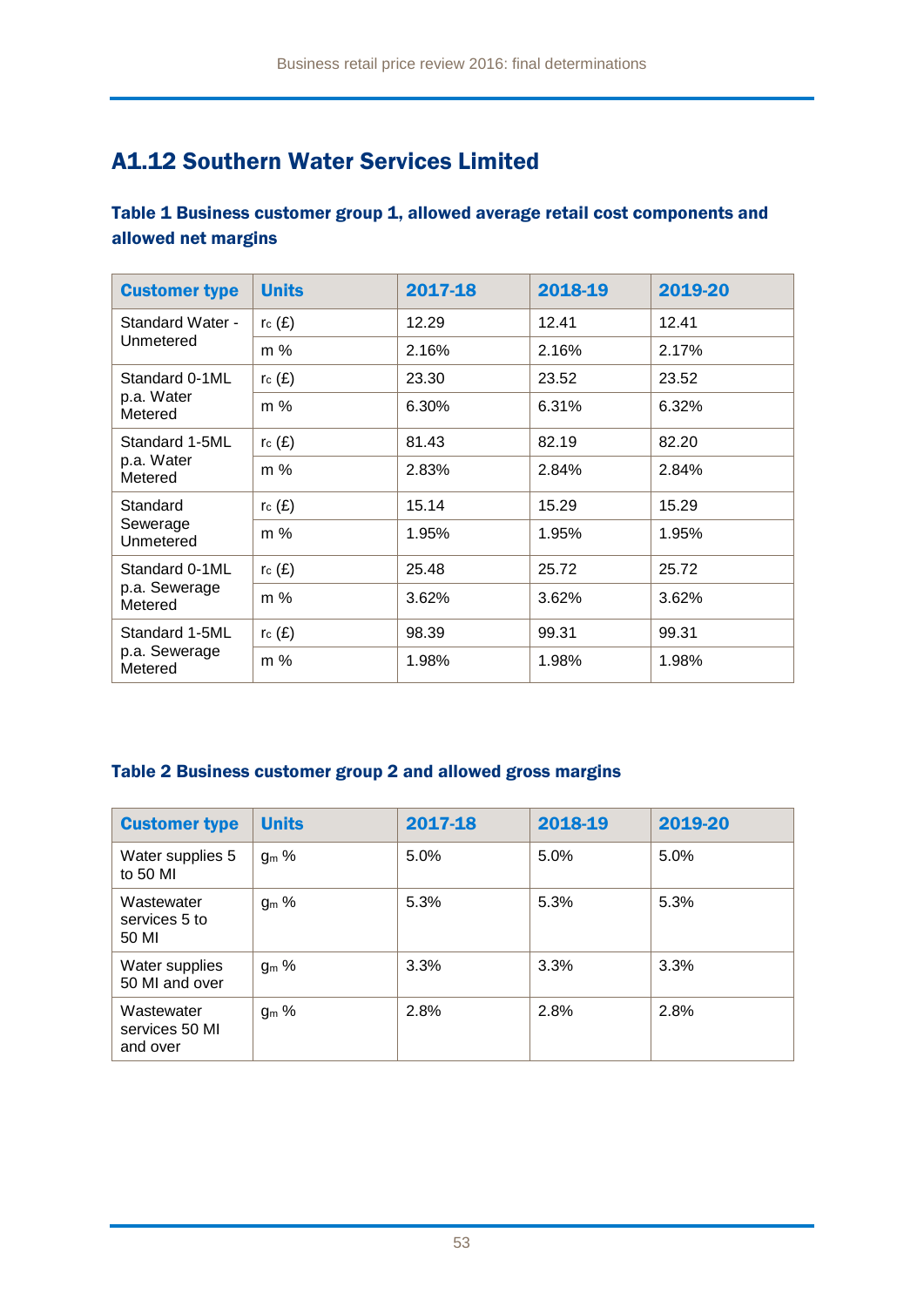## A1.13 Sutton and East Surrey Water Plc

Table 1 Business customer group 1, allowed average retail cost components and allowed net margins

| <b>Customer type</b>    | <b>Units</b> | 2017-18 | 2018-19 | 2019-20 |
|-------------------------|--------------|---------|---------|---------|
| Unmeasured              | rc(E)        | 19.01   | 19.13   | 19.19   |
|                         | $m\%$        | 2.50%   | 2.61%   | 2.61%   |
| $0$ to 5 MI<br>measured | rc(E)        | 29.48   | 29.66   | 29.76   |
|                         | $m\%$        | 2.50%   | 2.61%   | 2.61%   |

| <b>Customer type</b>             | <b>Units</b>     | 2017-18 | 2018-19 | 2019-20 |
|----------------------------------|------------------|---------|---------|---------|
| Water supplies 5<br>to 50 MI     | $q_m$ %          | 5.0%    | 5.0%    | 5.0%    |
| Water supplies<br>50 MI and over | ց <sub>ա</sub> % | 3.3%    | 3.3%    | 3.3%    |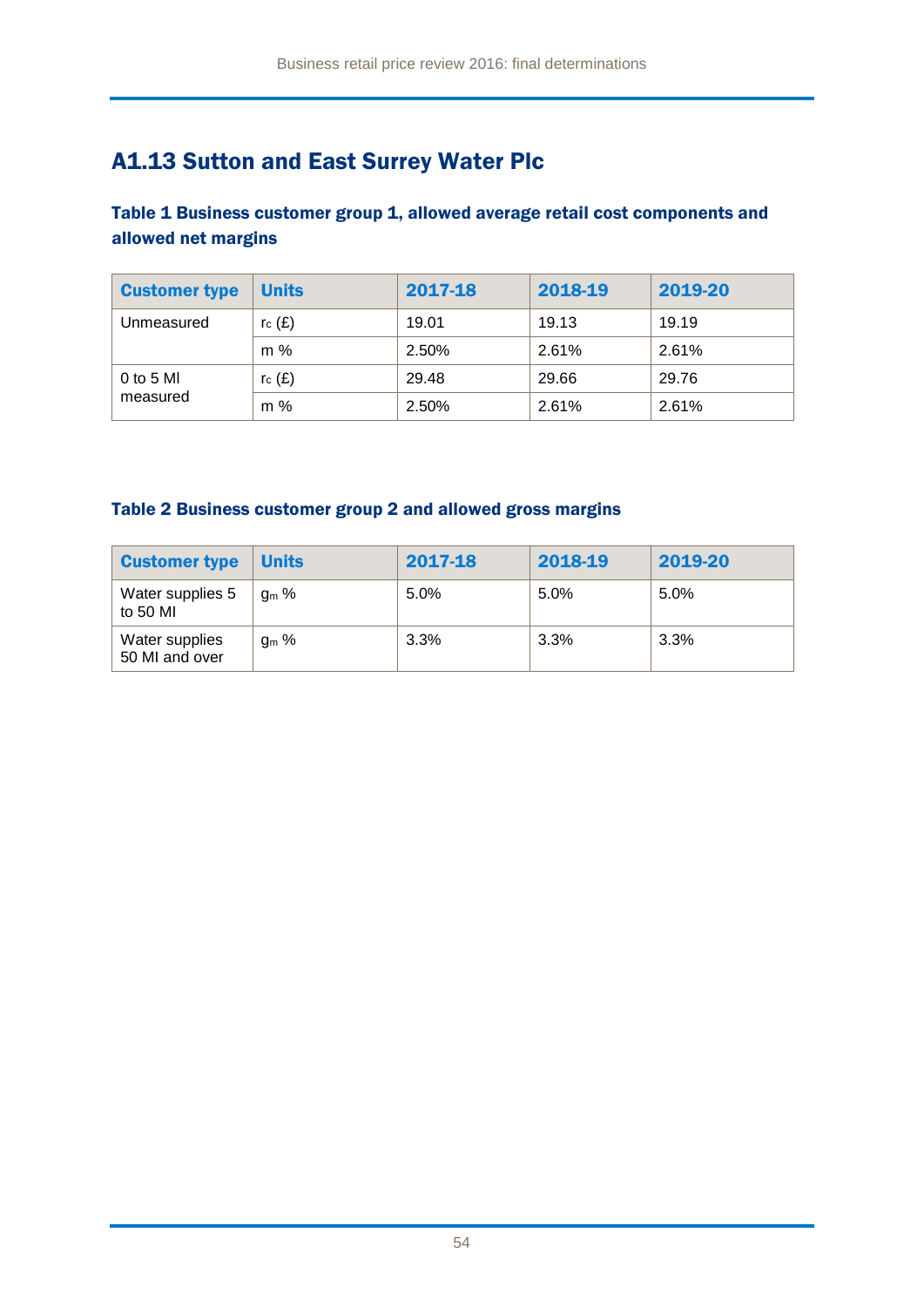## A1.14 Thames Water Utilities Limited

### Table 1 Business customer group 1, allowed average retail cost components and allowed net margins\*

| <b>Customer type</b>                                  | <b>Units</b> | 2017-18 | 2018-19 | 2019-20 |
|-------------------------------------------------------|--------------|---------|---------|---------|
| $[0 - 500]$ $[0 - 500$ m3]<br>[water] [metered]       | rc(E)        | 23.24   | 23.16   | 23.14   |
|                                                       | m %          | 2.88%   | 2.88%   | 2.88%   |
| $[500 - 1,000]$ $[500 -$                              | rc(E)        | 47.93   | 48.85   | 47.95   |
| 1,000m3] [water]<br>[metered]                         | $m\%$        | 2.85%   | 2.85%   | 2.85%   |
| $[1,000 - 5,000]$ $[1,000 -$                          | rc(E)        | 61.47   | 62.58   | 61.64   |
| 5,000m3] [water]<br>[metered]                         | $m\%$        | 2.65%   | 2.65%   | 2.65%   |
| $[0 - 500]$ $[0 - 500m3]$                             | rc(E)        | 31.23   | 31.03   | 31.29   |
| [sewerage] [metered]                                  | m %          | 3.15%   | 3.15%   | 3.15%   |
| $[500 - 1,000]$ $[500 -$                              | rc(E)        | 70.63   | 70.80   | 70.30   |
| 1,000m3] [sewerage]<br>[metered]                      | m %          | 3.10%   | 3.10%   | 3.10%   |
| $[1,000 - 5,000]$ $[1,000 -$                          | rc(E)        | 91.01   | 91.21   | 90.88   |
| 5,000m3] [sewerage]<br>[metered]                      | $m\%$        | 2.89%   | 2.89%   | 2.89%   |
| $[0 - 500]$ $[0 - 500$ m3]                            | rc(E)        | 31.91   | 31.72   | 31.96   |
| [trade effluent] [metered]                            | m %          | 3.39%   | 3.39%   | 3.39%   |
| $[500 - 1,000]$ $[500 -$                              | rc(E)        | 63.44   | 63.50   | 63.19   |
| 1,000m3] [trade effluent]<br>[metered]                | m %          | 3.32%   | 3.32%   | 3.32%   |
| $[1,000 - 5,000]$ $[1,000 -$                          | rc(E)        | 91.01   | 91.21   | 90.88   |
| 5,000m3] [trade effluent]<br>[metered]                | m %          | 3.21%   | 3.21%   | 3.21%   |
| [0 - 500 Business                                     | rc(E)        | 23.04   | 22.94   | 22.94   |
| Assessed] [0 - 500m3]<br>[water] [unmetered]          | m %          | 2.88%   | 2.88%   | 2.88%   |
| [500 - 1,000 Business                                 | rc(E)        | 47.97   | 48.90   | 48.00   |
| Assessed] [500 -<br>1,000m3] [water]<br>[unmetered]   | $m\%$        | 2.85%   | 2.85%   | 2.85%   |
| [1,000 - 5,000 Business                               | rc(E)        | 61.47   | 62.58   | 61.64   |
| Assessed] [1,000 -<br>5,000m3] [water]<br>[unmetered] | m %          | 2.65%   | 2.65%   | 2.65%   |
| [0 - 500 Business                                     | rc(E)        | 30.75   | 30.54   | 30.81   |
| Assessed] [0 - 500m3]<br>[sewerage] [unmetered]       | m %          | 3.15%   | 3.15%   | 3.15%   |
|                                                       | rc(E)        | 70.90   | 71.08   | 70.57   |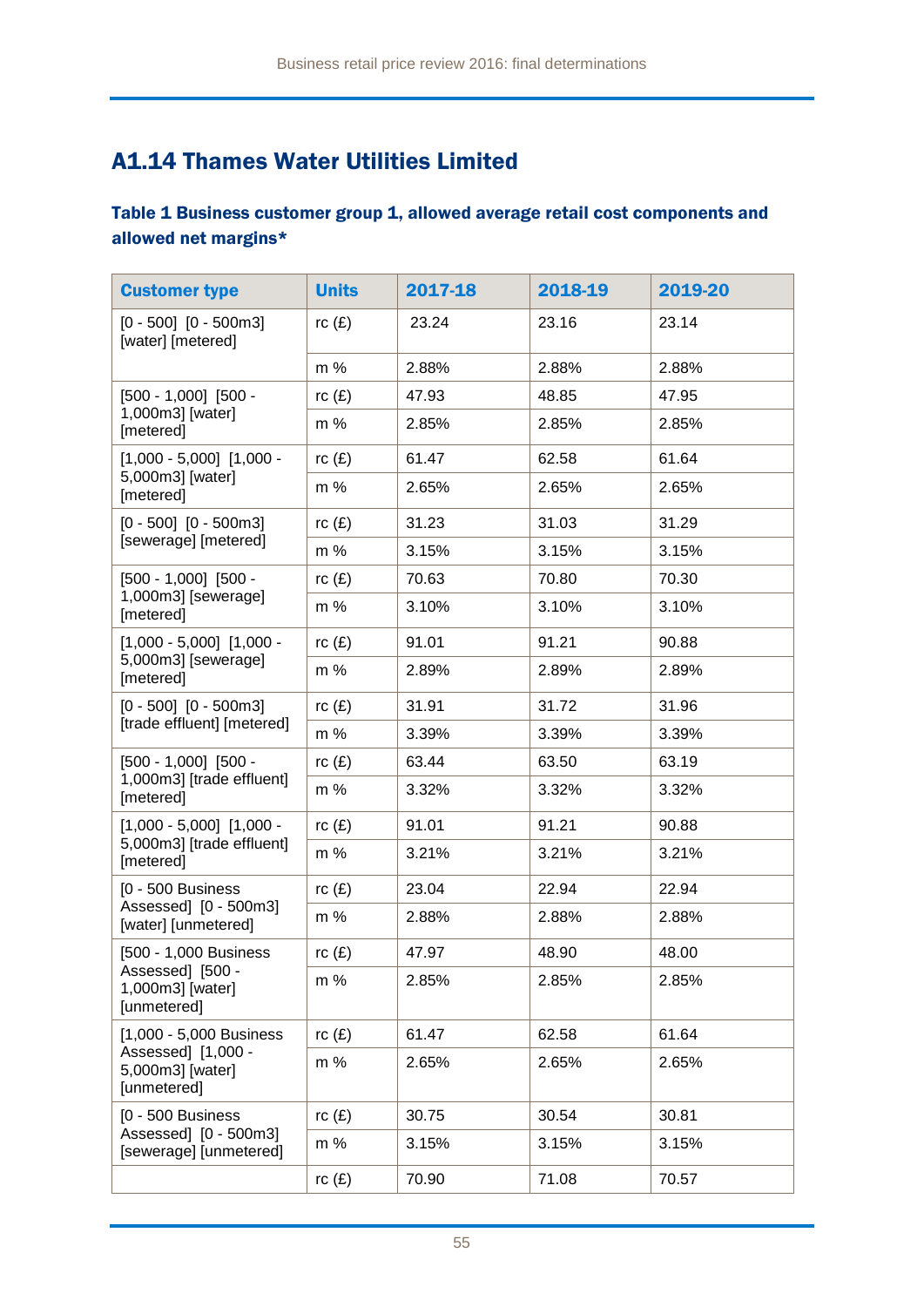| [500 - 1,000 Business]<br>Assessed] [500 -<br>1,000m3] [sewerage]<br>[unmetered] | $m\%$ | 3.10% | 3.10% | 3.10% |
|----------------------------------------------------------------------------------|-------|-------|-------|-------|
| [1,000 - 5,000 Business]                                                         | rc(E) | 91.01 | 91.21 | 90.88 |
| Assessed] [1,000 -<br>5,000m3] [sewerage]<br>[unmetered]                         | $m\%$ | 2.89% | 2.89% | 2.89% |
| [Unmeasured RV +<br>Fixed] [N/A] [water]<br>[unmetered]                          | rc(E) | 22.77 | 22.66 | 22.67 |
|                                                                                  | $m\%$ | 2.50% | 2.50% | 2.50% |
| [Unmeasured RV +                                                                 | rc(E) | 30.35 | 30.14 | 30.42 |
| Fixed] [N/A] [sewerage]<br>[unmetered]                                           | $m\%$ | 2.50% | 2.50% | 2.50% |

\* Table 1 updated 15 December 2016.

| <b>Customer type</b>                     | <b>Units</b>     | 2017-18 | 2018-19 | 2019-20 |
|------------------------------------------|------------------|---------|---------|---------|
| Water supplies 5<br>to 50 MI             | $g_m$ %          | 5.0%    | 5.0%    | 5.0%    |
| Wastewater<br>services 5 to<br>50 MI     | ց <sub>ա</sub> % | 5.3%    | 5.3%    | 5.3%    |
| Water supplies<br>50 MI and over         | g <sub>m</sub> % | 3.3%    | 3.3%    | 3.3%    |
| Wastewater<br>services 50 MI<br>and over | $g_m$ %          | 2.8%    | 2.8%    | 2.8%    |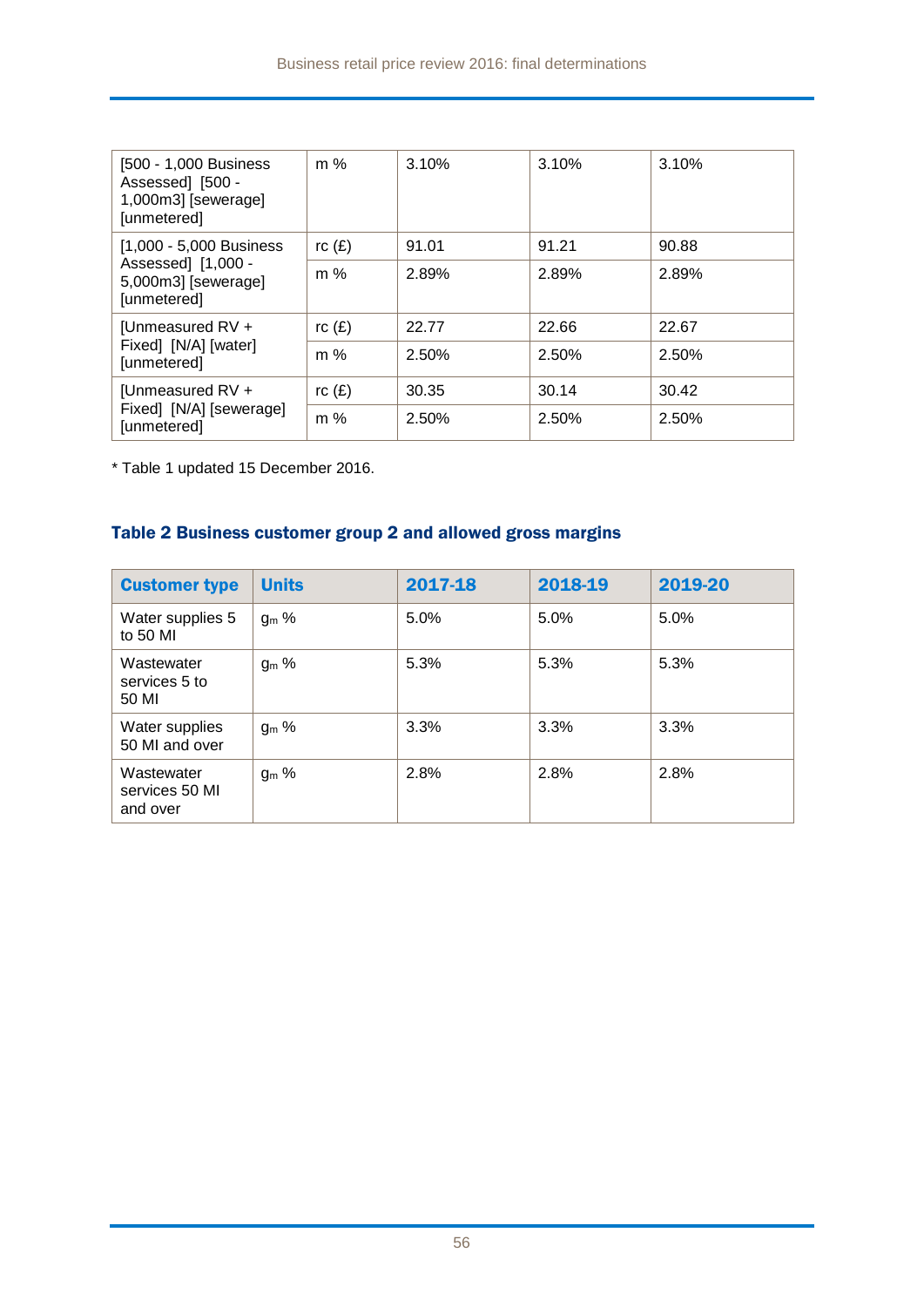## A1.15 United Utilities Water Limited

Table 1 Business customer group 1, allowed average retail cost components and allowed net margins

| <b>Customer type</b> | <b>Units</b> | 2017-18 | 2018-19 | 2019-20 |
|----------------------|--------------|---------|---------|---------|
| Water 0 to 5MI       | $r_c(f)$     | 35.05   | 34.93   | 34.95   |
|                      | $m\%$        | 2.87%   | 2.85%   | 2.84%   |
| Wastewater 0 to      | $r_c(f)$     | 52.51   | 52.58   | 52.56   |
| 5MI                  | $m\%$        | 2.87%   | 2.85%   | 2.84%   |

| <b>Customer type</b>                     | <b>Units</b>     | 2017-18 | 2018-19 | 2019-20 |
|------------------------------------------|------------------|---------|---------|---------|
| Water supplies 5<br>to 50 MI             | g <sub>m</sub> % | 5.0%    | 5.0%    | 5.0%    |
| Wastewater<br>services 5 to<br>50 MI     | $g_m$ %          | 5.3%    | 5.3%    | 5.3%    |
| Water supplies<br>50 MI and over         | ց <sub>ա</sub> % | 3.3%    | 3.3%    | 3.3%    |
| Wastewater<br>services 50 MI<br>and over | $g_m$ %          | 2.8%    | 2.8%    | 2.8%    |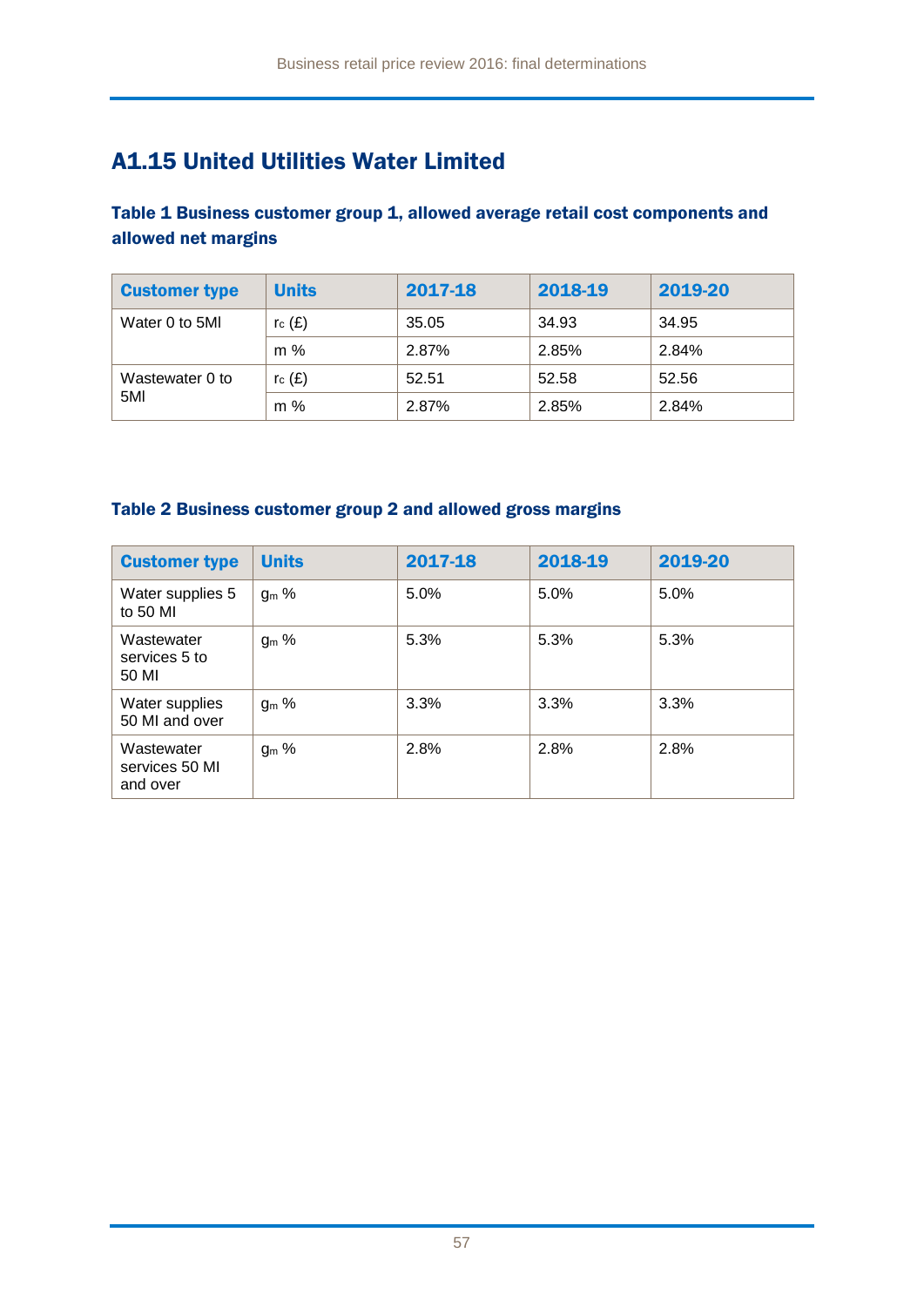### A1.16 Wessex Water Services Limited

### Table 1 Business customer group 1, allowed average retail cost components and allowed net margins

| <b>Customer type</b>                               | <b>Units</b> | 2017-18 | 2018-19 | 2019-20 |
|----------------------------------------------------|--------------|---------|---------|---------|
| UM-W; Water<br>unmetered                           | rc(E)        | 19.32   | 19.25   | 19.12   |
|                                                    | m %          | 1.46%   | 1.45%   | 1.45%   |
| UM-S; Sewerage<br>unmetered                        | $r_c(E)$     | 15.45   | 15.41   | 15.32   |
|                                                    | m %          | 1.50%   | 1.54%   | 1.57%   |
| M-W-0; 0-1 MI<br>Water metered                     | rc(E)        | 22.99   | 22.90   | 22.74   |
|                                                    | m %          | 3.32%   | 3.31%   | 3.30%   |
| M-S-0; 0-1<br>Sewerage<br>metered                  | rc(E)        | 17.19   | 17.12   | 17.00   |
|                                                    | m %          | 3.39%   | 3.40%   | 3.41%   |
| M-TE-0; 0-1 MI<br><b>Trade Effluent</b><br>metered | rc(E)        | 22.97   | 22.88   | 22.72   |
|                                                    | m %          | 3.25%   | 3.27%   | 3.31%   |
| M-W-1; 1-5 MI<br>Water metered                     | rc(E)        | 46.52   | 46.33   | 46.02   |
|                                                    | m %          | 2.39%   | 2.38%   | 2.37%   |
| M-S-1; 1-5<br>Sewerage<br>metered                  | rc(E)        | 40.07   | 39.91   | 39.64   |
|                                                    | m %          | 2.47%   | 2.47%   | 2.48%   |
| M-TE-1; 1-5 MI<br><b>Trade Effluent</b><br>metered | $r_c(E)$     | 44.36   | 44.18   | 43.88   |
|                                                    | m %          | 2.47%   | 2.48%   | 2.49%   |

| <b>Customer type</b>                     | <b>Units</b> | 2017-18 | 2018-19 | 2019-20 |
|------------------------------------------|--------------|---------|---------|---------|
| Water supplies 5<br>to 50 MI             | $g_m$ %      | 5.0%    | 5.0%    | 5.0%    |
| Wastewater<br>services 5 to<br>50 MI     | $g_m$ %      | 5.3%    | 5.3%    | 5.3%    |
| Water supplies<br>50 MI and over         | $g_m$ %      | 3.3%    | 3.3%    | 3.3%    |
| Wastewater<br>services 50 MI<br>and over | $g_m$ %      | 2.8%    | 2.8%    | 2.8%    |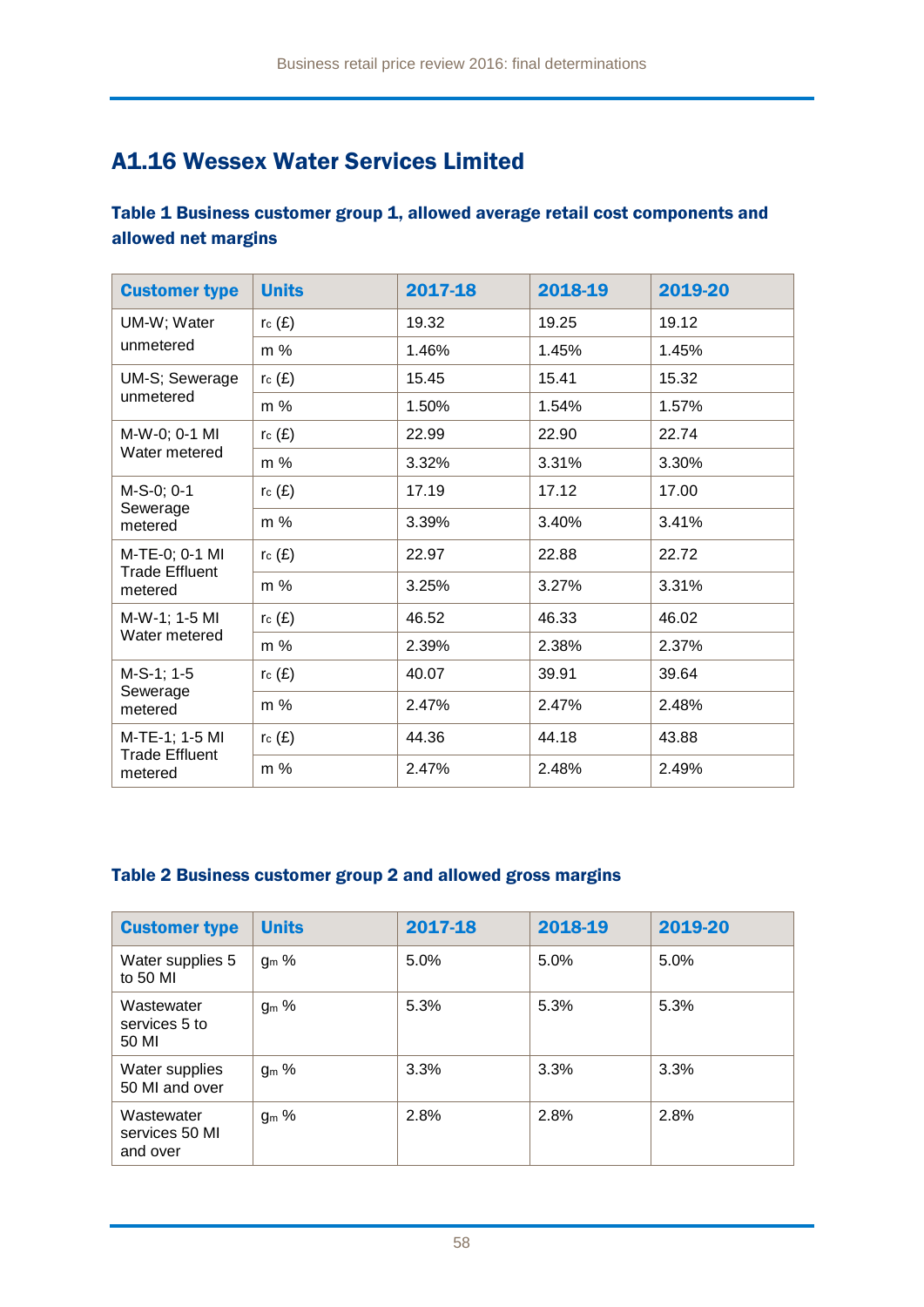### A1.1 Yorkshire Water Services Limited

### Table 1 Business customer group 1, allowed average retail cost components and allowed net margins

| <b>Customer type</b>       | <b>Units</b> | 2017-18 | 2018-19 | 2019-20 |
|----------------------------|--------------|---------|---------|---------|
| water unmetered            | rc(E)        | 17.67   | 17.10   | 17.34   |
|                            | m %          | 11.70%  | 11.76%  | 11.71%  |
| sewerage<br>unmetered      | rc(E)        | 17.79   | 17.22   | 17.47   |
|                            | m %          | 7.13%   | 7.09%   | 7.03%   |
| Water $0 - 5$ MI           | rc(E)        | 26.85   | 26.10   | 26.38   |
|                            | m %          | 3.54%   | 3.55%   | 3.55%   |
| Wastewater $0 - 5$<br>MI   | rc(E)        | 28.93   | 28.16   | 28.48   |
|                            | $m\%$        | 2.95%   | 2.94%   | 2.93%   |
| Trade Effluent 0 -<br>5 MI | rc(E)        | 23.10   | 22.45   | 22.74   |
|                            | m %          | 2.27%   | 2.31%   | 2.35%   |

| <b>Customer type</b>                     | <b>Units</b>     | 2017-18 | 2018-19 | 2019-20 |
|------------------------------------------|------------------|---------|---------|---------|
| Water supplies 5<br>to 50 MI             | ց <sub>ա</sub> % | 5.0%    | 5.0%    | 5.0%    |
| Wastewater<br>services 5 to<br>50 MI     | $g_m$ %          | 5.3%    | 5.3%    | 5.3%    |
| Water supplies<br>50 MI and over         | g <sub>m</sub> % | 3.3%    | 3.3%    | 3.3%    |
| Wastewater<br>services 50 MI<br>and over | $g_m$ %          | 2.8%    | 2.8%    | 2.8%    |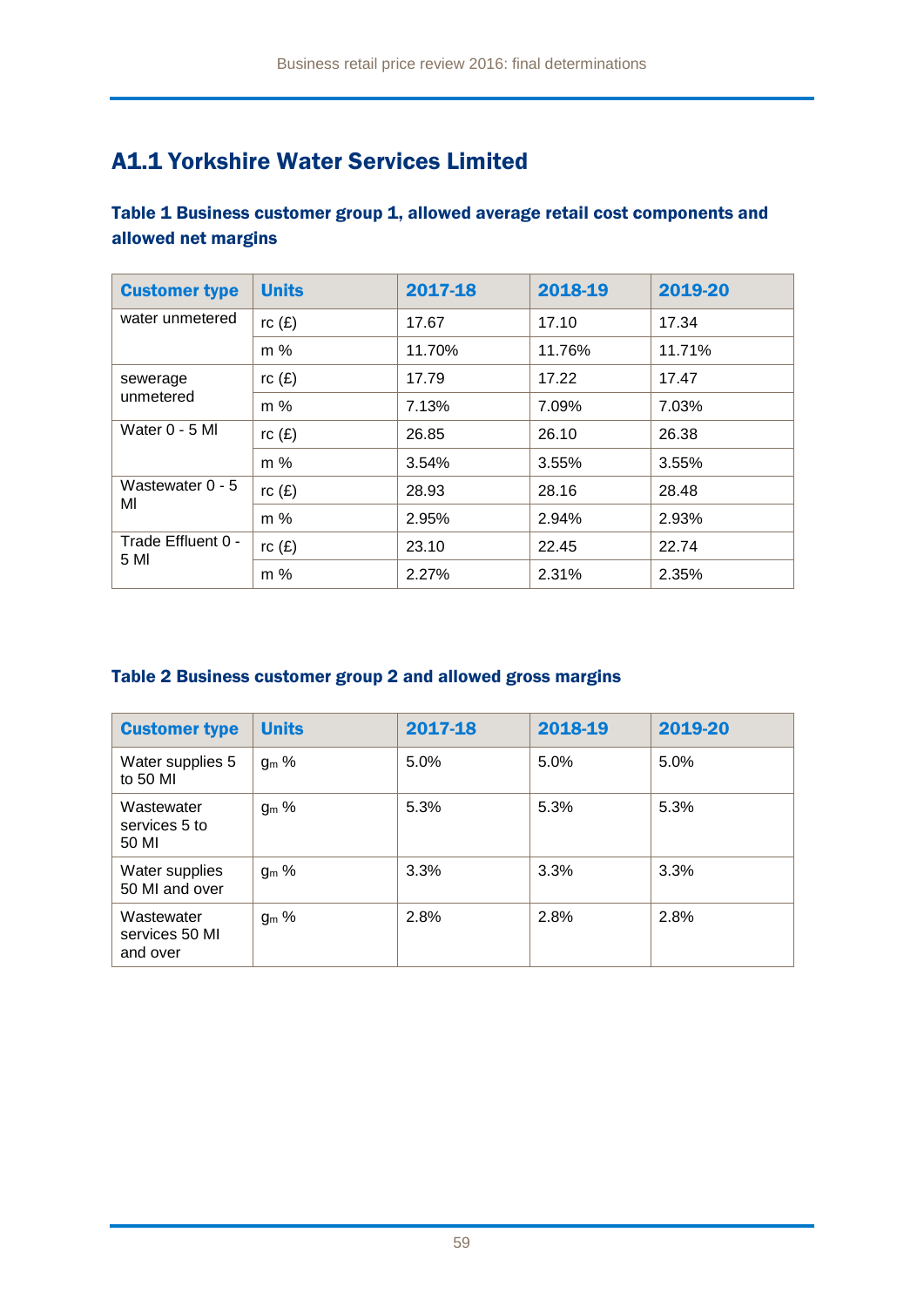## A2 Company acronyms

- AFW Affinity Water
- ANH Anglian Water
- BRL Bristol Water
- DVW Dee Valley Water
- NES Northumbrian Water
- PRT Portsmouth Water
- SBW Bournemouth Water (noting that Bournemouth Water has merged with South West Water)
- SES Sutton and East Surrey Water
- SEW South East Water
- SRN Southern Water
- SSC South Staffordshire Water (created by the merger of South Staffs and Cambridge)
- SVT Severn Trent Water
- SWB South West Water
- TMS Thames Water
- NWT United Utilities
- WSH Welsh Water / Dŵr Cymru
- WSX Wessex Water
- YKY Yorkshire Water